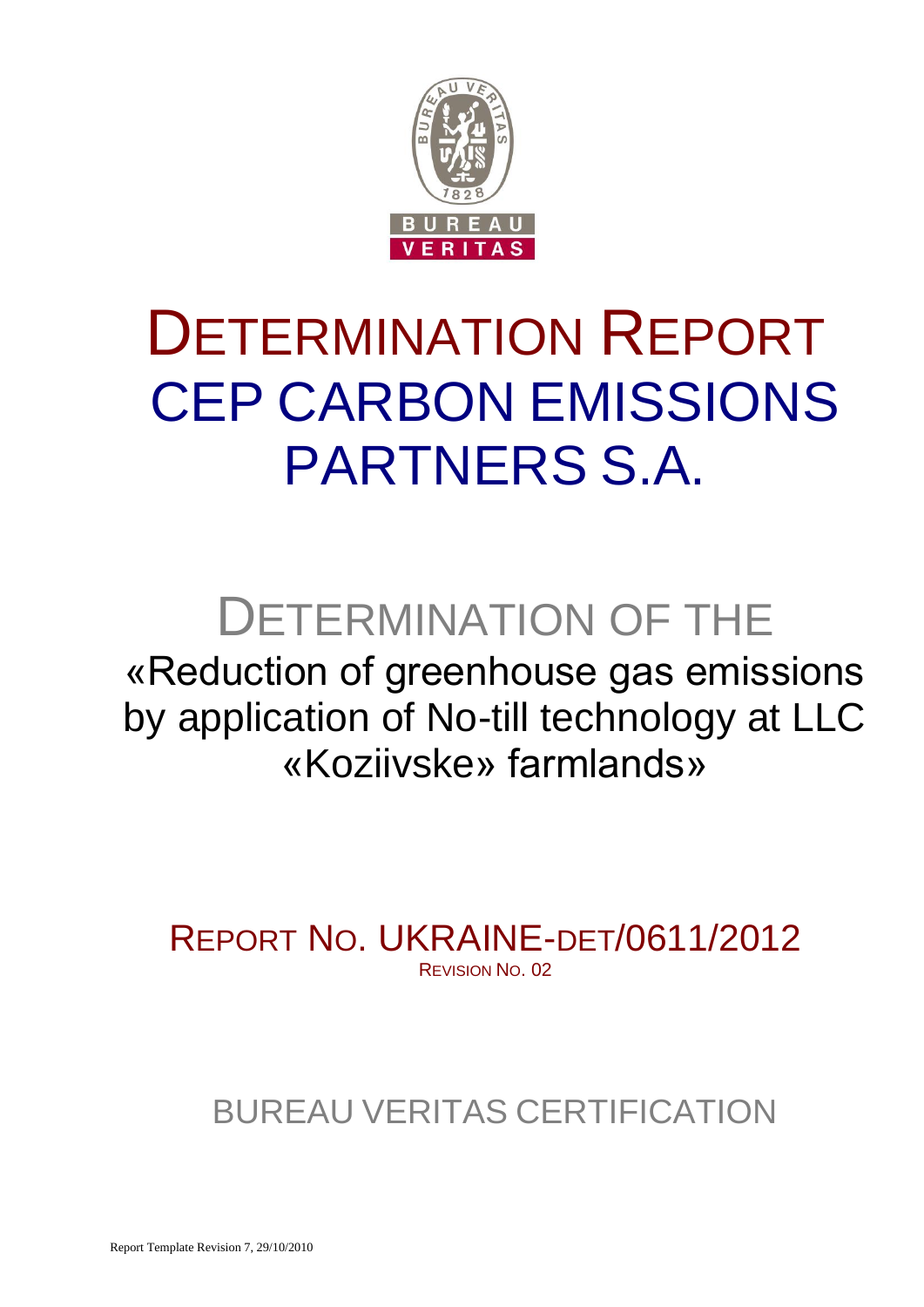**BUREAU VERITAS CERTIFICATION** 

#### Report No: UKRAINE-det/0611/2012

Organizational unit:



#### **DETERMINATION REPORT**

Date of first issue:

| 12/09/2012                                                                                                                                                                                                                                                                                                                                                                                                                                                                                                                                                                                                                                             |                        | <b>Bureau Veritas Certification</b><br><b>Holding SAS</b> |                                                                                          |  |
|--------------------------------------------------------------------------------------------------------------------------------------------------------------------------------------------------------------------------------------------------------------------------------------------------------------------------------------------------------------------------------------------------------------------------------------------------------------------------------------------------------------------------------------------------------------------------------------------------------------------------------------------------------|------------------------|-----------------------------------------------------------|------------------------------------------------------------------------------------------|--|
| Client:<br>CEP CARBON EMISSIONS PARTNERS<br>S.A.                                                                                                                                                                                                                                                                                                                                                                                                                                                                                                                                                                                                       |                        | Client ref.:<br>Fabian Knodel                             |                                                                                          |  |
| Summary:<br>Bureau Veritas Certification has made the determination of the «Reduction of greenhouse gas emissions by<br>application of No-till technology at LLC «Koziivske» farmlands» project of CEP CARBON EMISSIONS<br>PARTNERS S.A. located in Krasnokutskyi district of Kharkiv region, Ukraine on the basis of UNFCCC criteria<br>for the JI, as well as criteria given to provide for consistent project operations, monitoring and reporting.<br>UNFCCC criteria refer to Article 6 of the Kyoto Protocol, the JI rules and modalities and the subsequent<br>decisions by the JI Supervisory Committee, as well as the host country criteria. |                        |                                                           |                                                                                          |  |
| The determination scope is defined as an independent and objective review of the project design document,<br>the project's baseline study, monitoring plan and other relevant documents, and consisted of the following<br>three phases: i) desk review of the project design and the baseline and monitoring plan; ii) follow-up interviews<br>with project stakeholders; iii) resolution of outstanding issues and the issuance of the final determination report<br>and opinion. The overall determination, from Contract Review to Determination Report & Opinion, was<br>conducted using Bureau Veritas Certification internal procedures.        |                        |                                                           |                                                                                          |  |
| The first output of the determination process is a list of Clarification and Corrective Actions Requests (CL and<br>CAR), presented in Appendix A. Taking into account this output, the project proponent revised its project<br>design document.                                                                                                                                                                                                                                                                                                                                                                                                      |                        |                                                           |                                                                                          |  |
| In summary, it is Bureau Veritas Certification's opinion that the project correctly applies Guidance on criteria for<br>baseline setting and monitoring and meets the relevant UNFCCC requirements for the JI and the relevant host<br>country criteria.                                                                                                                                                                                                                                                                                                                                                                                               |                        |                                                           |                                                                                          |  |
|                                                                                                                                                                                                                                                                                                                                                                                                                                                                                                                                                                                                                                                        |                        |                                                           |                                                                                          |  |
| Report No.:<br>URKAINE-det/0611/2012                                                                                                                                                                                                                                                                                                                                                                                                                                                                                                                                                                                                                   | Subject Group:<br>JI   |                                                           |                                                                                          |  |
| Project title:<br>«Reduction of greenhouse gas emissions<br>by application of No-till technology at LLC<br>«Koziivske» farmlands»                                                                                                                                                                                                                                                                                                                                                                                                                                                                                                                      |                        |                                                           |                                                                                          |  |
| Work carried out by:<br>Oleg Skoblyk - Team Leader, Climate Change<br><b>Lead Verifier</b><br>Vladimir Kulish - Team Member, Climate<br><b>Change Lead Verifier</b><br>Denys Pischalov - Financial Expert.<br>Work reviewed by:                                                                                                                                                                                                                                                                                                                                                                                                                        |                        | $\boxtimes$                                               | No distribution without permission from the<br>Client or responsible organizational unit |  |
| Ivan Sokolov - Internal Technical Reviewer                                                                                                                                                                                                                                                                                                                                                                                                                                                                                                                                                                                                             |                        |                                                           | No distribution without permission from the<br>Client or responsible organizational unit |  |
| Work approved by:<br>Ivan Sokolov - Operational Manager                                                                                                                                                                                                                                                                                                                                                                                                                                                                                                                                                                                                |                        |                                                           | Limited distribution                                                                     |  |
| Date of this revision:<br>Rev. No.:<br>25/10/2012<br>02                                                                                                                                                                                                                                                                                                                                                                                                                                                                                                                                                                                                | Number of pages:<br>66 |                                                           | Unrestricted distribution                                                                |  |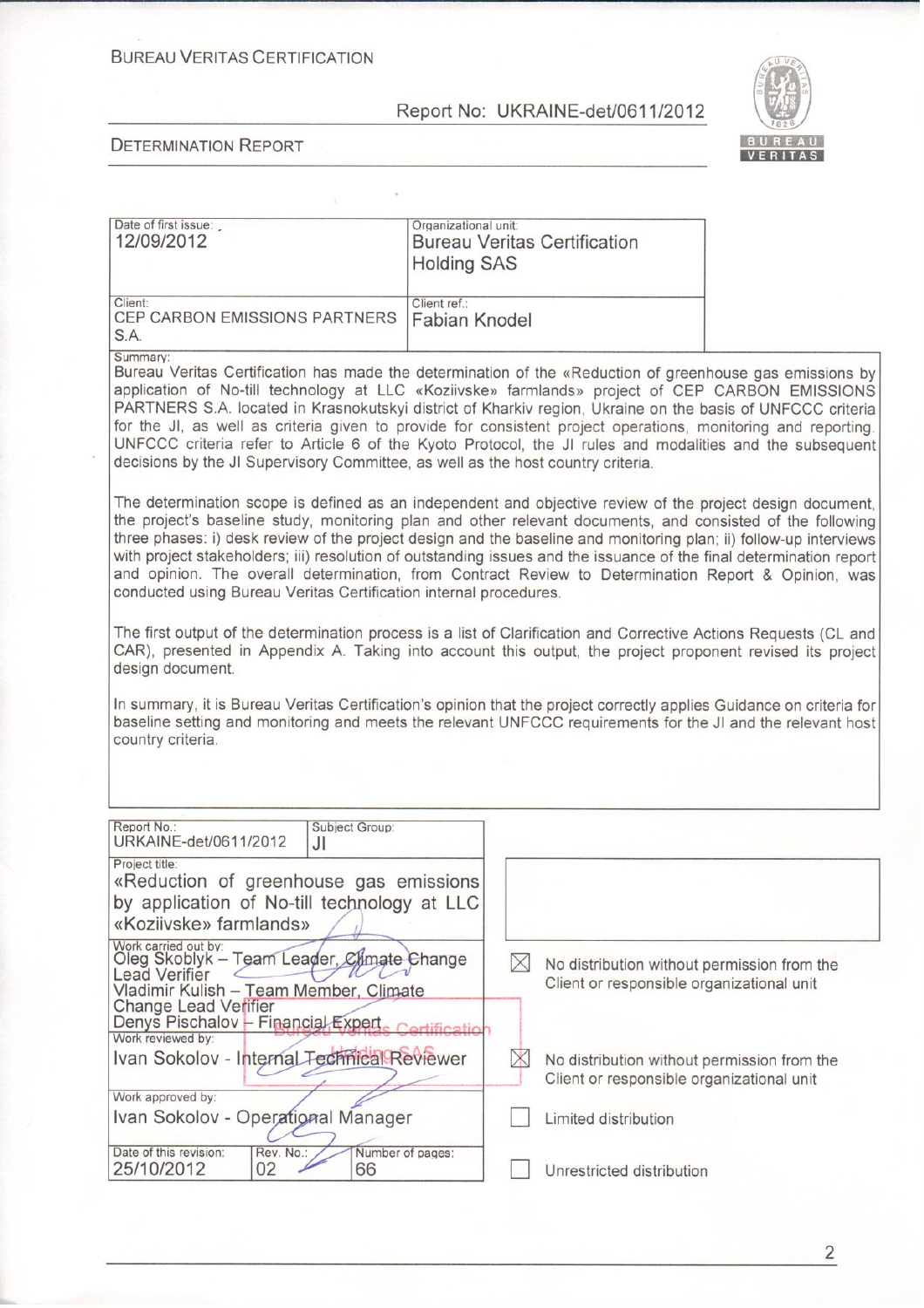DETERMINATION REPORT

# *Table of Contents Page*

| $\mathbf{1}$   |                                                                                |                |
|----------------|--------------------------------------------------------------------------------|----------------|
| 1.1            | Objective                                                                      | $\overline{4}$ |
| 1.2            | Scope                                                                          | $\overline{4}$ |
| 1.3            | Determination team                                                             | $\overline{4}$ |
| $\overline{2}$ |                                                                                | .5             |
| 2.1            | <b>Review of Documents</b>                                                     | 5              |
| 2.2            | Follow-up Interviews                                                           | 6              |
| 2.3            | Resolution of Clarification and Corrective Action Requests                     | $\overline{7}$ |
| 3              |                                                                                |                |
| $\overline{4}$ |                                                                                |                |
| 4.1            | Project approvals by Parties involved (19-20)                                  | 9              |
| 4.2            | Authorization of project participants by Parties involved (21)                 | 10             |
| 4.3            | Baseline setting (22-26)                                                       | 10             |
| 4.4            | Additionality (27-31)                                                          | 12             |
| 4.5            | Project boundary (32-33)                                                       | 13             |
| 4.6            | Crediting period (34)                                                          | 14             |
| 4.7            | Monitoring plan (35-39)                                                        | 14             |
| 4.8            | Leakage (40-41)                                                                | 20             |
| 4.9            | Estimation of emission reductions or enhancements of net<br>removals $(42-47)$ | 20             |
| 4.10           | Environmental impacts (48)                                                     | 22             |
| 4.11           | Stakeholder consultation (49)                                                  | 22             |
| 4.12           | Determination regarding small scale projects (50-57)                           | 22             |
| 4.13           | Determination regarding land use, land-use change and                          |                |
|                | forestry (LULUCF) projects (58-64)                                             | 22             |
|                | 4.14 Determination regarding programmes of activities (65-73)                  | 22             |
| 5              | SUMMARY AND REPORT OF HOW DUE ACCOUNT WAS                                      |                |
|                | TAKEN OF COMMENTS RECEIVED PURSUANT TO                                         |                |
| 6              |                                                                                |                |
| $\overline{7}$ |                                                                                |                |
|                | APPENDIX A: COMPANY PROJECT DETERMINATION PROTOCOL 26                          |                |

3

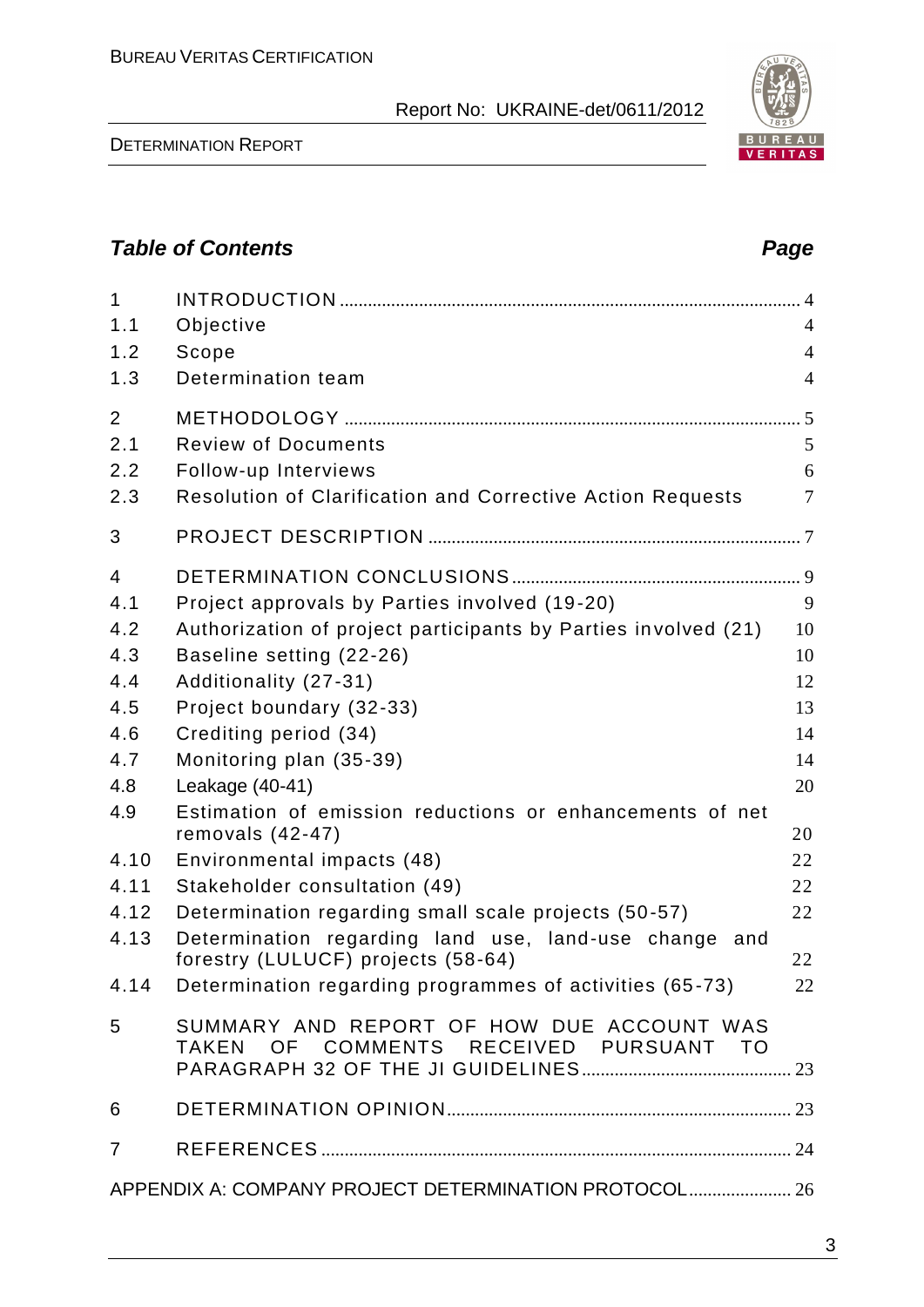

DETERMINATION REPORT

# **1 INTRODUCTION**

CEP CARBON EMISSIONS PARTNERS S.A. has commissioned Bureau Veritas Certification to determine its JI project «Reduction of greenhouse gas emissions by application of No-till technology at LLC «Koziivske» farmlands» (hereafter called "the project") in Krasnokutskyi district of Kharkiv region, Ukraine.

This report summarizes the findings of the determination of the project, performed on the basis of UNFCCC criteria, as well as criteria given to provide for consistent project operations, monitoring and reporting.

# **1.1 Objective**

The determination serves as project design verification and is a requirement of all projects. The determination is an independent third party assessment of the project design. In particular, the project's baseline, the monitoring plan (MP), and the project's compliance with relevant UNFCCC and host country criteria are determined in order to confirm that the project design, as documented, is sound and reasonable, and meets the stated requirements and identified criteria. Determination is a requirement for all JI projects and is seen as necessary to provide assurance to stakeholders of the quality of the project and its intended generation of emissions reductions units (ERUs).

UNFCCC criteria refer to Article 6 of the Kyoto Protocol, the JI rules and modalities and the subsequent decisions by the JI Supervisory Committee, as well as the host country criteria.

# **1.2 Scope**

The determination scope is defined as an independent and objective review of the project design document, the project's baseline study and monitoring plan and other relevant documents. The information in these documents is reviewed against Kyoto Protocol requirements, UNFCCC rules and associated interpretations.

The determination is not meant to provide any consulting towards the Client. However, stated requests for clarifications and/or corrective actions may provide input for improvement of the project design.

# **1.3 Determination team**

The determination team consists of the following personnel:

Oleg Skoblyk

Bureau Veritas Certification Team Leader, Climate Change Lead Verifier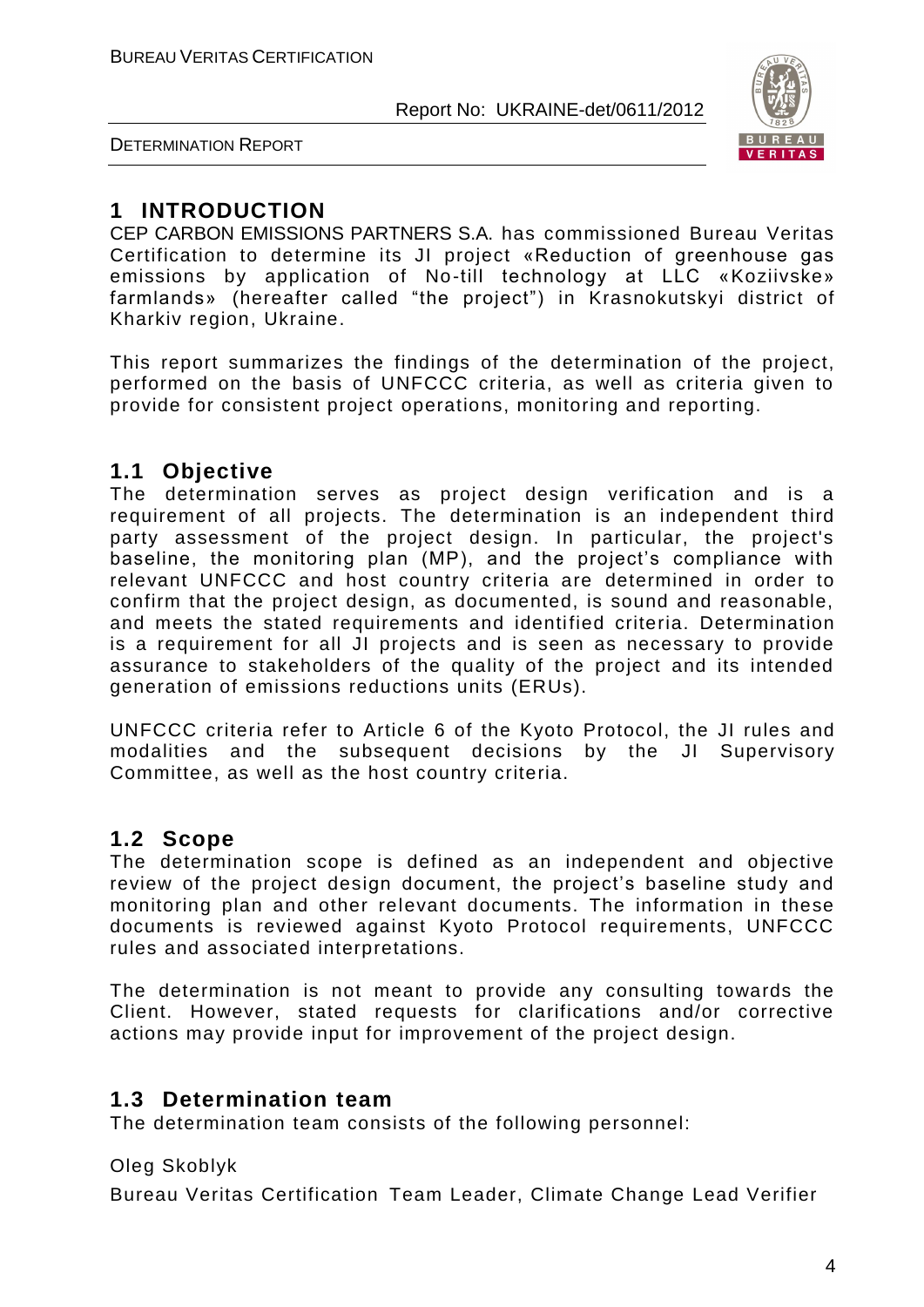

DETERMINATION REPORT

Vladimir Kulish Bureau Veritas Certification Team Member, Climate Change Lead Verifier

Denys Pischalov Bureau Veritas Certification, Financial Expert

This determination report was reviewed by:

Ivan Sokolov

Bureau Veritas Certification, Internal Technical Reviewer

# **2 METHODOLOGY**

The overall determination, from Contract Review to Determination Report & Opinion, was conducted using Bureau Veritas Certification internal procedures.

In order to ensure transparency, a determination protocol was customized for the project, according to the version 01 of the Joint Implementation Determination and Verification Manual, issued by the Joint Implementation Supervisory Committee at its 19 meeting on 04/12/2009. The protocol shows, in a transparent manner, criteria (requirements), means of determination and the results from determining the identified criteria. The determination protocol serves the following purposes:

- It organizes, details and clarifies the requirements a JI project is expected to meet;
- It ensures a transparent determination process where the determiner will document how a particular requirement has been determined and the result of the determination.

The completed determination protocol is enclosed in Appendix A to this report.

# **2.1 Review of Documents**

The Project Design Document (PDD) submitted by CEP CARBON EMISSIONS PARTNERS S.A. and additional background documents related to the project design and baseline, i.e. country Law, Guidelines for users of the joint implementation project design document form , Guidance on criteria for baseline setting and monitoring, Kyoto Protocol, Clarifications on Determination Requirements to be Checked by an Accredited Independent Entity were reviewed.

To address Bureau Veritas Certification corrective action and clarification requests, CEP CARBON EMISSIONS PARTNERS S.A. revised the PDD version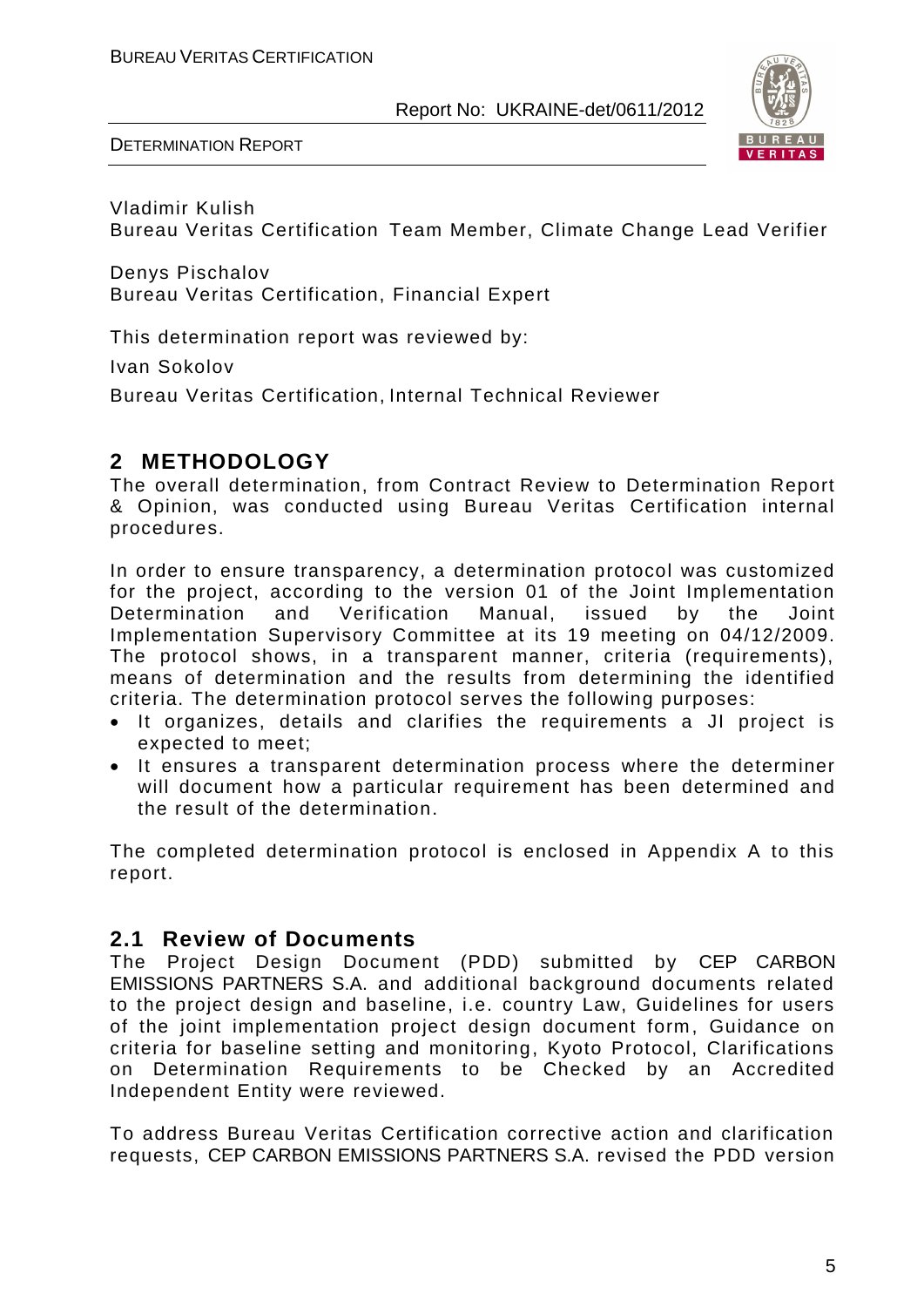

DETERMINATION REPORT

01 dated September 3, 2012 and resubmitted it on September 21, 2012 as versions 02.

The determination findings presented in this report relate to the project as described in the PDD versions 01 and 02.

# **2.2 Follow-up Interviews**

On 22/10/2012 Bureau Veritas Certification performed on-site interviews with project stakeholders to confirm selected information and to resolve issues identified in the document review. Representatives of LLC «Koziivske» and CEP CARBON EMISSIONS PARTNERS S.A. were interviewed (see References). The main topics of the interviews are summarized in Table 1.

| טטוקטו זוטווו וטוווו<br>Interviewed | <b>Interview topics</b>                                                      |
|-------------------------------------|------------------------------------------------------------------------------|
| organization                        |                                                                              |
| LLC «Koziivske»                     | <b>Project History</b><br>➤                                                  |
|                                     | Project approach<br>≻                                                        |
|                                     | Project boundary<br>➤                                                        |
|                                     | Schedule of implementation<br>➤                                              |
|                                     | <b>Organizational Structure</b><br>➤                                         |
|                                     | Responsibilities and obligations<br>➤                                        |
|                                     | Training<br>➤                                                                |
|                                     | Quality control procedures and technologies<br>➤                             |
|                                     | Modernization / installation of equipment (records)<br>$\blacktriangleright$ |
|                                     | Control over metering equipment<br>➤                                         |
|                                     | The system of keeping records of measurements, the<br>➤                      |
|                                     | database                                                                     |
|                                     | <b>Technical Documentation</b><br>➤                                          |
|                                     | Monitoring Plan and procedures<br>➤                                          |
|                                     | <b>Permits and licenses</b><br>➤                                             |
|                                     | <b>Environmental Impact Assessment</b><br>≻                                  |
|                                     | Answers of stakeholders<br>➤                                                 |
| <b>CEP CARBON EMISSIONS</b>         | $\blacktriangleright$<br>Baseline methodology                                |
| PARTNERS S.A.                       | Monitoring Plan<br>➤                                                         |
|                                     | Additionality proofs<br>➤                                                    |
|                                     | The calculations of emission reductions<br>➤                                 |
|                                     | Project design<br>➤                                                          |
|                                     | Legal issues relating to the project<br>≻                                    |
|                                     | <b>Environmental Impacts</b><br>≻                                            |
|                                     | Approval of the host party<br>➤                                              |

**Table 1 Interview topics**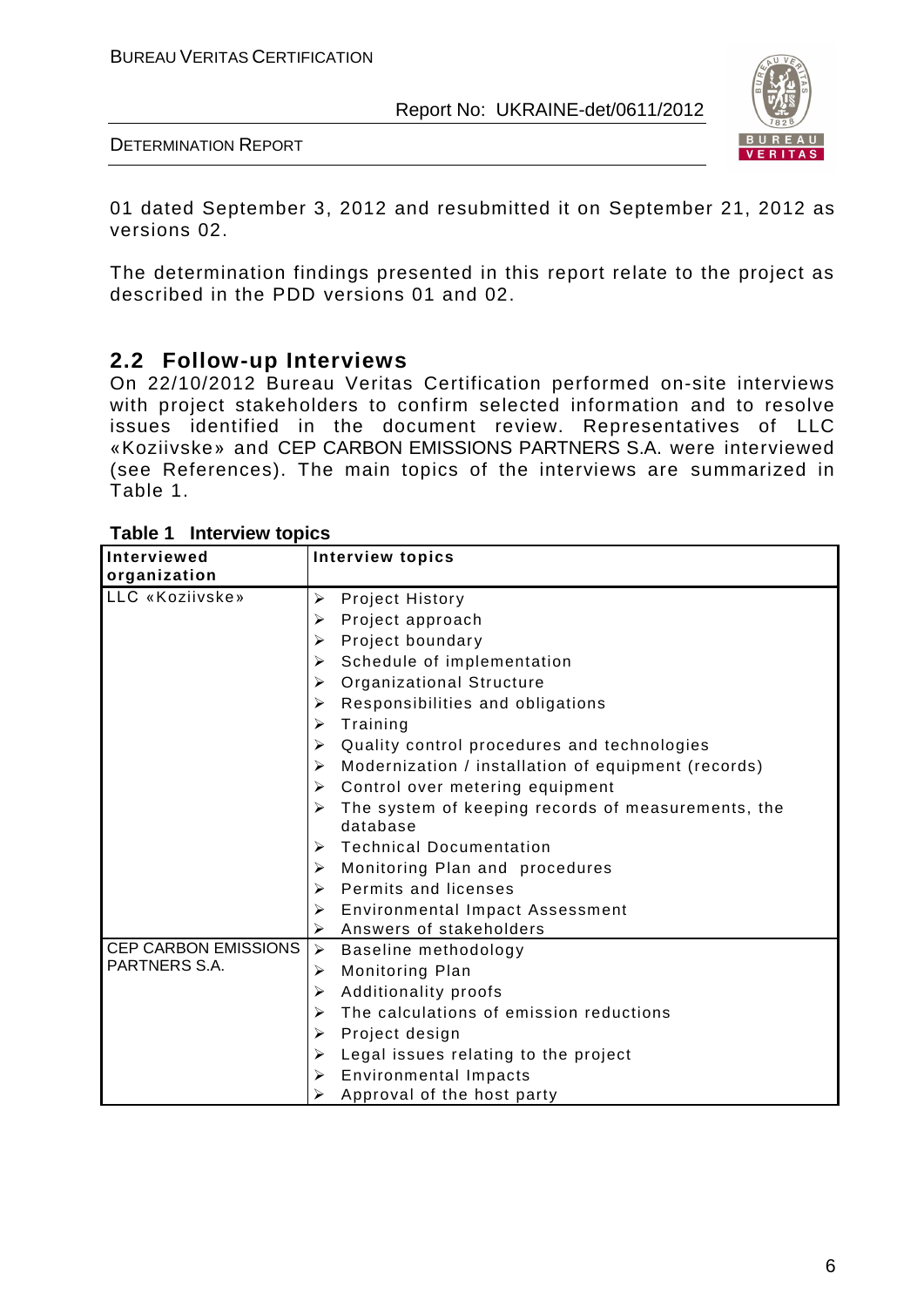



# **2.3 Resolution of Clarification and Corrective Action Requests**

The objective of this phase of the determination is to raise the requests for corrective actions and clarification and any other outstanding issues that needed to be clarified for Bureau Veritas Certification positive conclusion on the project design.

Corrective Action Request (CAR) is issued, where:

(a) The project participants have made mistakes that will influence the ability of the project activity to achieve real, measurable additional emission reductions;

(b) The JI requirements have not been met;

(c) There is a risk that emission reductions cannot be monitored or calculated.

The determination team may also issue Clarification Request (CL), if information is insufficient or not clear enough to determine whether the applicable JI requirements have been met.

The determination team may also issue Forward Action Request (FAR), informing the project participants of an issue that needs to be reviewed during the verification.

To guarantee the transparency of the verification process, the concerns raised are documented in more detail in the verification protocol in Appendix A.

# **3 PROJECT DESCRIPTION**

The purpose of the Joint Implementation (JI) Project is to reduce anthropogenic greenhouse gas (GHG) emissions by changing the agricultural land management system, namely replacement of traditional soil tillage in agriculture with No-till technology.

Emissions are reduced due to lower carbon dioxide emissions from farmland by reducing (almost zero) topsoil disturbance by tillage in the course of crops growing.

LLC «Koziivske» (the Farm) was established in 2000. The company is engaged in agricultural activity in the East of Ukraine.

The company's primary activity is growing, processing, storage and sale of agricultural products.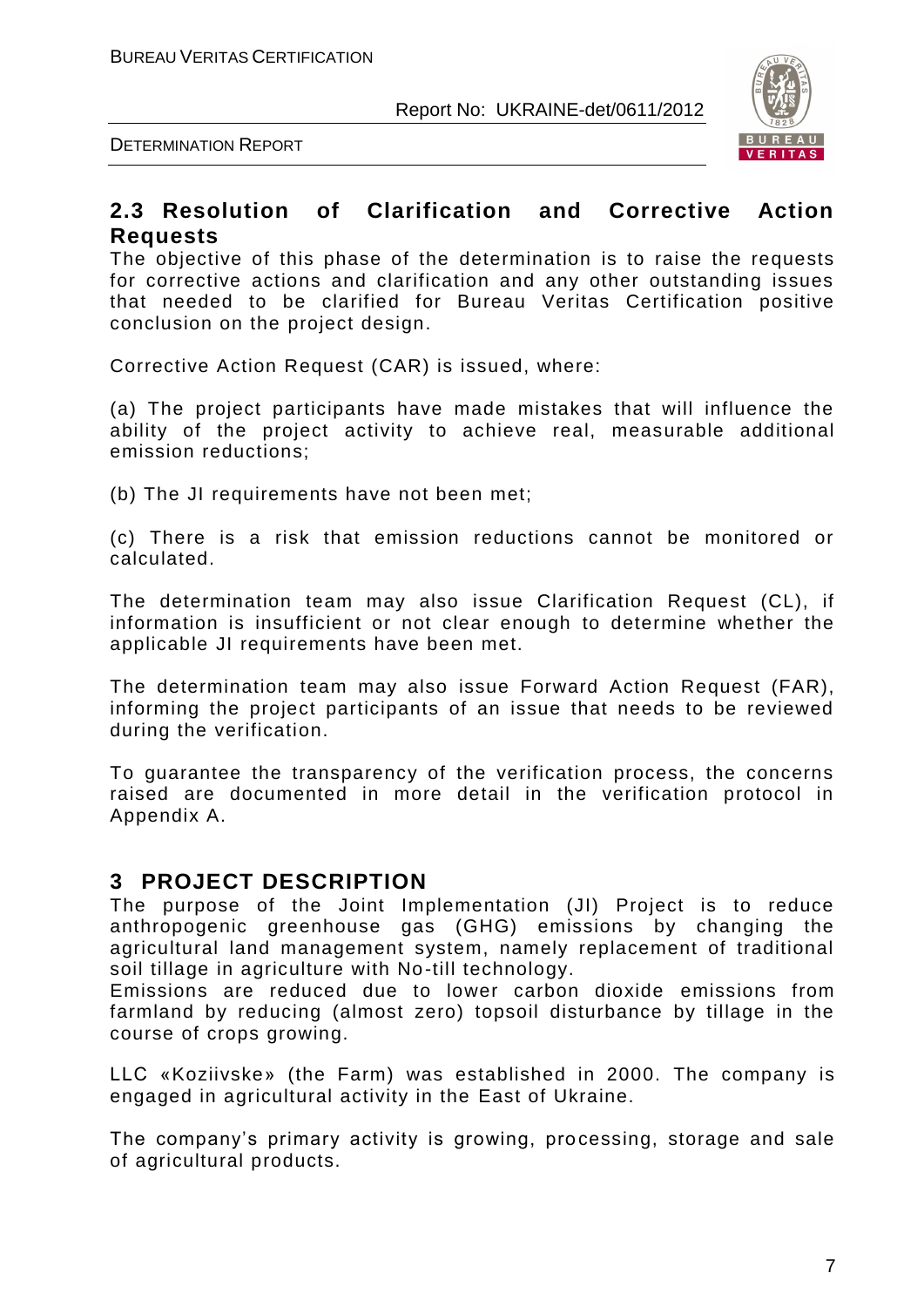

DETERMINATION REPORT

Prior to the project, LLC «Koziivske» used traditional land cultivation system. This system involves tillage that provides for turning over of topsoil to create homogeneous and mellow seedbed. The basic operation causing  $CO<sub>2</sub>$  emissions is ploughing during which crop residues are buried in the soil and weeds are removed.

In 2006, the Farm started to grow crops applying No -till technology (also referred to as "direct sowing technology"). This technology differs from the traditional technology because it provides for fewer technological procedures, which prevents the topsoil from a major disturbance, and it also differs with the way to utilize plant residues. The number of technological procedures of plant growing and harvesting is almost the same in the two technologies. The main difference is that the traditional technology provides for the processes of fertilizer application, land ploughing, cultivation, furrowing and seeding (multiple passage of the machinery in the field) direct sowing provides for simultaneous fertilizer application and sowing (single passage of the machinery).

In general the project activities are aimed at:

 $\triangleright$  reduction of emissions due to lower carbon dioxide emissions from farmland that result from the absence of soil carbon oxidation achieved by reducing (almost zero) topsoil disturbance by tillage in the course of technological procedures of soil cultivation.

The project also provides for lower carbon dioxide emissions due to a decrease of diesel fuel combustion by tractors and agricultural machinery . These emission reductions are not included into the project boundary under the conservative principle.

No-till technology proposed under the JI project has several important technological aspects, namely:

- covering of the ground surface with farm crop residues;
- optimal use of crop rotation and agro-technological terms of all technological procedures (from sowing to harvesting) adapted to regional climatic conditions;
- direct sowing of agricultural crops into the soil (without any preliminary tillage of the soil), that involves attachment of the complex of organic and mineral fertilizers;
- soil spraying with herbicides to eliminate weeds.

08/03/2007 - Contract between LLC «Koziivske» and "T.M.M" for the purchase of agricultural equipment

18/07/2012 – Preparation and submission of the project idea note to support anthropogenic GHG emission reductions to the State Environmental Investment Agency of Ukraine.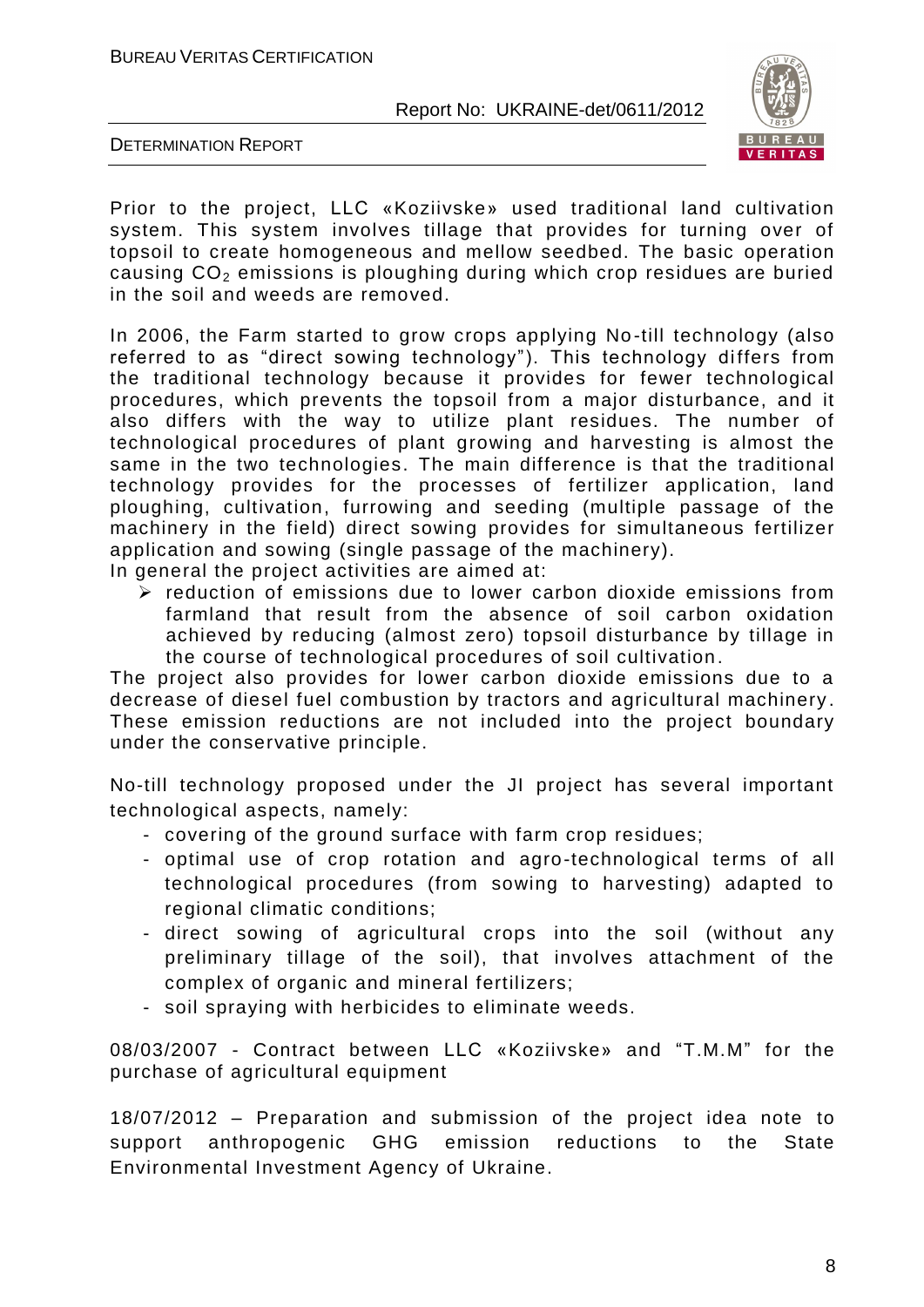

DETERMINATION REPORT

28/08/2012 – the State Environmental Investment Agency of Ukraine issued a Letter of Endorsement No.2363/23/7 for the Joint Implementation project «Reduction of greenhouse gas emissions by application of No -till technology at LLC «Koziivske» farmlands».

Determination protocol of the project contains CARs and CLs for PDD versions 01 and 02.

# **4 DETERMINATION CONCLUSIONS**

In the following sections, the conclusions of the determination are stated.

The findings from the desk review of the original project design documents and the findings from interviews during the follow up visit are described in the Determination Protocol in Appendix A.

The Clarification, Corrective and Forward Action Requests are stated, where applicable, in the following sections and are further documented in the Determination Protocol in Appendix A. The determination of the Project resulted in 30 Corrective Action Requests and 8 Clarification Requests.

The number between brackets at the end of each section correspond to the DVM paragraph

# **4.1 Project approvals by Parties involved (19-20)**

The project «Reduction of greenhouse gas emissions by application of No-till technology at LLC «Koziivske» farmlands» has already obtained endorsement from the government of Ukraine, namely a Letter of Endorsement No.2363/23/7 issued by the State Environmental Investment Agency of Ukraine dated 28/08/2012.

Bureau Veritas Certification received this letter from the project participants and does not doubt its authenticity.

Upon completion of the Determination Report the project design document will be submitted to the State Environmental Investment Agency of Ukraine for receiving a Letter of Approval.

As the project has no approval by the Parties involved, CAR 13 remains pending and will be closed after report finalizing (see Appendix A).

The identified areas of concern as to the project approval by the Parties involved, project participants response and BVC's conclusion are described in Appendix A to the Determination Report (refer to CAR 13).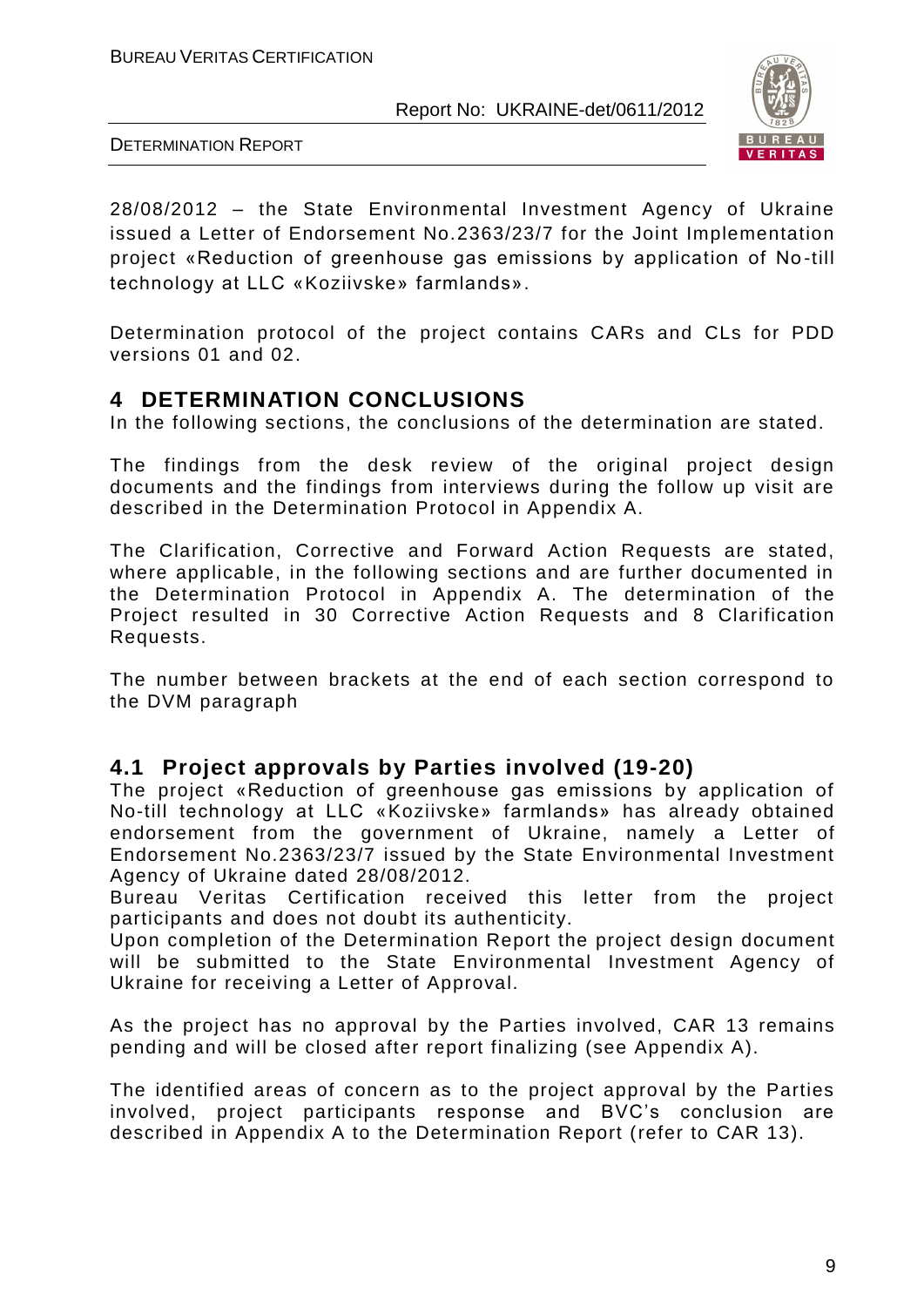

DETERMINATION REPORT

# **4.2 Authorization of project participants by Parties involved (21)**

The participation for each of the legal entities listed as project participants in the PDD will be authorized by the Parties involved, through the written Letters of Approval (from the government of Ukraine as the host party and from the other party involved – country-participant). Refer to CAR 13.

# **4.3 Baseline setting (22-26)**

The PDD explicitly indicates that using a methodology for baseline setting and monitoring developed in accordance with the requirements of Appendix B of the JI Guidelines (hereinafter referred to as "specific approach") was the selected approach for setting the baseline (in accordance with paragraph 11 of the Guidance on criteria for baseline setting and monitoring (Version 03).

In order to set the baseline the specific approach was used since there aren't any approved baseline and monitoring methodologies for such project activities at the moment.

The PDD provides a detailed theoretical description in a complete and transparent manner, as well as justification, that the baseline is established:

- (a) By listing and describing the following plausible future scenarios on the basis of conservative assumptions and selecting the most plausible one:
	- a. Continuation of the current situation, without the JI project implementation.
	- b. Proposed project activity without the use of the JI mechanism.
	- c. Partial project activities (some of the project activities are implemented) without the use of the Joint Implementation Mechanism.
- (b) Taking into account relevant national and/or sectoral policies and circumstances, such as sectoral reform initiatives, local fuel availability, agricultural sector expansion plans, and the economic situation in the project sector. In this context, the following key factors that affect a baseline are taken into account:
	- a. Agriculture is one of the leading industries in Ukraine; the agro-industrial complex (AIC) is a political factor of sovereignty. Ukraine is deemed to be one of the most agrarian states of the world; its foreign trade turnover of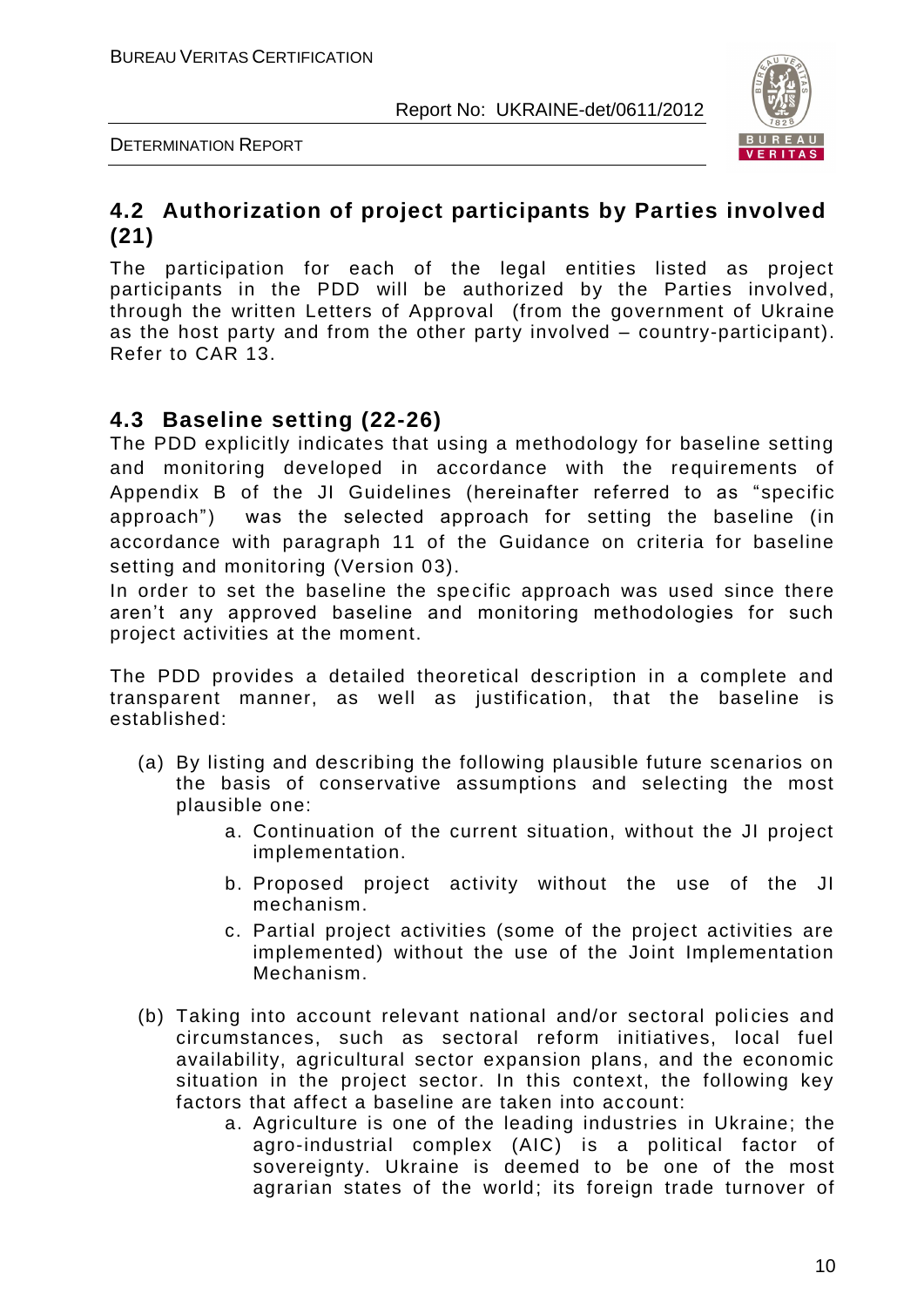

DETERMINATION REPORT

agricultural products amounted to USD 19.8 billion in 2011. On January 12, 2012 National Scientific Centre "Institute of Agricultural Policy" under the direction of the National Academy of Agricultural Sciences of Ukraine developed "Strategic guidelines for the development of agriculture of Ukraine till 2020". According to this strategy further development of the industry requires major transformation, one of which is the implementation of No-till technologies. These technologies are capable of ensuring the competitiveness of agricultural production and food security and they consist in decrease of production costs through the introduction of environmental, energy and resource saving technologies.

- b. In the framework of the existing market model for the growing of AIC products, the effective competition among the producers can't be achieved; this market model can't also provide for the competitive pricing, which would stimulate the producers to improve efficiency and increase investment in the sector. Existing market mechanisms a nd targeted administrative measures don't provide for the necessary modernization and upgrading of the existing AIC product growing systems. The situation is becoming particularly critical given the growth of the need for food products both at the national level and worldwide; the lack of these products represents a threat to safe development of global economy and people in general.
- c. Existing prices for AIC product growing are regulated by the state and do not include depreciation and investment needs of producers. This situation leads to a constant shortage of funds and the inability of timely capital repair of equipment, ensuring equipment operation, investment in modernization and development of the infrastructure.
- d. The current Ukrainian system of formation of prices for AIC products does not include an investment component for the development of agriculture. According to the Law "On Agriculture" LLC «Koziivske» is not obliged and it is unmotivated to carry out modernization of its own production facilities. In addition, state investment programs in most cases are targeted at administrative and organizational implementations.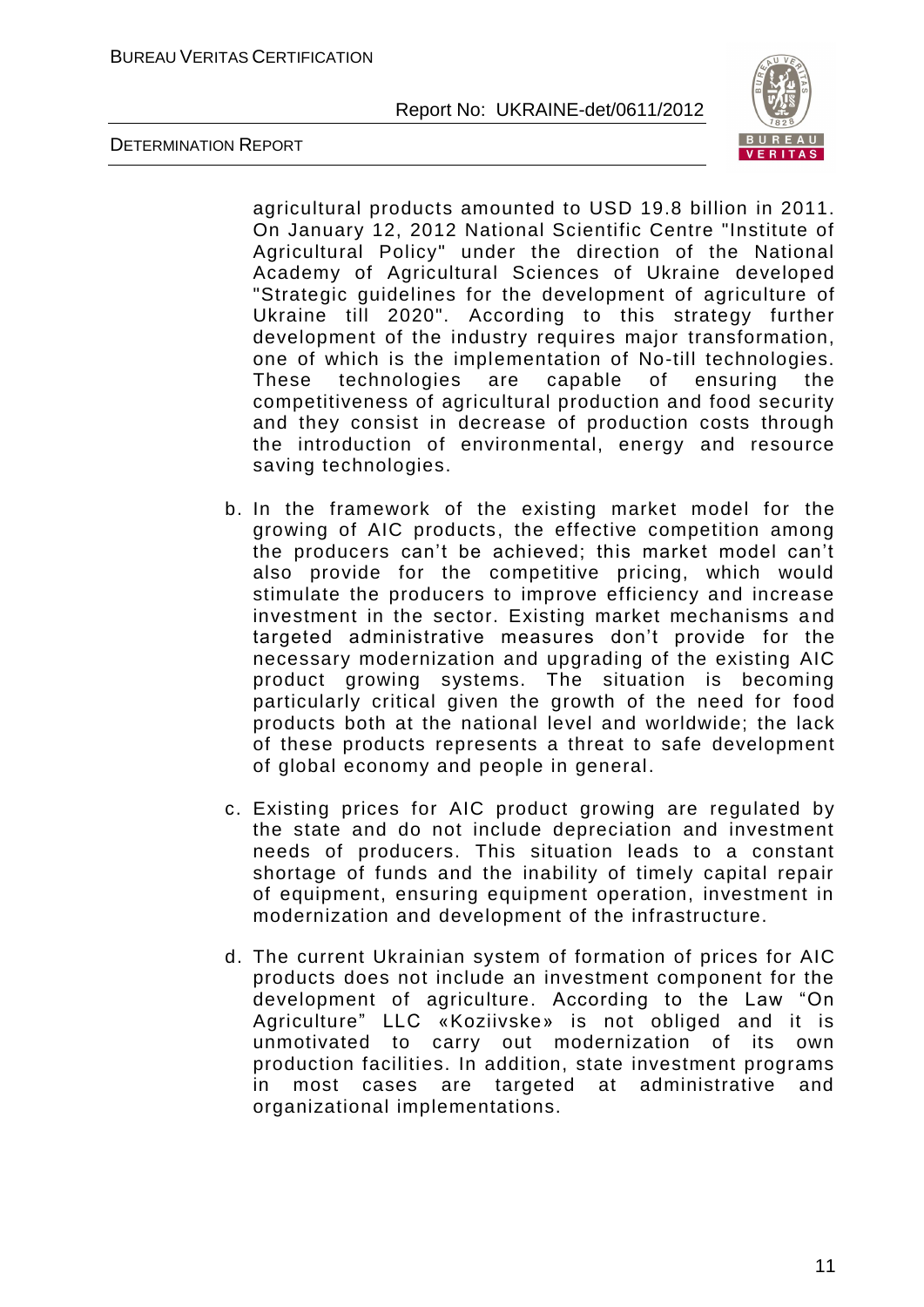

DETERMINATION REPORT

- e. State support in the agricultural sector is provided in amounts of funds provided by the law of Ukraine on State Budget of Ukraine for the relevant year.
- f. The project scenario requires attracting significant additional funds. Such investment is characterized by a significant payback period and high investment risks, that is why it is not attractive for investors.
- g. Ukraine has no experience in implementing similar JI projects in agricultural sector. The project implementation by means of selling emission reduction units will give Ukraine an opportunity to gain a useful experience in the use of No-till technologies.

The PDD provides a detailed description in a complete and transparent manner, as well as justification, that the baseline was duly set.

The methods of calculation used to determine the expected and actual baseline emissions, are sufficiently described in sections E and D of the PDD, respectively.

The identified areas of concern as to the baseline setting, project participants response and BVC's conclusion are described in Appendix A to the Determination Report (refer to CAR 14 – CAR 19).

# **4.4 Additionality (27-31)**

The most recent version of the "Tool for the demonstration and assessment of additionality" approved by the CDM Executive Board was used in accordance with the JI specific approach, defined pursuant to paragraph 9 (a) of the "Guidance on criteria for baseline setting and monitoring", version 03. All explanations, descriptions and analyses are made in accordance with the selected tool or method.

The PDD provides a justification of the applicability of the approach with a clear and transparent description, as per item 4.3 above.

The developer of the project proved that anthropogenic emissions under the project are lower than the emissions that would take place in the absence of the project activity.

Additionality proofs are provided.

Three plausible and realistic alternative scenarios of the project were identified: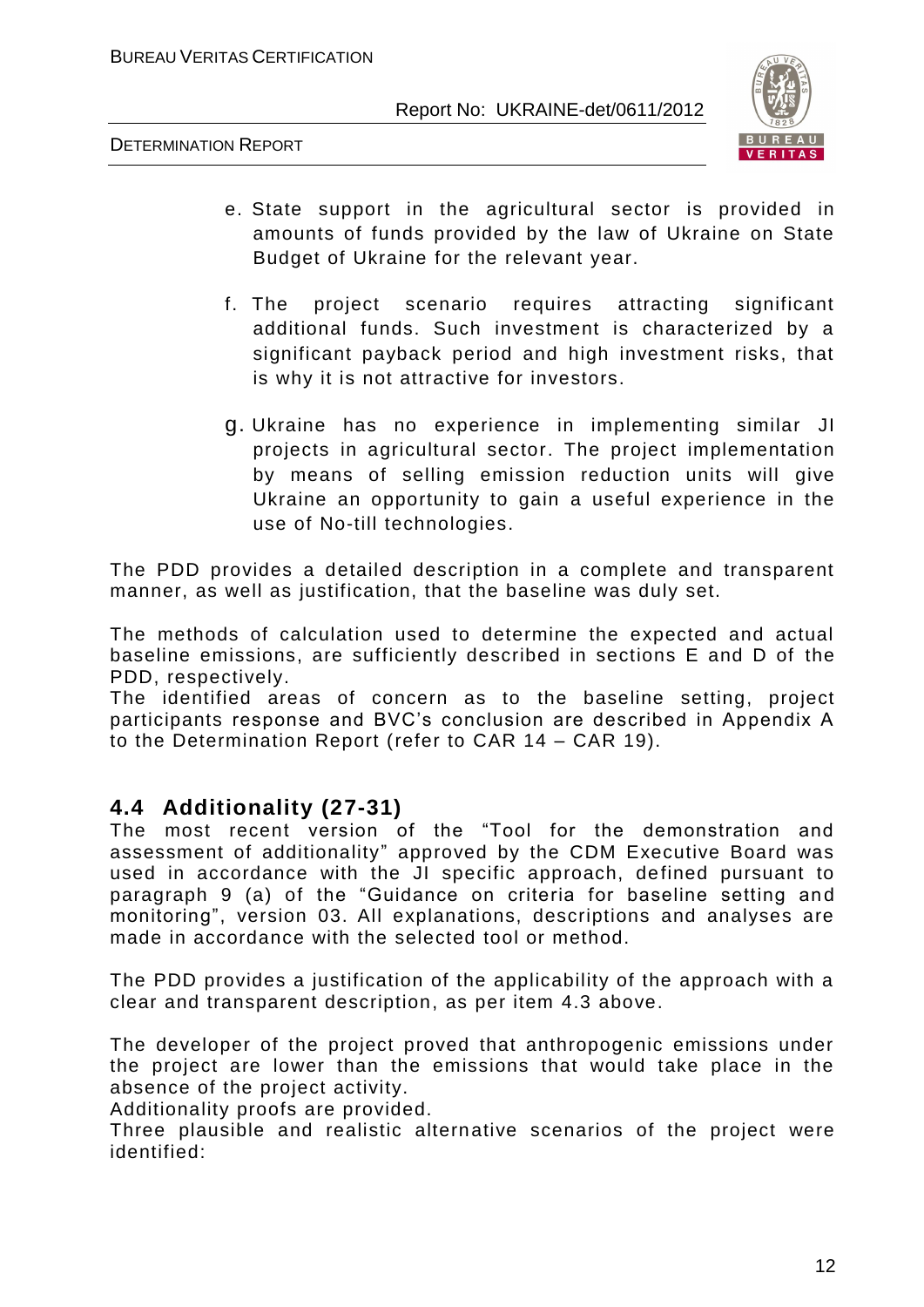

DETERMINATION REPORT

- Alternative 1.1: Continuation of the current situation, without the JI project implementation.
- $\triangleright$  Alternative 1.2: Proposed project activity without the use of the JI mechanism.
- Alternative 1.3: Partial project activities (some of the project activities are implemented) without the use of the Joint Implementation Mechanism.

and the mandatory compliance of the scenarios with the legislation and legal acts was demonstrated.

According to the "Tool for the demonstration and assessment of additionality" (Version 06.0.0) investment analysis and simple cost analysis were used in the PDD to justify additionality of the project.

Thus, the overall conclusion is that the project activity meets the criteria of additionality, is not a baseline scenario and is additional.

Additionality is demonstrated appropriately as a result of the analysis using the approach chosen.

The identified areas of concern as to the additionality, project participants response and BVC's conclusion are described in Appendix A to the Determination Report (refer to CAR 20 - CAR 22, CL 06).

# **4.5 Project boundary (32-33)**

The project boundary, which is defined in the PDD and in accordance with the specific approach, delineated by the physical, geographical location of farmlands with the total area of 10 966 ha where LLC «Koziivske» grows crop products, encompasses all anthropogenic emissions by sources of greenhouse gases (GHGs) that are:

- (i) Under the control of the project participants such as:
	- CO<sub>2</sub> emissions due to mechatical treatment that involves tillage in the process of crop growing.
- (ii) Reasonably attributable to the project such as :
	- **-** Such CO<sub>2</sub> emissions are absent;

(iii) Significant, i.e., as a rule of thumb, would by each source account on average per year over the crediting period for more than 1 per cent of the annual average anthropogenic emissions by sources of GHGs, or exceed an amount of 2,000 tonnes of  $CO<sub>2</sub>$ equivalent, whichever is lower.

The delineation of the project boundary and the gases and sources included are appropriately described and justified in the PDD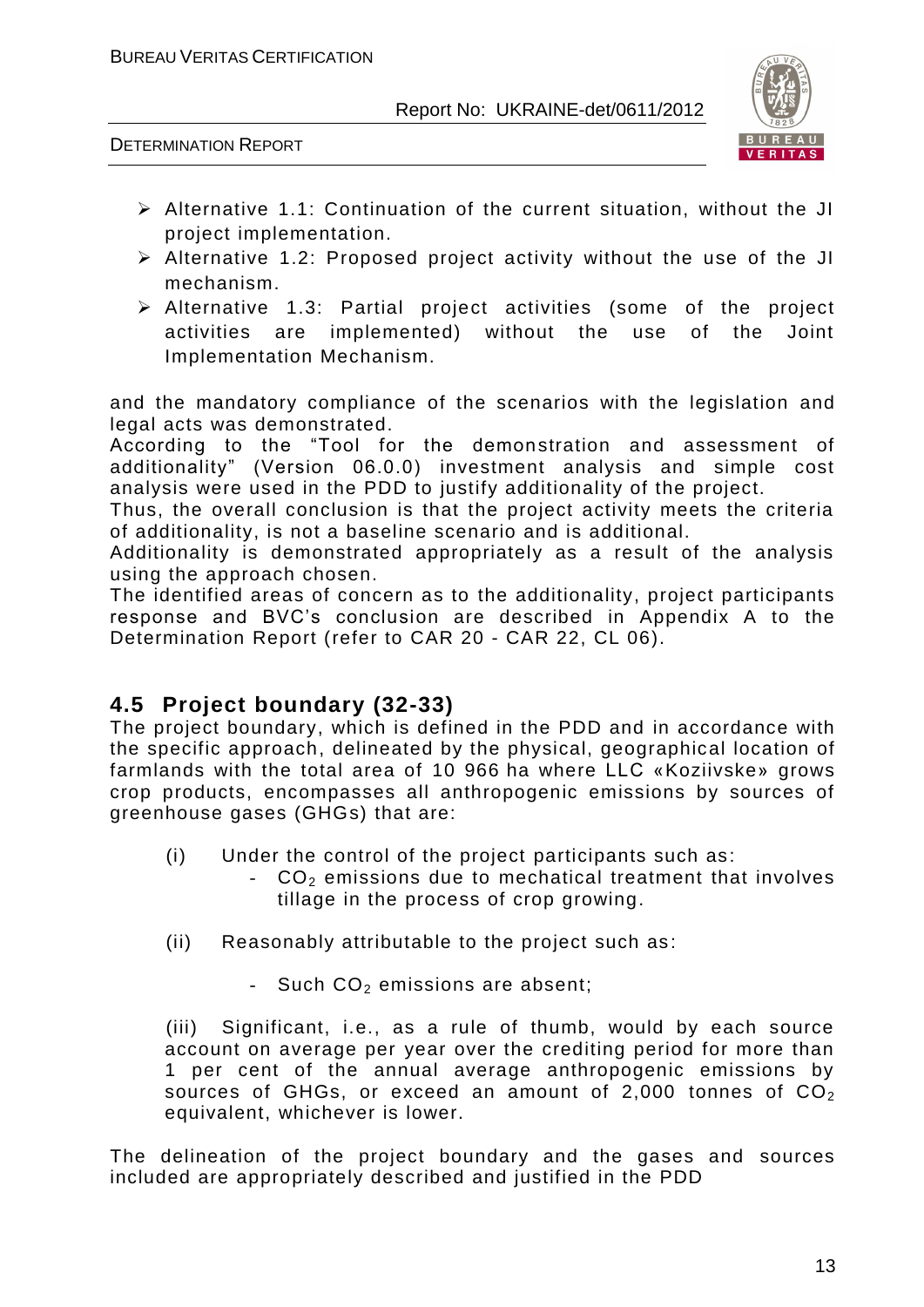

DETERMINATION REPORT

# **4.6 Crediting period (34)**

The PDD states the starting date of the project as the date on which contract between LLC «Koziivske» and "T.M.M." for the purchase of agricultural equipment was signed, and the starting date is 08/03/2007, which is after the beginning of 2000.

The PDD states the expected operational lifetime of the project in years and months, which is 13 years and 10 months or 166 months – from March 8, 2007 to December 31, 2020.

The PDD states the length of the crediting period in years and months, which is 13 years and 10 months or 166 months, and its starting date of the crediting period is 08/03/2007, which is the date the first emission reductions are expected to be generated by the project.

The PDD states that the crediting period for the issuance of ERUs starts only after the beginning of 2008 and does not extend beyond the operational lifetime of the project.

The PDD states that the extension of its crediting period beyond 2012 is subject to the host Party approval, and the estimates of emission reductions or enhancements of net removals are presented separately for those until 2012 and those after 2012 in all relevant sections of the PDD.

The identified areas of concern as to the crediting period, project participants response and BVC's conclusion are described in Appendix A to the Determination Report (refer to CAR 23, CAR 24).

# **4.7 Monitoring plan (35-39)**

The PDD, in its monitoring plan section, explicitly indicates that JI specific approach was selected.

The monitoring plan describes all relevant factors and key characteristics that will be monitored, and the period in which they will be monitored, in particular also all decisive factors for the control and reporting of project performance, such as reporting forms, the operating structure and management structure of the enterprise, that will be applied when implementing the monitoring plan.

The monitoring plan specifies the indicators, constants and variables that are reliable (i.e. provide consistent and accurate values), valid (i.e. be clearly connected with the effect to be measured), and that provide a transparent picture of the emission reductions to be monitored such as: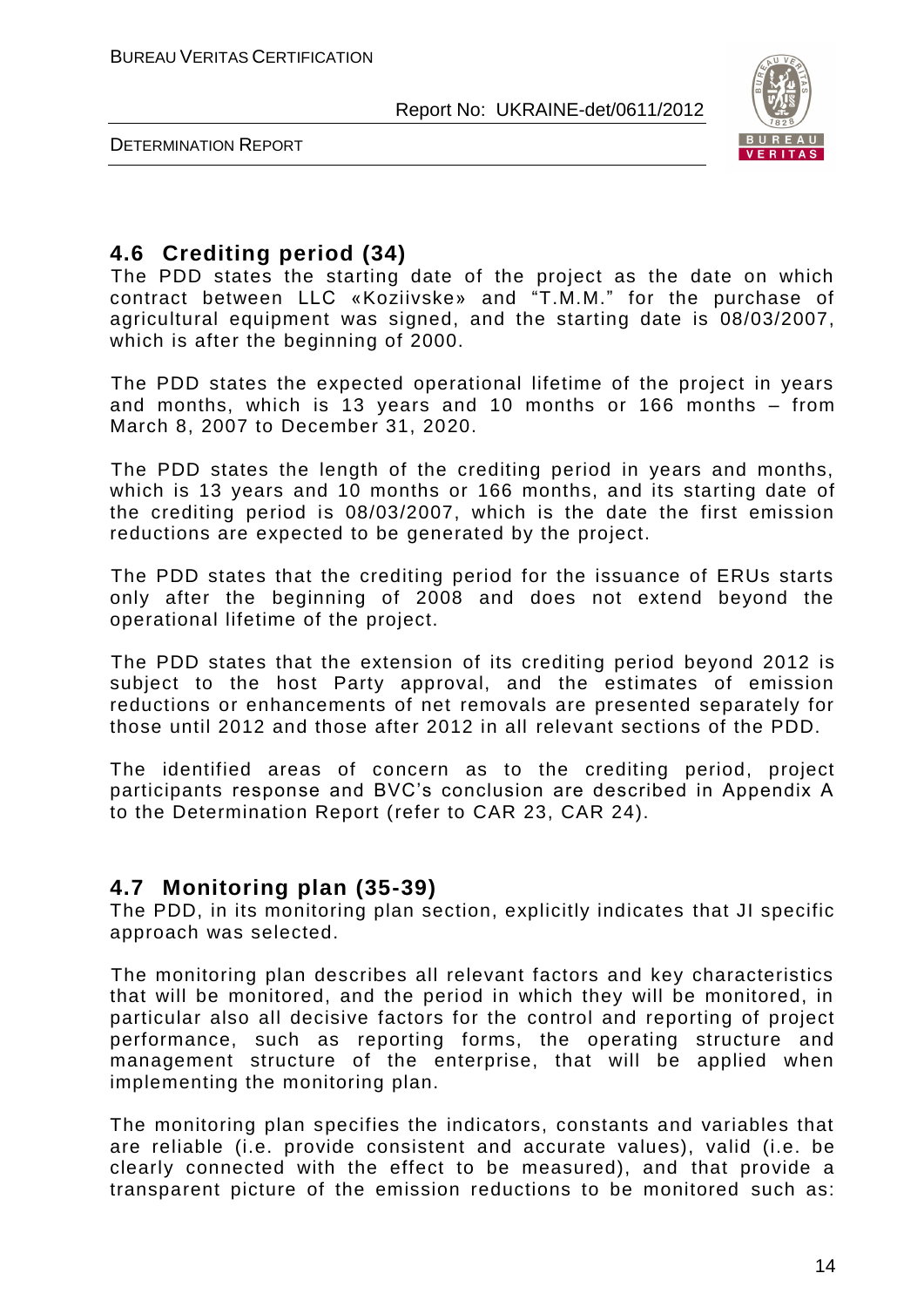

DETERMINATION REPORT

humus (organic carbon) content in the soil of field cultivated using No-till technology, area of field cultivated using No-till technology.

The monitoring plan draws on the list of standard variables contained in appendix B of "Guidance on criteria for baseline setting and monitoring" developed by the JISC, as appropriate, among which: baseline emissions  $(BE_y)$ , project emissions  $(PE_y)$ .

According to the Guidelines for users of the JI PDD form, revision # 04, the described approach to monitoring clearly states:

(i) Data and parameters that are not monitored throughout the crediting period, but are determined only once, and that are available already at the stage of PDD development:

| $k_{b,i,y}$ | Humus content in the soil of field <i>i</i> cultivated using traditional<br>tillage, in period $v$ , %           |
|-------------|------------------------------------------------------------------------------------------------------------------|
| $\rho_i$    | Soil density at field <i>i</i> cultivated using traditional tillage prior to<br>the project, in period y, $t/m3$ |
| $h_{b,i}$   | Depth of soil layer disturbance at field <i>i</i> cultivated using<br>traditional tillage, m                     |

(ii) Data and parameters that are not monitored throughout the crediting period, but are determined only once, but that are not already available at the stage of PDD development: none.

(iii) Data and parameters that are monitored throughout the crediting period, such as:

| $S_{p,i}$   | Area of field i cultivated using No-till technology, ha |                               |  |  |  |  |  |                                                                  |  |  |
|-------------|---------------------------------------------------------|-------------------------------|--|--|--|--|--|------------------------------------------------------------------|--|--|
| $k_{p,i,y}$ |                                                         | technology, in period $y$ , % |  |  |  |  |  | Humus content in soil of field <i>i</i> cultivated using No-till |  |  |

The monitoring plan describes the methods employed for data monitoring (including its frequency) and recording, such as data archiving in hard copy and electronic form.

The most objective and cumulative factor that provides a clear picture of whether the emission reductions took place is the fact of GHG emission reductions by reducing (almost to zero) topsoil disturbance in the process of technological procedures of soil cultivation and, as a result, higher carbon sequestration (storage) in the soil by plants that take carbon from the atmosphere and transfer it into the soil (with further fixation in the soil) in the course of their biological activity.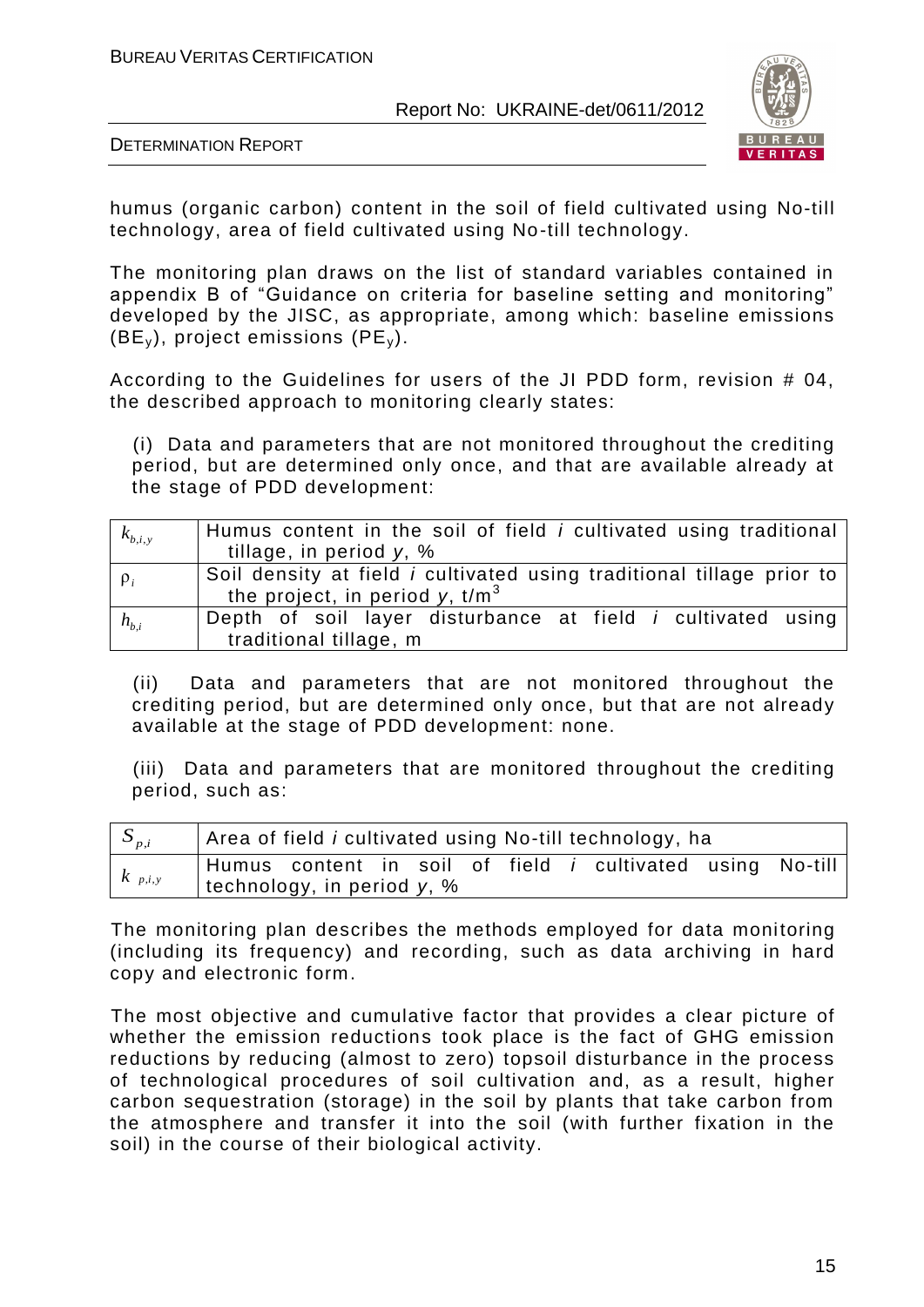

DETERMINATION REPORT

The monitoring plan elaborates all algorithms and formulae used for the estimation/calculation of baseline emissions and project emissions such as:

#### **Formulae used to estimate project emissions (for each gas, source etc.; emissions in units of CO<sup>2</sup> equivalent):**

Greenhouse gas emissions are absent in the Project scenario.

$$
PE_{y}=0
$$

(1)

where  $PE<sub>v</sub>$  – project GHG emissions in period *y*, t CO<sub>2</sub>eq; *[y] –* index corresponding to monitoring period.

#### **Formulae used to estimate baseline emissions (for each gas, source etc.; emissions in units of CO2 equivalent):**

GHG emissions in the baseline scenario in period *y* are calculated according to the following formula**:**

 $(2)$ 

$$
B\!E_y = B\!E_{A,y}
$$

where

 $BE_v$  – baseline GHG emissions in period *y*, t CO<sub>2</sub>eq;

*BEA,y* – baseline GHG emissions due to the use of baseline land cultivation technology, in period *y*, t CO<sub>2</sub>eq;

*[y]* – index corresponding to monitoring period system;

*[A]* – index corresponding to system of baseline land cultivation technology.

Baseline emissions due to application of baseline land cultivation technology can be calculated as follows:

$$
BE_{A,y} = \sum BE_{A,i,y} \tag{3}
$$

where

*BEA,y* – baseline GHG emissions due to the use of baseline land cultivation technology, in period *y*, t CO<sub>2</sub>eq;

*BEA,i,y* – baseline GHG emissions due to the use of baseline land cultivation technology, in period *y*, t CO<sub>2</sub>eq;

*[y]* – index corresponding to monitoring period system;

*[A]* – index corresponding to system of baseline land cultivation technology;

*[i]* – index corresponding to system of number of fields .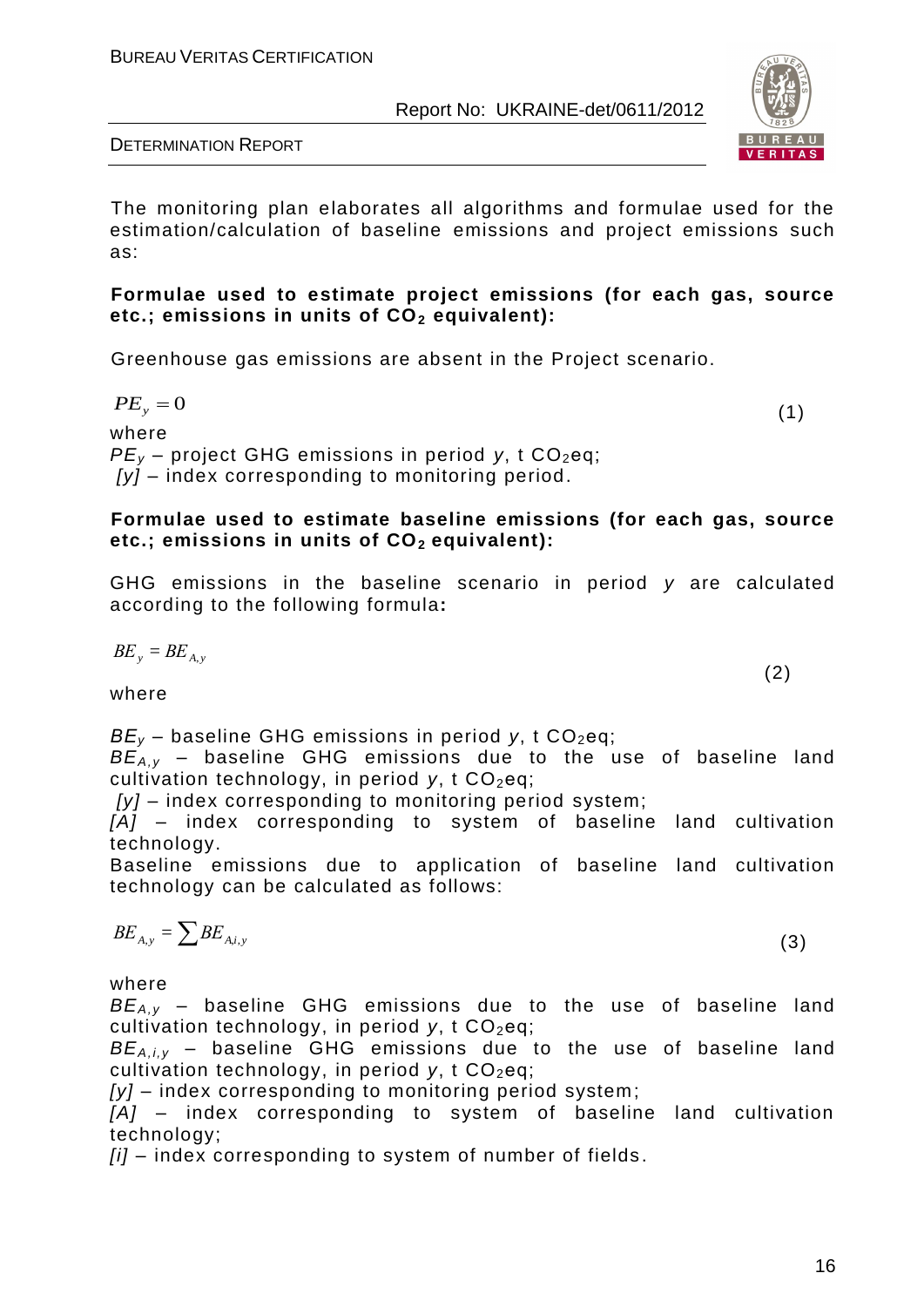

DETERMINATION REPORT

Baseline GHG emissions due to the use of baseline land cultivation technology, which involves tillage, for field *i* are calculated by using the formula, according to the "Tool for estimation of change in soil organic carbon stocks due to the implementation of A/R CDM project activities" (Version 01.1.0):

$$
BE_{A,i,y} = 0.9 \times S_{p,i} \times (SOC_{p,y,i} - SOC_{b,y,i}) \times \frac{44}{12},
$$

 $\left( 4\right)$ 

#### where

*BEA,i,y* – baseline GHG emissions due to the use of baseline land cultivation technology, in period y, t  $CO<sub>2</sub>$ eq;

*Sp,i* – area of field *i*, cultivated by using No-till technology, ha;

 $SOC_{p,v,i}$  – soil organic carbon content in the soil of field *i* when No-till technology is applied in period *y*, t C/ha;

 $SOC_{b,v,i}$  – soil organic carbon content in the soil of field *i* cultivated using traditional tillage in period *y*, t C/ha;

 $44/12$  – CO<sub>2</sub> to C molecular masses ratio, tCO<sub>2</sub>eq/t C;

0.9 – coservatism factor that takes account of possible emissions in the project scenario in the process of creation of anti-fire furrows and minimal topsoil disturbance;

*[y]* – index corresponding to monitoring period system;

*[b]* – index corresponding to system of baseline technology;

*[p]* – index corresponding to system of project technology;

[A] – index corresponding to system of baseline land cultivation technology;

*[i]* – index corresponding to system of number of fields .

Soil organic carbon content in the soil of field *i* cultivated by using No-till technology is calculated by the following formula:

*SOC*  $_{p,y,i} = h_{b,i} \times \rho_i \times k_{p,i,y} \div 1.724 \times 10000 \div 100\%$ 

(5)

#### where

 $SOC_{p,v,i}$  – soil organic carbon content in the soil of field *i* when No-till technology is applied in period *y*, t C/ha;

*hb,i* – depth of soil disturbance in field *і* cultivated by using traditional tillage, m;

 $P_i$  – soil density in field i, cultivated by using traditional tillage prior to the project, t/m<sup>3</sup>;

 $k_{p,i,v}$  –humus content in the soil of field *i* cultivated by using No-till technology in period *y*, %;

1.724 – organic carbon to humus conversion coefficient (according to GOST 23740)

 $10000 - m^2$  to ha conversion coefficient;

*[y]* – index corresponding to monitoring period system;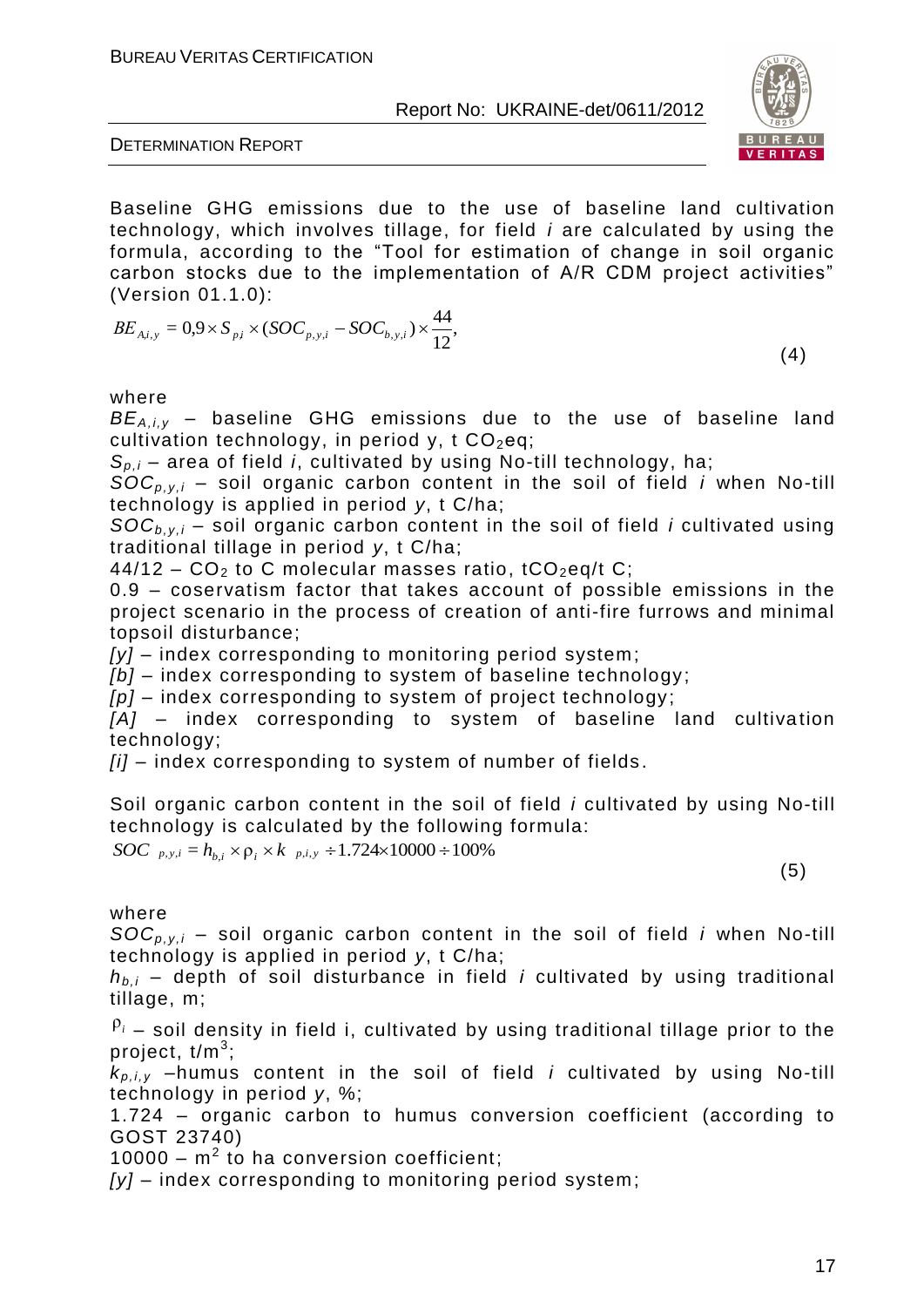

DETERMINATION REPORT

*[b]* – index corresponding to system of baseline technology; *[p]* – index corresponding to system of project technology; *[i]* – index corresponding to system of number of fields .

Soil organic carbon content in the soil of field *i* cultivated by using traditional tillage is calculated as follows:

 $SOC_{b,y,i} = h_{b,i} \times \rho_i \times k_{b,i,y} \div 1,724 \times 10000 \div 100\%,$ 

(6)

where

 $SOC_{b,v,i}$  – soil organic carbon content in the soil of field *i* cultivated by using traditional tillage in period *y*, t C/ha;

 $h_{b,i}$  – depth of soil disturbance of field *i* cultivated by using traditional tillage, m;

<sup>ρ</sup>*<sup>i</sup>* – soil density in field *i*, cultivated by using traditional tillage, in period *y*, t/m<sup>3</sup> ;

 $k_{b,i,v}$  – humus content in the soil of field *i* cultivated by using traditional tillage in period *y*, %;

1,724 – organic carbon to humus conversion coefficient (according to GOST 23740)

 $10000 - m^2$  to ha conversion coefficient;

*[b]* – index corresponding to system of baseline technology;

*[y]* – index corresponding to monitoring period system;

*[i]* – index corresponding to system of number of fields .

The content of humus in the baseline scenario is calculated by using historical data over a five-year period. Linear dependence proved to be the most reliable (100%) out of other relations. It provides for the extrapolation of humus content values to years of the project life. As a result of linear approximation, the dependence is as follows (extrapolation is performed for each field individually):

 $k_{b,i,y} = a \cdot y + b$ ,  $\cdot y+b$ , (7)

Coefficients a, b (see Supporting Document 1) are determined using Microsoft Excel features by building a trend line on the basis of historical data over the 5 years prior to the project. The linear dependence has the lowest function error.

#### where

 $k_{b,i,y}$  – humus content in the soil of field *i* cultivated by using traditional tillage in period *y*, %;

*a* – coefficient of linear dependence;

*b* - coefficient of linear dependence;

y – monitoring period;

*[b]* – index corresponding to system of baseline technology;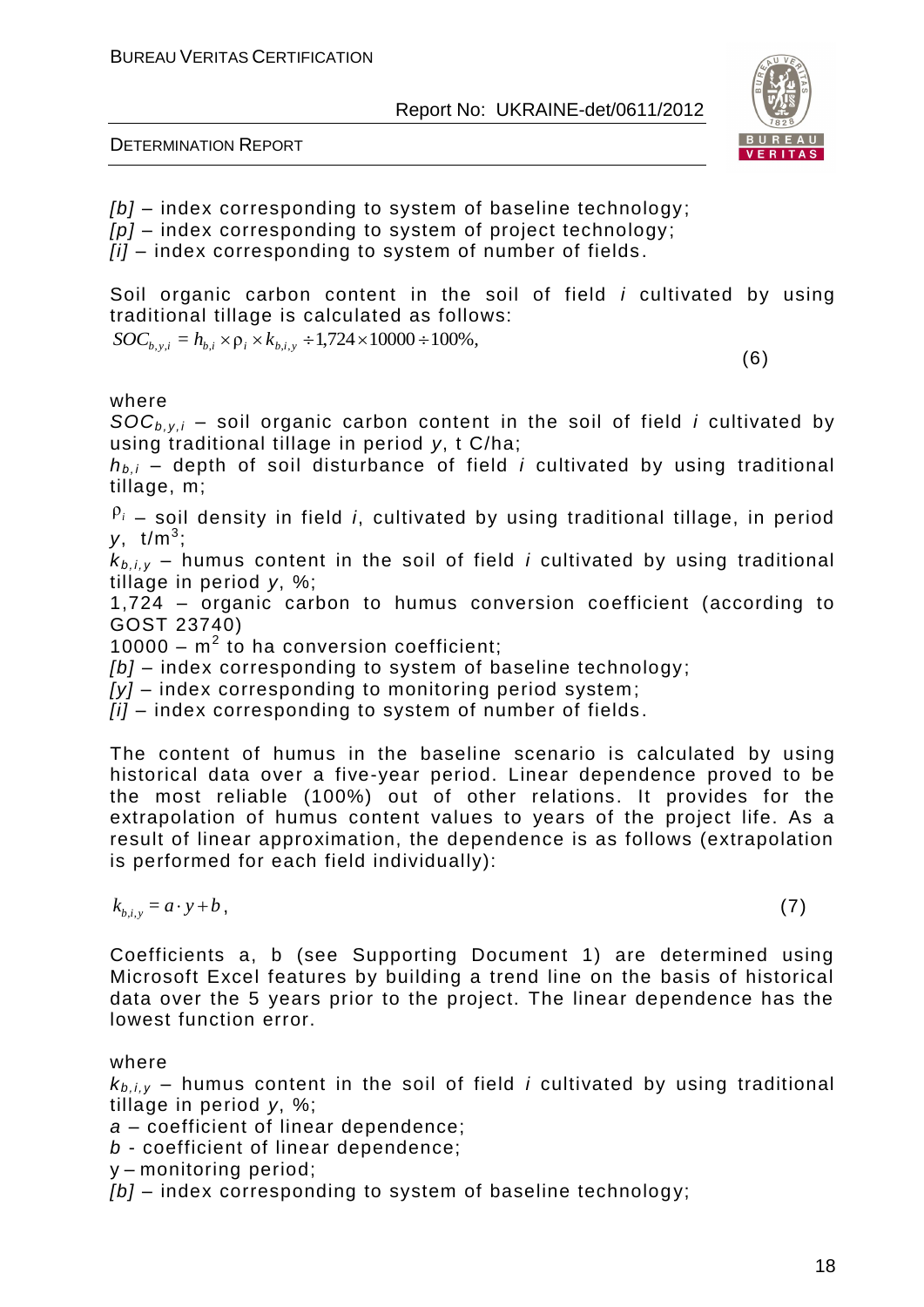

DETERMINATION REPORT

*[i]* – index corresponding to system of number of fields ; *[y]* – index corresponding to monitoring period system.

#### **Formulae used to calculate emission reductions from the project (for each gas, source etc.; emissions/emission reductions in units of CO<sup>2</sup> equivalent):**

Emission reductions resulting from the project activity are calculated using the following formula:

 $ER_y = BE_y - PE_y$ 

(8)

where

- *ER<sup>y</sup>* GHG emission reductions due to the project activity in period *y,* t  $CO<sub>2</sub>$ eq;
- $BE_v$  baseline GHG emissions in period *y*, t CO<sub>2</sub>eq;
- $PE<sub>v</sub>$  project GHG emissions in period *y*, t CO<sub>2</sub>eq;
- *[y]* index corresponding to monitoring period system.

Supporting document 1 contains a calculation of baseline, project emissions as well as emission reductions for each year of the reporting period.

The monitoring plan presents the quality assurance and control procedures for the monitoring process , which are sufficiently described in tabular form in Sections D.1.1.1., D.1.1.3. and D.2 of the PDD. This includes, as appropriate, information on calibration and on how records on data and/or method validity and accuracy are kept.

The monitoring plan clearly identifies the responsibilities and the authority regarding the monitoring activities. To implement the project an operating structure was established. It consists of LLC «Koziivske» agronomists and engineers (they are responsible for the accounting of area, which is cultivated by No-till technology), the research laboratory (they are responsible for providing agrochemical data for project monitoring), LLC «Koziivske» chief agronomist (records and reports data in the table) and LLC «Koziivske» manager (handles and archives the data provided). All data are stored on paper and in electronic form.

The management structure includes LLC «Koziivske» director and developers of the project.

The monitoring plan provides a complete compilation of the data that need to be collected for its application, including data that are measured or sampled and data that are collected from other sources (e.g. official statistics, expert judgment, proprietary data, commercial and scientific literature etc.) but not including data that are calculated with equations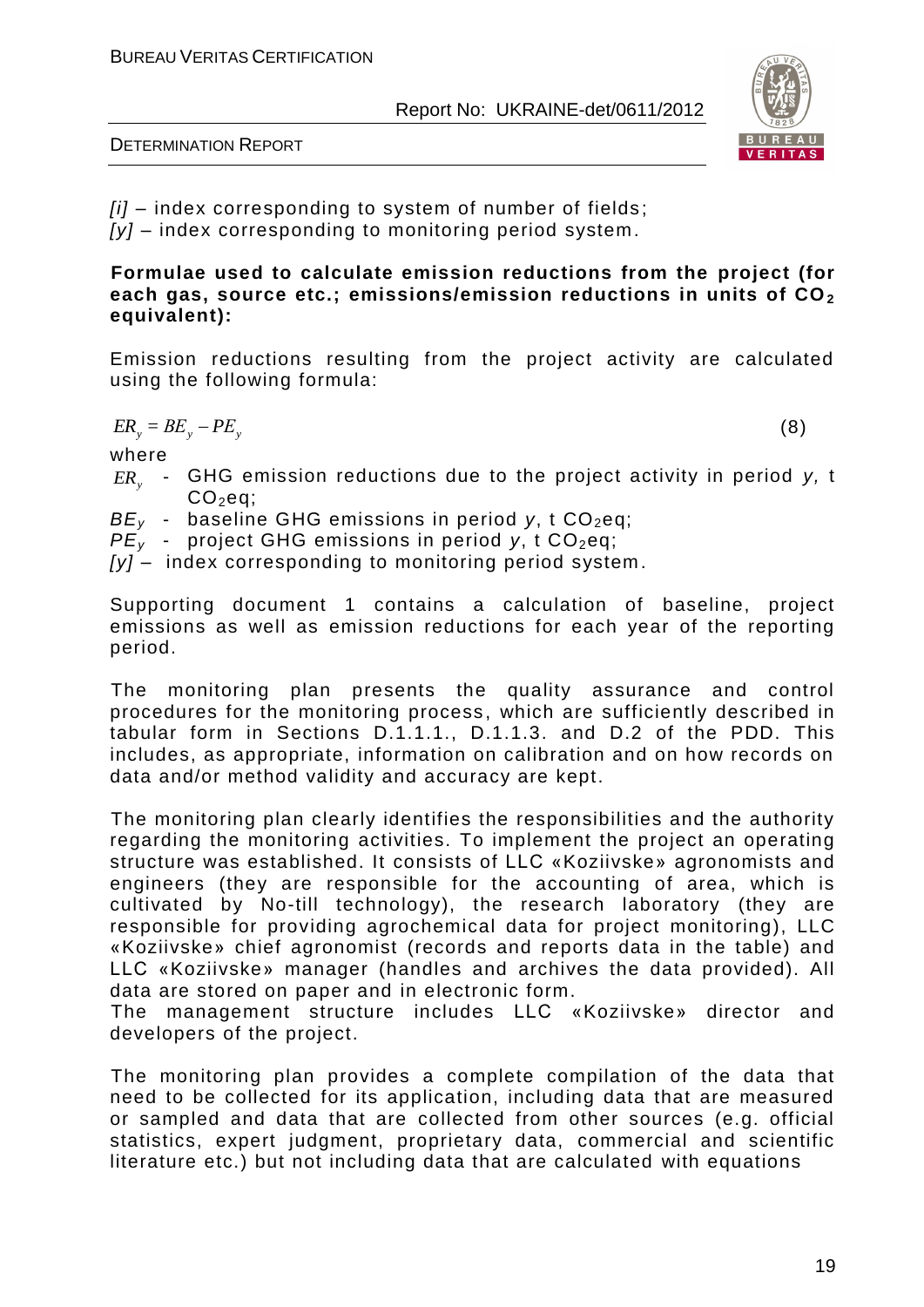

DETERMINATION REPORT

The monitoring plan indicates that the data monitored and required for verification are to be kept for two years after the last transfer of ERUs for the project.

The identified areas of concern as to the monitoring plan, project participants response and BVC's conclusion are described in Appendix A to the Determination Report (refer to CAR 25 - CAR 29, CL 07).

# **4.8 Leakage (40-41)**

The PDD appropriately describes an assessment of the potential leakage of the project and appropriately explains which sources of leakage are to be calculated, and which can be neglected.

According to the selected specific approach used in this JI project, there are no potential sources of leakage from the project activity.

### **4.9 Estimation of emission reductions or enhancements of net removals (42-47)**

The PDD indicates assessment of emissions in the baseline scenario and in the project scenario as the approach chosen to estimate the emission reductions generated by the project.

The PDD provides the ex ante estimates of:

(a) Emissions or net removals for the project scenario (within the project boundary), which are 0 tons of  $CO<sub>2</sub>$ eq in 2007, 0 tons of  $CO<sub>2</sub>$ eq in 2008-2012, 0 tons of  $CO_2$ eq in 2013-2020;

(b) Leakage is not expected in the project boundary;

(c) Emissions for the baseline scenario (within the project boundary), which are 314 809 tons of CO2eq in 2007, 6 024 336 tons of CO2eq in 2008-2012, 15 796 560 tons of CO2eq in 2013-2020;

(d) Emission reductions adjusted by leakage (based on (a)-(c) above), which are 314 809 tons of CO2eq in 2007, 6 024 336 tons of CO2eq in 2008-2012, 15 796 560 tons of CO2eq in 2013-2020.

The estimates referred to above are given:

- (a) On an annual basis;
- (b) From 08/03/2007 to 31/12/2020, covering the whole crediting period;
- (c) On a source-by-source basis;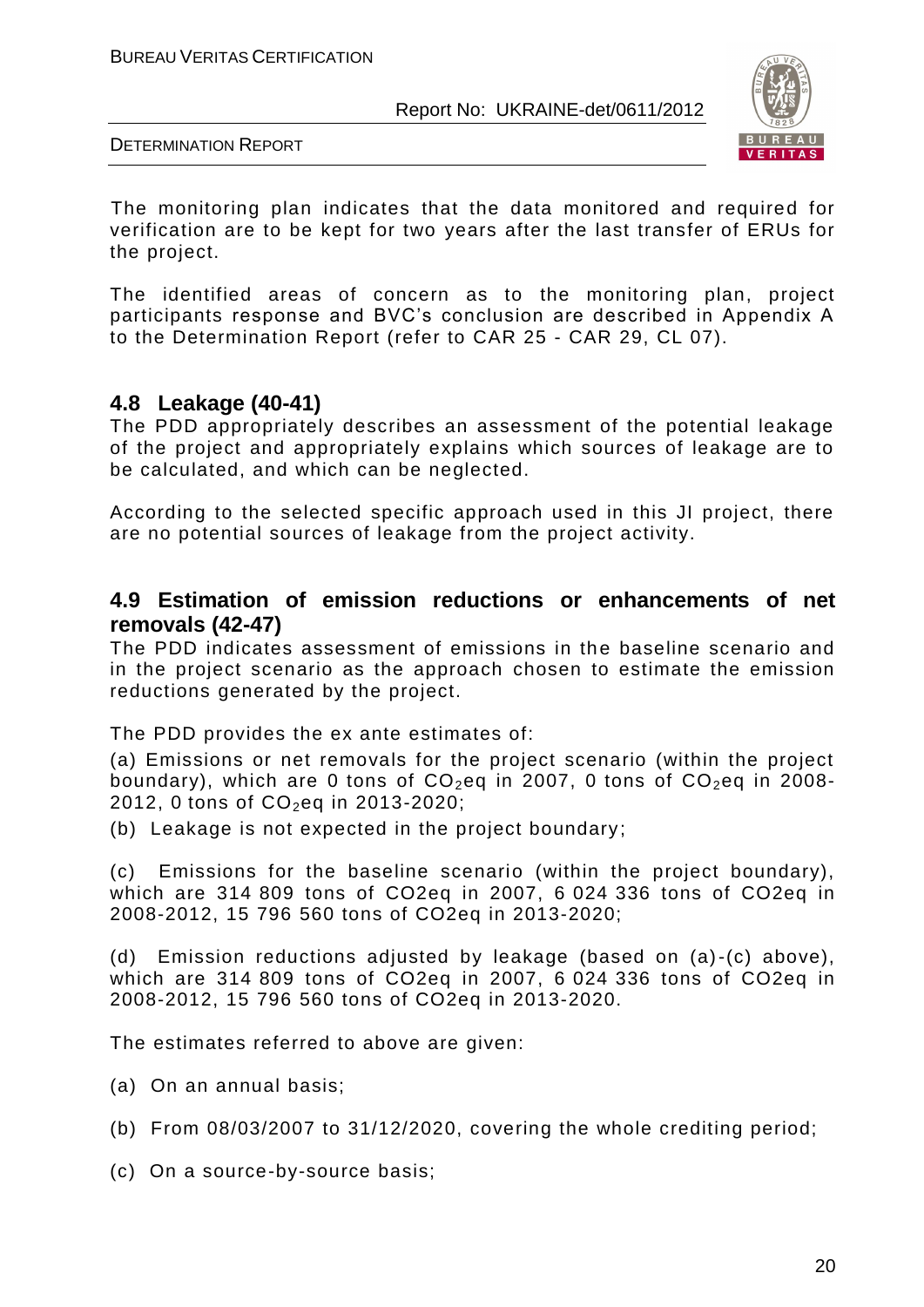

DETERMINATION REPORT

(d) For each GHG gas, which is  $CO<sub>2</sub>$ ;

(e) In tonnes of CO2 equivalent, using global warming potentials defined by decision 2/CP.3 or as subsequently revised in accordance with Article 5 of the Kyoto Protocol.

The formula used for calculating the estimates referred above, are given in section 4.7. All formulae are consistent throughout the PDD.

For calculating the estimates referred to above, such key factors as the Ukrainian environmental legislation and other national legislation, as well as key relevant factors such as availability of funds for implementation of measures envisaged by the project, prices that are set by the state, modern technology and the ability to implement know-how in the agricultural sector, influencing the baseline emissions and the activity level of the project and the emissions as well as risks associated with the project were taken into account, as appropriate.

Data sources used for calculating the estimates referred to above, such as documents and archival data of the enterprise, standards and statistical forms, results of periodic verifications are clearly identified, reliable and transparent.

The estimation referred to above is based on conservative assumptions and the most plausible scenarios in a transparent manner.

The estimates referred to above are consistent throu ghout the PDD.

The annual average of estimated emission reductions or enhancements of net removals over the crediting period is calculated by dividing the total estimated emission reductions over the crediting period by the total months of the crediting period, and multiplying by twelve.

Detailed algorithms of calculations and their results are described in sections D, E and Supporting documents to the PDD.

The identified areas of concern as to the estimation of emission reductions, project participants response and BVC's conclusion are described in Appendix A to the Determination Report (refer to CAR 30).

#### **4.10 Environmental impacts (48)**

Sections F.1. and F.2. of the PDD provide information about documentation on the analysis of the environmental impacts of the project, including transboundary impacts, in accordance with procedures as determined by the host Party.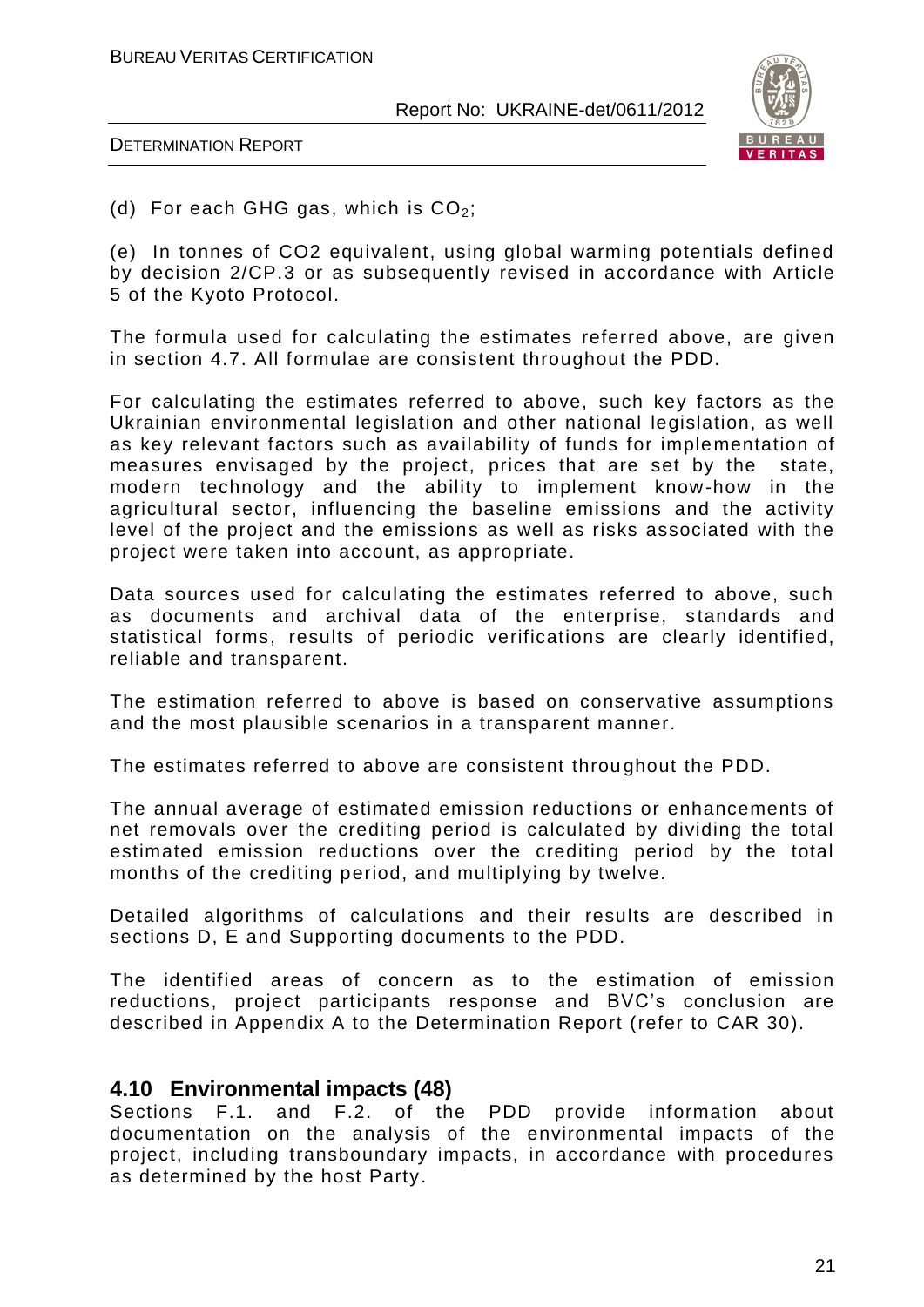

DETERMINATION REPORT

The PDD states that according to the law of Ukraine "On Environmental Protection" and DBN А.2.2-1-2003 «Composition and content of the materials of environment impact assessment (EIA) for design and construction of plants, buildings and structures» , LLC «Koziivske» is not obliged to carry out EIA development for this type of project.

In general, the project will have positive impact on the environment because the replacement of conventional tillage with No -till technology will result in lower GHG emissions into the atmosphere and lower diesel fuel consumption for LLC «Koziivske» farmland cultivation.

Transboundary impacts due to the project activity according to their definition in the text of "Convention on long-range transboundary pollution", ratified by Ukraine, will not take place.

The PDD provides conclusions and all references to supporting documentation of an environmental impact assessment undertaken in accordance with the procedures as required by the Host Party.

The identified areas of concern as to the environmental impacts, project participants response and BVC's conclusion are described in Appendix A to the Determination Report (refer to CL 08).

#### **4.11 Stakeholder consultation (49)**

LLC «Koziivske» informed the community through mass media. All comments received were positive. No negative comments on the project have been reported.

# **4.12 Determination regarding small scale projects (50-57)**

Not applicable.

# **4.13 Determination regarding land use, land-use change and forestry (LULUCF) projects (58-64)**

Not applicable.

**4.14 Determination regarding programmes of activities (65-73)** Not applicable.

**5 SUMMARY AND REPORT OF HOW DUE ACCOUNT WAS TAKEN OF COMMENTS RECEIVED PURSUANT TO PARAGRAPH 32 OF THE JI GUIDELINES**

No comments, pursuant to paragraph 32 of the JI Guidelines, were received.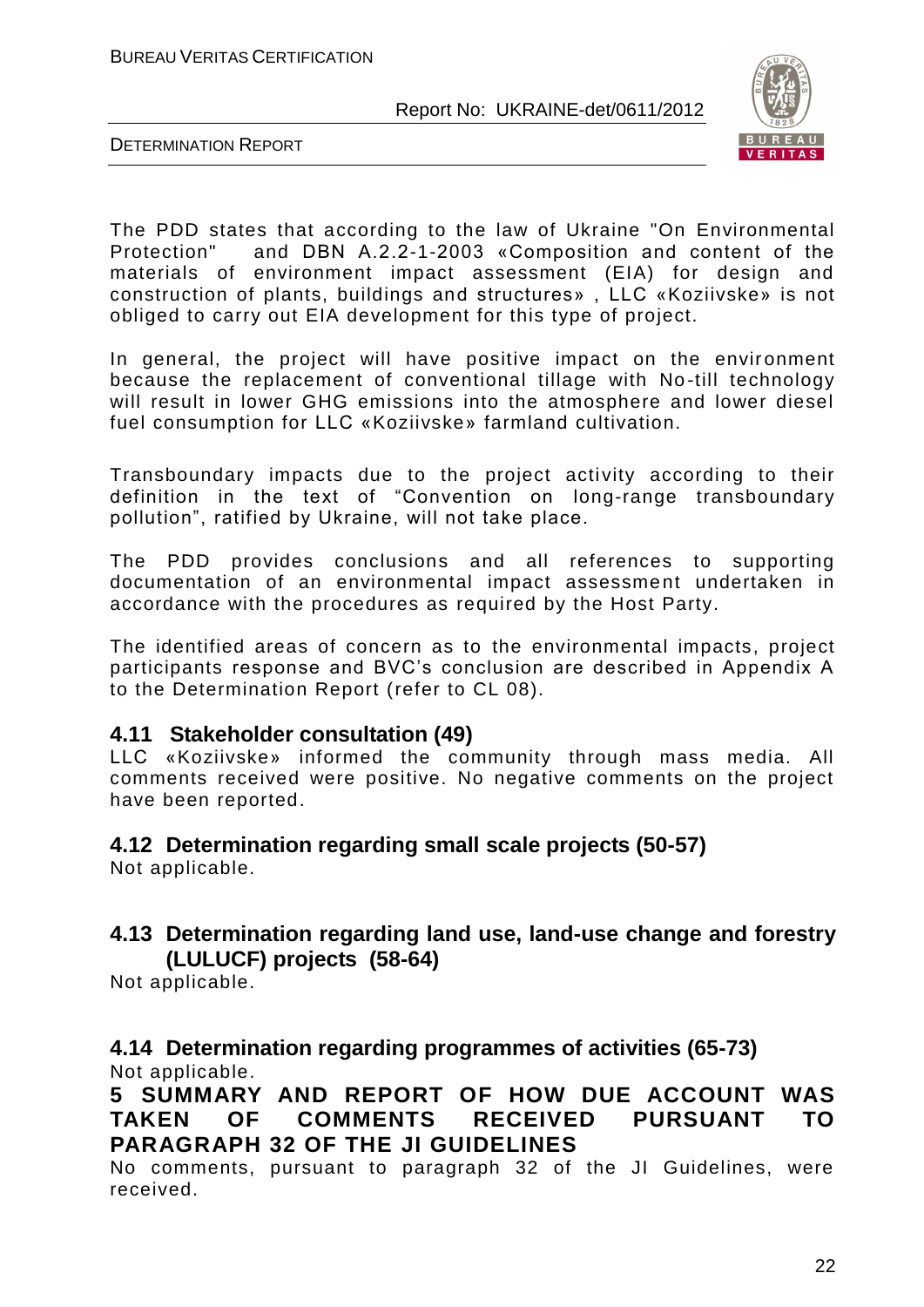

DETERMINATION REPORT

# **6 DETERMINATION OPINION**

Bureau Veritas Certification has performed a determination of the «Reduction of greenhouse gas emissions by application of No-till technology at LLC «Koziivske» farmlands» Project in Ukraine. The determination was performed on the basis of UNFCCC criteria and host country criteria and also on the criteria given to provide for consistent project operations, monitoring and reporting.

The determination consisted of the following three phases: i) a desk review of the project design and the baseline and monitoring plan; ii) follow-up interviews with project stakeholders; iii) the resolution of outstanding issues and the issuance of the final determination report and opinion.

Project participant/s used the latest tool for demonstration of the additionality. In line with this tool, the PDD provides investment analysis and common practice analysis, to determine that the project activity itself is not the baseline scenario.

Emission reductions attributable to the project are hence additional to any that would occur in the absence of the project activity. Given that the project is implemented and maintained as designed, the project is likely to achieve the estimated amount of emission reductions.

The determination revealed one pending issue related to the current determination stage of the project: the issue of the written approval of the project by the host Party (Ukraine). If the written approval by the host Party is awarded, it is our opinion that the project as described in the Project Design Document, Version 02 dated 21/09/2012 meets all the relevant UNFCCC requirements for the determination stage and the relevant host Party criteria as well as project stakeholders expectations .

The review of the project design documentation (version 02 dated 21/09/2012) and the subsequent follow-up interviews have provided Bureau Veritas Certification with sufficient evidence to determine the fulfillment of stated criteria. In our opinion, the project correctly applies and meets the relevant UNFCCC requirements for the JI and the relevant host country criteria.

The determination is based on the information made available to us and the engagement conditions detailed in this report.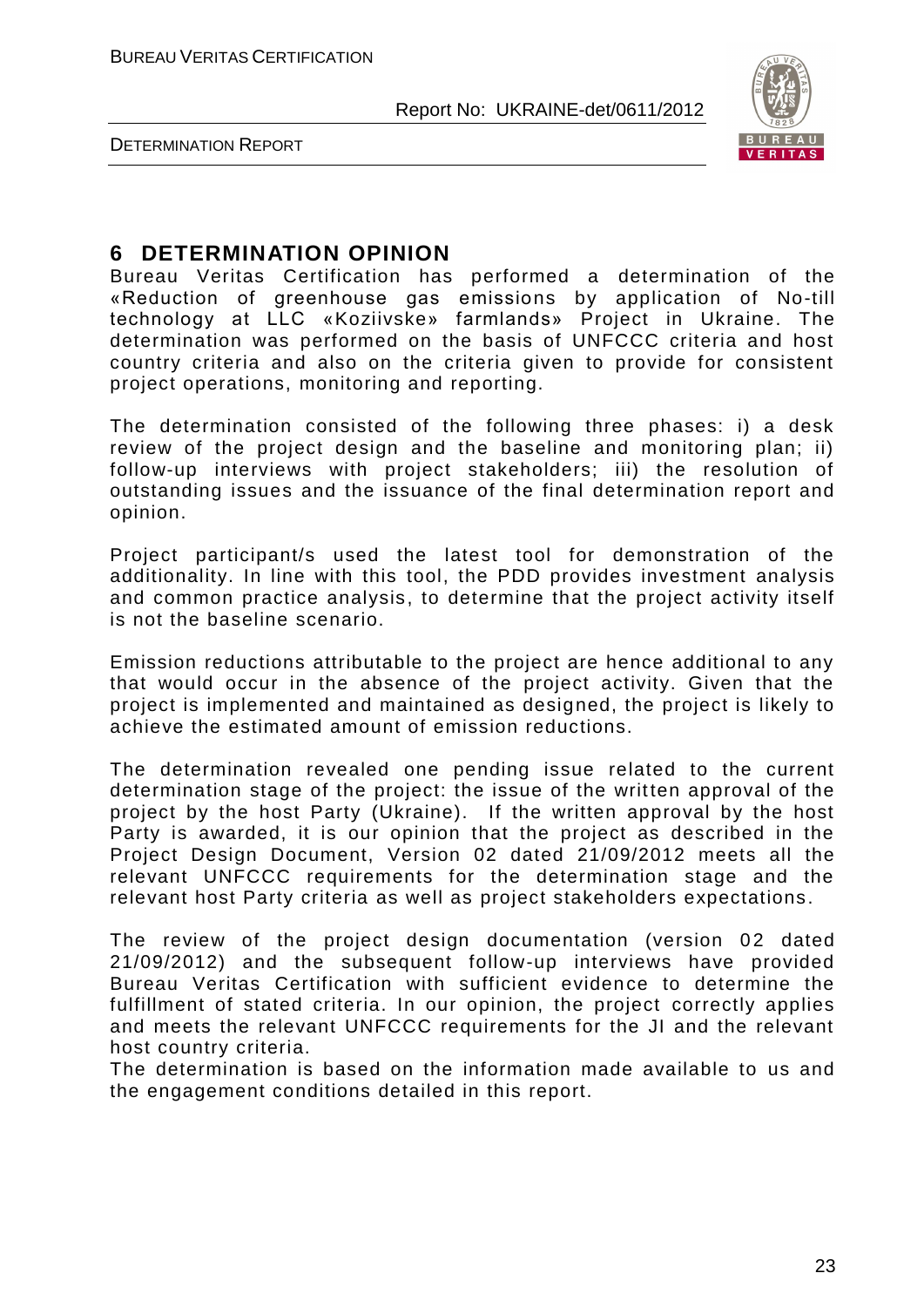

DETERMINATION REPORT

# **7 REFERENCES**

#### **Category 1 Documents:**

Documents provided by CEP CARBON EMISSIONS PARTNERS S.A. that relate directly to the GHG components of the project.

| /1/  | The PDD «Reduction of greenhouse gas emissions by application                         |
|------|---------------------------------------------------------------------------------------|
|      | of No-till technology at LLC «Koziivske» farmlands», version 01                       |
|      | dated 03/09/2012                                                                      |
| /2/  | The PDD «Reduction of greenhouse gas emissions by application                         |
|      | of No-till technology at LLC «Koziivske» farmlands», version 02<br>dated 21/09/2012   |
| /3/  | Supporting document 1. «Reduction of greenhouse gas emissions                         |
|      | by application of No-till technology at LLC «Koziivske» farmlands»                    |
| /4/  | "Tool for estimation of change in soil organic carbon stocks due to                   |
|      | the implementation of A/R CDM project activities" (Version 01.1.0)                    |
| /5/  | of Endorsement No.2363/23/7 issued<br>by the State<br>Letter                          |
|      | Environmental Investment Agency of Ukraine dated 28/08/2012                           |
| /6/  | Guidelines for users of the JI PDD form. Version 04, JISC                             |
| 7    | Tool for the demonstration and assessment of additionality,                           |
|      | version 06.0.0.                                                                       |
| /8/  | The Kyoto Protocol                                                                    |
| /9/  | Marrakesh Agreement, JI Methods                                                       |
| /10/ | Third National Communication of Ukraine on climate change under                       |
|      | the Kyoto Protocol                                                                    |
| /11/ | Fourth National Communication of Ukraine on climate change                            |
|      | under the Kyoto Protocol                                                              |
| /12/ | Fifth National Communication of Ukraine on climate change under                       |
|      | the Kyoto Protocol                                                                    |
| /13/ | Law of Ukraine "On fundamental principles of state agricultural policy until<br>2015" |
|      |                                                                                       |
| /14/ | Law of Ukraine "On Environmental Protection"                                          |
| /15/ | Strategic directions of the development of agriculture in Ukraine until 2020          |
| /16/ | JI guidelines. Appendix to decision 9/CDM.1.                                          |
| /17/ | JI Determination and Verification Manual, Version 01                                  |
| /18/ | Guidance on criteria for baseline setting and monitoring, JISC.                       |
|      | Version 03.                                                                           |

#### **Category 2 Documents:**

Background documents related to the design and/or methodologies employed in the design or other reference documents.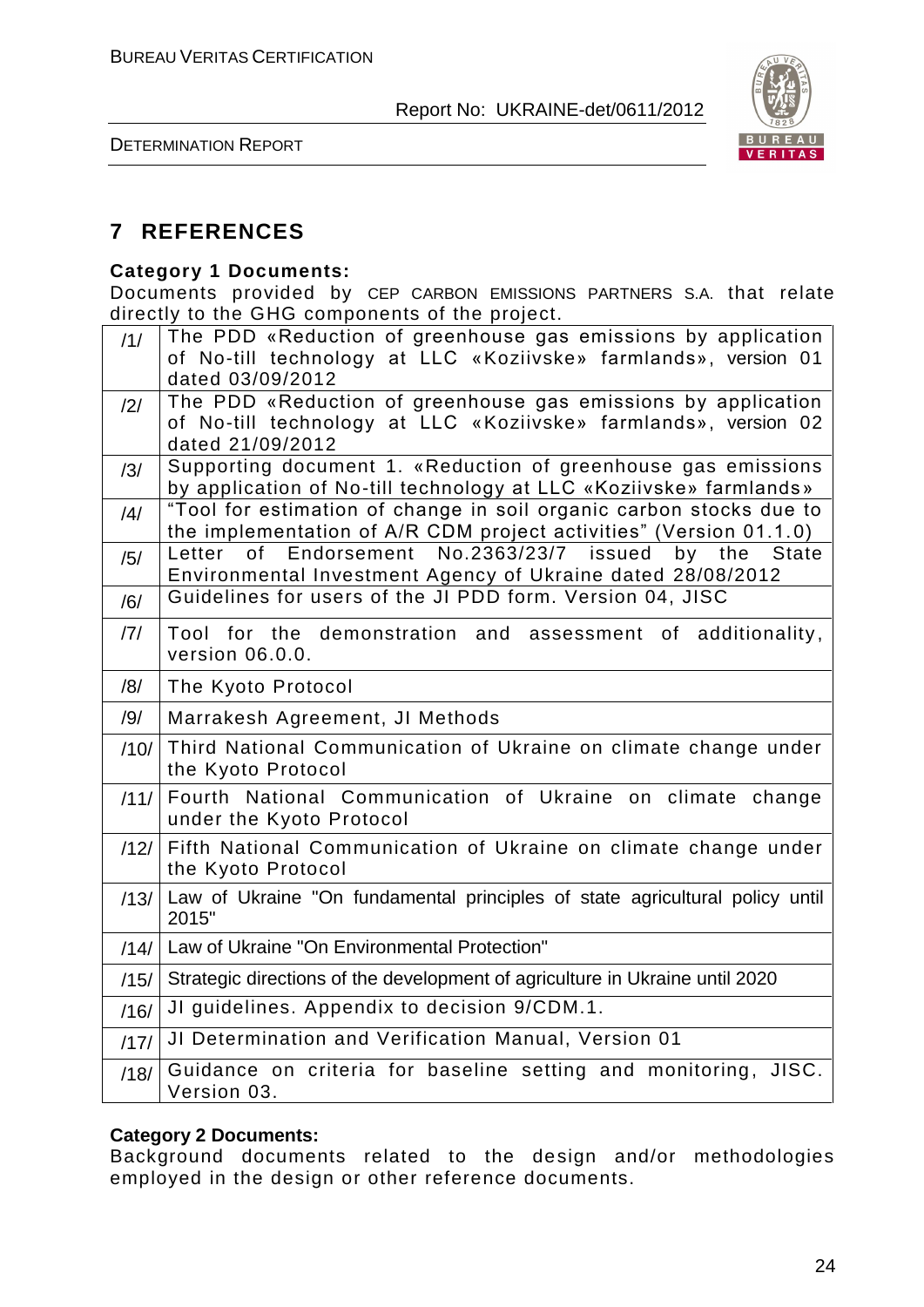

DETERMINATION REPORT

| /1/  | agricultural<br>machinery<br>Financial leasing agreement<br>on<br>No.2919L11/00-LD dated 22/07/2011                                            |
|------|------------------------------------------------------------------------------------------------------------------------------------------------|
| /2/  | agricultural<br>leasing agreement<br>machinery<br>Financial<br>on<br>No.LC4746-03/11 dated 28/03/2011                                          |
| /3/  | machinery<br>leasing agreement<br>agricultural<br>Financial<br>on<br>No.LC4747-03/11 dated 28/03/2011                                          |
| /4/  | Agricultural machinery sale-purchase agreement No. 17/08/10<br>dated 31/08/2010                                                                |
| /5/  | Certificate of machinery registration No. 10048XA<br>(NEW<br>HOLLAND T8050 wheel tractor)                                                      |
| /6/  | Certificate of machinery registration No. 10047XA<br>(NEW)<br>HOLLAND T8050 wheel tractor)                                                     |
| /7/  | Certificate of machinery registration No. 06260AX (Challanger<br>MT865B tractor)                                                               |
| /8/  | Certificate of machinery registration No. 06259AX (Challanger<br>MT865B tractor)                                                               |
| /9/  | Lease agreement on transport facility No. 0804<br>dated<br>08/03/2007 (Challenger MT865B<br>tractor, Bourgault<br>8810-<br>54/6350 seed drill) |
| /10/ | Trasport facility delivery and acceptance certificate No. 08-<br>04/2007 dated 08/03/2007 to Agreement No.0804                                 |
| /11/ | Register of lease agreements between individuals and LLC<br>«Koziivske» as of 01/07/2012                                                       |
| /12/ | Protocol of measurement of soil quality parameters of LLC<br>«Koziivske» fields in 2007-2012                                                   |

#### **Persons interviewed:**

List persons interviewed during the determination or persons that contributed with other information that are not included in the documents listed above.

|     | <b>Name</b>                          | Organization    | <b>Position</b>                                              |
|-----|--------------------------------------|-----------------|--------------------------------------------------------------|
| /1/ | Naidenko<br>Oleksandr<br>Viktorovych | LLC «Koziivske» | <b>Director</b>                                              |
| /2/ | <b>Torianyk Oleh</b><br>Mykolaiovych | LLC «Koziivske» | Chief accountant                                             |
| /3/ | Kuriavskyi Serhii<br>Arsentiiovych   | LLC «Koziivske» | Chief agronomist                                             |
| /4/ | Viunyk Serhii<br>Viktorovych         | LLC «Koziivske» | Chief engineer                                               |
| /5/ | Naumenko Iryna<br>Valentynivna       | LLC «CEP»       | Consultant of CEP<br><b>CARBON EMISSIONS</b><br>PARTNERS S.A |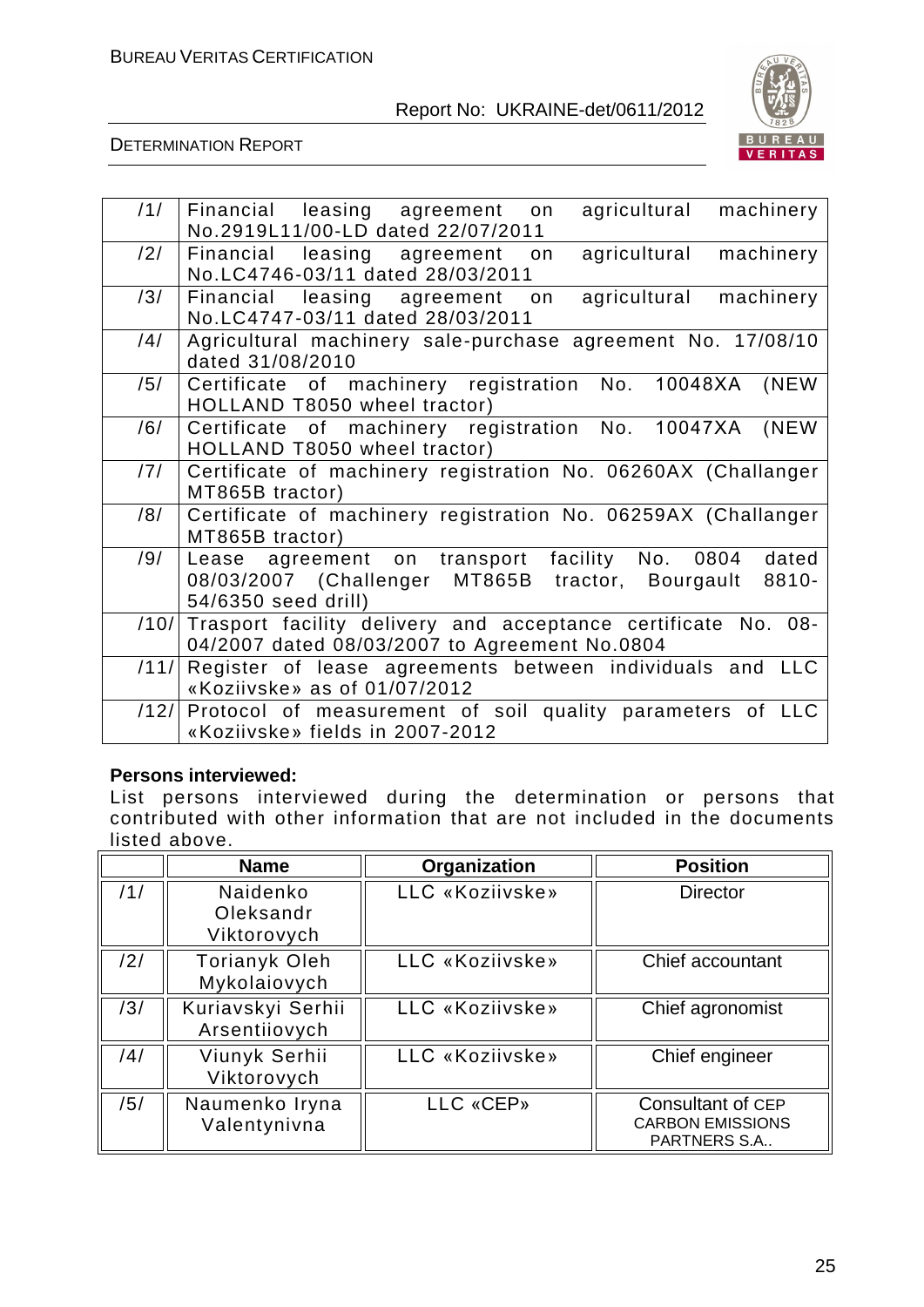

#### DETERMINATION REPORT

# APPENDIX A: COMPANY PROJECT DETERMINATION PROTOCOL

#### **BUREAU VERITAS CERTIFICATION HOLDING SAS**

**Check list for determination, according to the JOINT IMPLEMENTATION DETERMINATION AND VERIFICATION MANUAL (Version 01)**

| <b>Guidelines</b><br>for Users<br>of the JI<br><b>PDD</b> form<br>or DVM<br>Paragraph | <b>Check Item</b>                                                                                             | <b>Initial finding</b>                                                                                                                                                        | <b>Project</b><br>participants'<br>actions<br>review | <b>Final</b><br><b>Conclusion</b> |
|---------------------------------------------------------------------------------------|---------------------------------------------------------------------------------------------------------------|-------------------------------------------------------------------------------------------------------------------------------------------------------------------------------|------------------------------------------------------|-----------------------------------|
|                                                                                       | <b>Guidelines for Users of the JI PDD form</b><br>Section A General description of the project                |                                                                                                                                                                               |                                                      |                                   |
|                                                                                       | A.1. Title of the project                                                                                     |                                                                                                                                                                               |                                                      |                                   |
| A.1                                                                                   | Is the title of the project presented?                                                                        | The title is presented. The title of the project is<br>«Reduction of greenhouse gas<br>emissions<br>by<br>application of No-till technology at LLC «Koziivske»<br>farmlands». | OK.                                                  | OK.                               |
| A.1                                                                                   | Is the sectoral scope to which the project<br>pertains presented?                                             | Sectoral scope:<br>Sectoral scope 15 - Agriculture                                                                                                                            | <b>OK</b>                                            | <b>OK</b>                         |
| A.1                                                                                   | Is the current version number of the<br>document presented?                                                   | The current version of the document: PDD, Version 02<br>dated 21/09/2012. See Section A.1.                                                                                    | <b>OK</b>                                            | <b>OK</b>                         |
| A.1                                                                                   | Is the date when the document was<br>created presented?                                                       | The date when the document was created: 21/09/2012.                                                                                                                           | <b>OK</b>                                            | <b>OK</b>                         |
|                                                                                       | A.2. Description of the project                                                                               |                                                                                                                                                                               |                                                      |                                   |
| A.2                                                                                   | Is the purpose of the project included with<br>a concise, summarizing explanation (max.<br>1-2 pages) of the: | The purpose of the Joint Implementation (JI) Project is<br>to reduce anthropogenic greenhouse gas (GHG)<br>emissions resulting from crop growing by changing the              | <b>CAR 01</b>                                        | OK                                |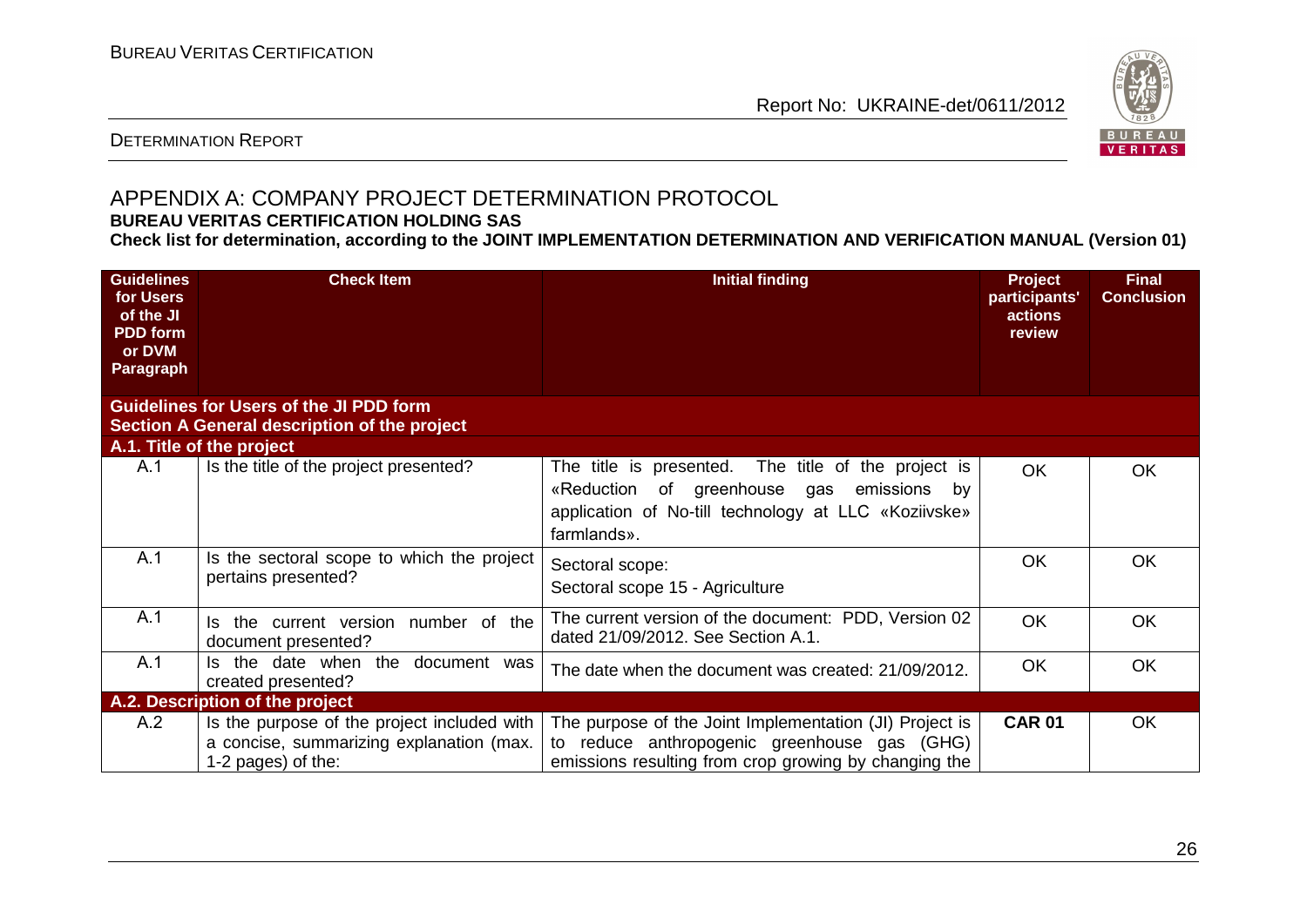



|                                                                                              | PLILIWIINAIIVIN IN IYU VINI                                                                                                                                                     |                                                                                                                                                                                                                                                                                                                                                                                                                                                                                                                                                                                                                                                                                                                                                                                                                                                                                                                                                                                                                                                                                                                                                         |                                               | VERITAS                           |
|----------------------------------------------------------------------------------------------|---------------------------------------------------------------------------------------------------------------------------------------------------------------------------------|---------------------------------------------------------------------------------------------------------------------------------------------------------------------------------------------------------------------------------------------------------------------------------------------------------------------------------------------------------------------------------------------------------------------------------------------------------------------------------------------------------------------------------------------------------------------------------------------------------------------------------------------------------------------------------------------------------------------------------------------------------------------------------------------------------------------------------------------------------------------------------------------------------------------------------------------------------------------------------------------------------------------------------------------------------------------------------------------------------------------------------------------------------|-----------------------------------------------|-----------------------------------|
| <b>Guidelines</b><br>for Users<br>of the JI<br><b>PDD</b> form<br>or DVM<br><b>Paragraph</b> | <b>Check Item</b>                                                                                                                                                               | <b>Initial finding</b>                                                                                                                                                                                                                                                                                                                                                                                                                                                                                                                                                                                                                                                                                                                                                                                                                                                                                                                                                                                                                                                                                                                                  | Project<br>participants'<br>actions<br>review | <b>Final</b><br><b>Conclusion</b> |
|                                                                                              | a) Situation existing prior to the starting<br>date of the project<br>b) Baseline scenario and<br>c) Project scenario (expected outcome,<br>including a technical description)? | agricultural<br>land<br>management system,<br>namely<br>replacement of traditional soil tillage in agriculture with<br>No-till technology.<br>Emissions are reduced due to lower carbon dioxide<br>emissions from farmland by reducing (almost zero)<br>topsoil disturbance by tillage in the course of crops<br>growing.<br>The project provides for the implementation of modern<br>No-till farming technology under which the soil is not<br>ploughed but the ground surface is covered with a layer<br>of mulch, i.e. residues of purposely shredded plants. As<br>the top layer of soil is not disturbed, such farming<br>system along with residues create a protective layer<br>that prevents water and wind erosion of soil and<br>ensures much better water retention; in addition, direct<br>sowing nullifies GHG emissions into the atmosphere.<br>Detailed information on the baseline and project<br>scenarios with technical description is given in Sections<br>A.2 and A.4.2. of the PDD.<br><b>CAR 01.</b> Please, add information relating to the<br>situation exsisting prior to the starting date of the<br>project to Section A.2. |                                               |                                   |
| A.2                                                                                          | Is the history of the project (incl. its JI<br>component) briefly summarized?                                                                                                   | <b>CAR 02.</b> Please, provide more detailed information<br>about the history of the project (including its JI<br>component) as well as the documents confirming this                                                                                                                                                                                                                                                                                                                                                                                                                                                                                                                                                                                                                                                                                                                                                                                                                                                                                                                                                                                   | <b>CAR 02</b><br><b>CAR 03</b>                | <b>OK</b><br>OK                   |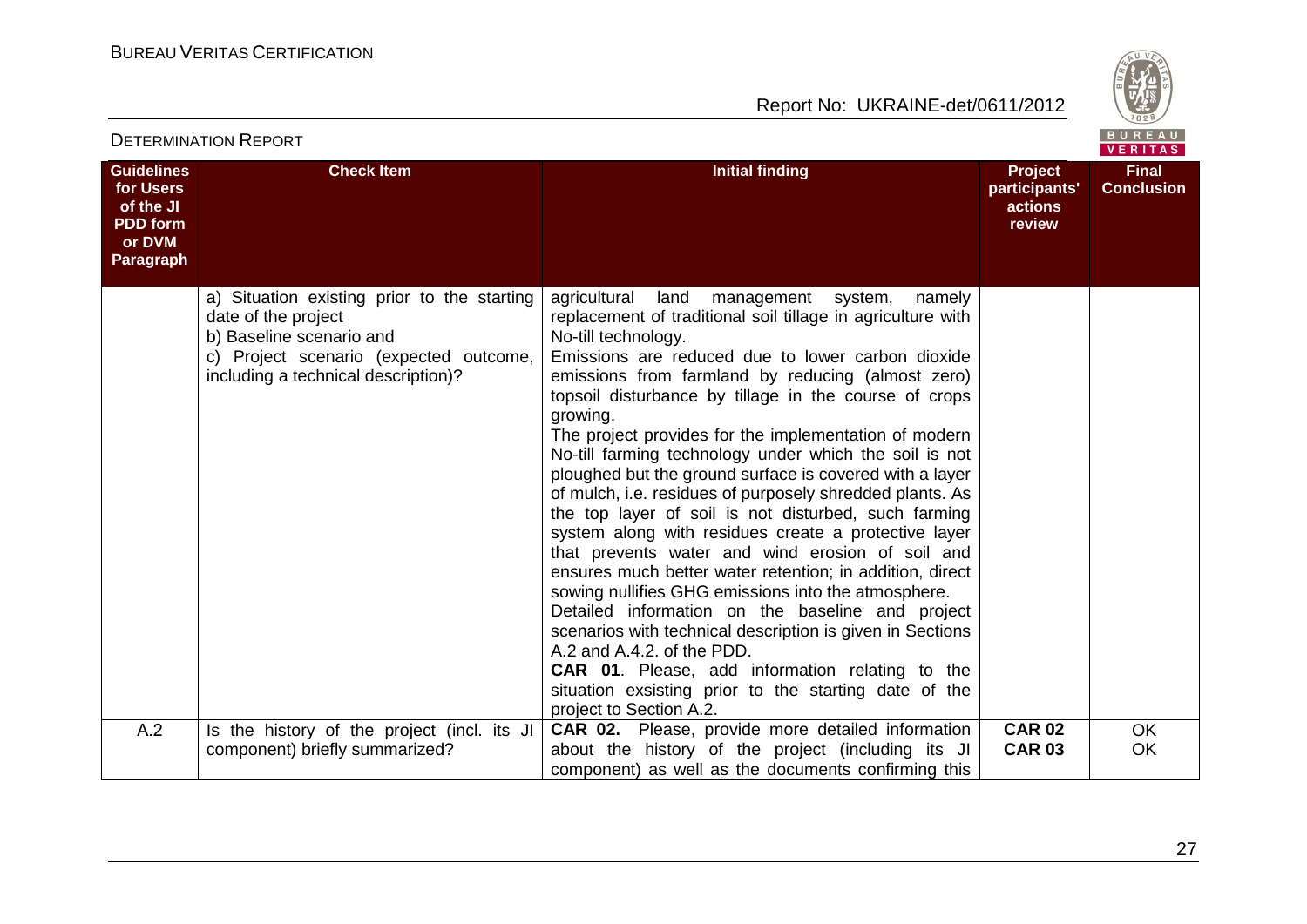

|                                                                                              | <b>DETERMINATION REPORT</b>                                                     |                                                                                                                                                                                                                                                                                                                      |                                               |                                   |  |
|----------------------------------------------------------------------------------------------|---------------------------------------------------------------------------------|----------------------------------------------------------------------------------------------------------------------------------------------------------------------------------------------------------------------------------------------------------------------------------------------------------------------|-----------------------------------------------|-----------------------------------|--|
| <b>Guidelines</b><br>for Users<br>of the JI<br><b>PDD</b> form<br>or DVM<br><b>Paragraph</b> | <b>Check Item</b>                                                               | <b>Initial finding</b>                                                                                                                                                                                                                                                                                               | Project<br>participants'<br>actions<br>review | <b>Final</b><br><b>Conclusion</b> |  |
|                                                                                              |                                                                                 | information as Supporting ones.<br><b>CAR 03.</b> Please, state the starting date of the JI project<br>and provide the document confirming this date.                                                                                                                                                                |                                               |                                   |  |
|                                                                                              | A.3. Project participants                                                       |                                                                                                                                                                                                                                                                                                                      |                                               |                                   |  |
| A.3                                                                                          | Are project participants and Party (ies)<br>involved in the project listed?     | Parties involved in the project:<br>LLC «Koziivske»<br>(Ukraine - the host party) and LHCarbon OU (Estonia).                                                                                                                                                                                                         | <b>OK</b>                                     | <b>OK</b>                         |  |
| A.3                                                                                          | Is the data of the project participants<br>presented in tabular format?         | The data of the project participants is presented in<br>tabular format.                                                                                                                                                                                                                                              | <b>OK</b>                                     | <b>OK</b>                         |  |
| A.3                                                                                          | Is contact information provided in Annex 1<br>of the PDD?                       | Contact information on LLC «Koziivske», EVO<br>CARBON TRADING SERVICES LTD, CEP Carbon<br>Emissions Partners S.A., LHCarbon OÜ is provided in<br>Annex 1 of the PDD.<br><b>CAR 04.</b> Please, state whether the Parties involved<br>listed in the table of Section A.3. of the PDD are the<br>project participants. | <b>CAR 04</b>                                 | <b>OK</b>                         |  |
| A.3                                                                                          | Is it indicated, if it is the case, that the<br>Party involved is a host Party? | Ukraine is the Host Party.                                                                                                                                                                                                                                                                                           | <b>OK</b>                                     | <b>OK</b>                         |  |
|                                                                                              | A.4 Technical description of the project                                        |                                                                                                                                                                                                                                                                                                                      |                                               |                                   |  |
| Location of the project                                                                      |                                                                                 |                                                                                                                                                                                                                                                                                                                      |                                               |                                   |  |
| A.4.1.1                                                                                      | Host Party(ies)                                                                 | Ukraine is the Host Party.                                                                                                                                                                                                                                                                                           | <b>OK</b>                                     | <b>OK</b>                         |  |
| A.4.1.2                                                                                      | Region/State/Province etc.                                                      | Kharkiv region                                                                                                                                                                                                                                                                                                       | OK                                            | <b>OK</b>                         |  |
| A.4.1.3                                                                                      | City/Town/Community etc.                                                        | Villages of Krasnokutskyi district of Kharkiv region,                                                                                                                                                                                                                                                                | OK                                            | <b>OK</b>                         |  |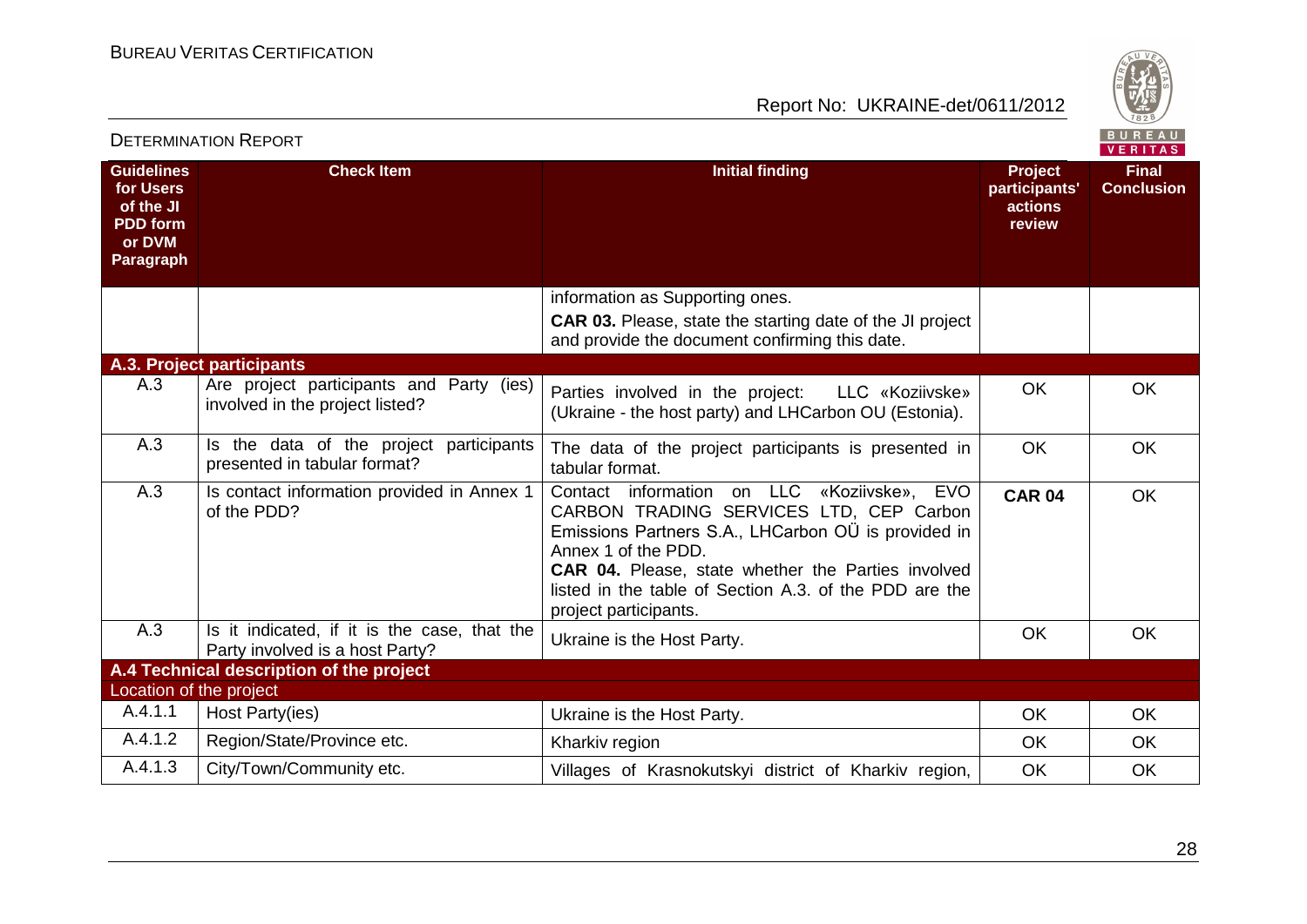DETERMINATION REPORT

Report No: UKRAINE-det/0611/2012



|                                                                                       |                                                                                                                                                                                                                            |                                                                                                                                                                                                                                                                                                                                                                                                                                                                                                                                                                                                                                                                                                    |                                                                                                                                                                   | $V = H + H - H$                                                                                                         |
|---------------------------------------------------------------------------------------|----------------------------------------------------------------------------------------------------------------------------------------------------------------------------------------------------------------------------|----------------------------------------------------------------------------------------------------------------------------------------------------------------------------------------------------------------------------------------------------------------------------------------------------------------------------------------------------------------------------------------------------------------------------------------------------------------------------------------------------------------------------------------------------------------------------------------------------------------------------------------------------------------------------------------------------|-------------------------------------------------------------------------------------------------------------------------------------------------------------------|-------------------------------------------------------------------------------------------------------------------------|
| <b>Guidelines</b><br>for Users<br>of the JI<br><b>PDD</b> form<br>or DVM<br>Paragraph | <b>Check Item</b>                                                                                                                                                                                                          | <b>Initial finding</b>                                                                                                                                                                                                                                                                                                                                                                                                                                                                                                                                                                                                                                                                             | Project<br>participants'<br>actions<br>review                                                                                                                     | <b>Final</b><br><b>Conclusion</b>                                                                                       |
|                                                                                       |                                                                                                                                                                                                                            | Ukraine                                                                                                                                                                                                                                                                                                                                                                                                                                                                                                                                                                                                                                                                                            |                                                                                                                                                                   |                                                                                                                         |
| A.4.1.4                                                                               | Detail of the physical location, including<br>information<br>allowing<br>the<br>unique<br>identification of the project. (This section<br>should not exceed one page).                                                     | Information about location is given in Section A.4.1.4 of<br>the PDD.<br><b>CAR 05.</b> Please, correct Section A.4.1. in line with the<br>format provided in the "Guidelines for users of the JI<br>project design document form" version 04.                                                                                                                                                                                                                                                                                                                                                                                                                                                     | <b>CAR 05</b>                                                                                                                                                     | <b>OK</b>                                                                                                               |
|                                                                                       |                                                                                                                                                                                                                            | A.4.2. Technologies to be employed, or measures, operations or actions to be implemented by the project                                                                                                                                                                                                                                                                                                                                                                                                                                                                                                                                                                                            |                                                                                                                                                                   |                                                                                                                         |
| A.4.2                                                                                 | Are the technology (ies) to be employed, or $ $<br>measures, operations or actions to be<br>implemented by the project, including all<br>relevant<br>technical<br>data<br>and<br>the<br>implementation schedule described? | PDD Section A.4.2 provides the description of the main<br>stages of the project implementation, the annual project<br>activities schedule, some relevant technical data<br>relating to main equipment to be implemented as well<br>as project activities.<br>Project design represents the current cutting-edge<br>practice.<br><b>CAR 06.</b> Please, in Section A.4.2. specify information<br>on soil evaluation and the necessity of soil evaluation.<br><b>CAR 07.</b> Please, in Section A.4.2. specify information<br>on No-till technology and the necessity of No-till<br>technology.<br><b>CAR 08.</b> Please, provide a correct reference to New<br>Holland tractor producer in Annex 4. | <b>CAR 06</b><br><b>CAR 07</b><br><b>CAR 08</b><br><b>CAR 09</b><br><b>CAR 10</b><br><b>CL 01</b><br><b>CL 02</b><br><b>CL 03</b><br><b>CL 04</b><br><b>CL 05</b> | <b>OK</b><br>OK<br><b>OK</b><br><b>OK</b><br><b>OK</b><br><b>OK</b><br><b>OK</b><br><b>OK</b><br><b>OK</b><br><b>OK</b> |
|                                                                                       |                                                                                                                                                                                                                            | <b>CAR 09.</b> Please, provide technical specifications of                                                                                                                                                                                                                                                                                                                                                                                                                                                                                                                                                                                                                                         |                                                                                                                                                                   |                                                                                                                         |

29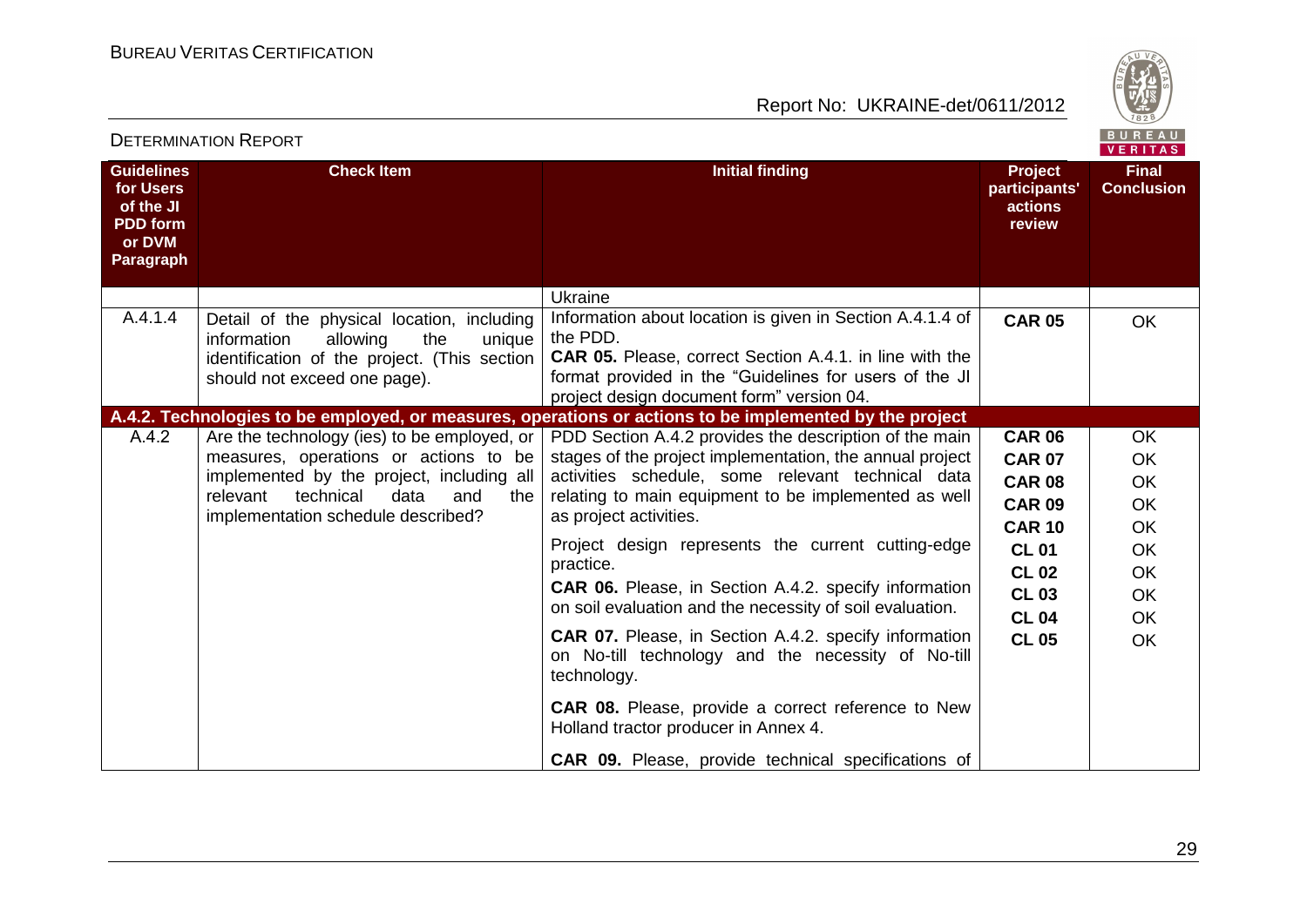



|                                                                                       | <b>DETERMINATION REPORT</b>                                                                                                |                                                                                                                                                                                                                                                                        |                                                      | BUREAU<br><b>VERITAS</b>          |
|---------------------------------------------------------------------------------------|----------------------------------------------------------------------------------------------------------------------------|------------------------------------------------------------------------------------------------------------------------------------------------------------------------------------------------------------------------------------------------------------------------|------------------------------------------------------|-----------------------------------|
| <b>Guidelines</b><br>for Users<br>of the JI<br><b>PDD</b> form<br>or DVM<br>Paragraph | <b>Check Item</b>                                                                                                          | <b>Initial finding</b>                                                                                                                                                                                                                                                 | <b>Project</b><br>participants'<br>actions<br>review | <b>Final</b><br><b>Conclusion</b> |
|                                                                                       |                                                                                                                            | Bourgault 5725 sowing machine in Annex 4.                                                                                                                                                                                                                              |                                                      |                                   |
|                                                                                       |                                                                                                                            | <b>CAR 10.</b> Please, provide the project implementation<br>schedule in tabular form with indication of start dates<br>and end dates for each activity and stage.                                                                                                     |                                                      |                                   |
|                                                                                       |                                                                                                                            | <b>CL 01.</b> Please, provide clarification on the advisability<br>of crop rotation planning and changing cultivated crops.                                                                                                                                            |                                                      |                                   |
|                                                                                       |                                                                                                                            | CL 02. Please provide information on replacement of<br>equipment during the project activity.                                                                                                                                                                          |                                                      |                                   |
|                                                                                       |                                                                                                                            | <b>CL 03.</b> Please, provide clarification on how plan<br>residues and land surface will be managed.                                                                                                                                                                  |                                                      |                                   |
|                                                                                       |                                                                                                                            | CL 04. Please provide information regarding the<br>advisability of special training of personnel.                                                                                                                                                                      |                                                      |                                   |
|                                                                                       |                                                                                                                            | CL 05. Please, provide clarification on how weed<br>control will be exercised.                                                                                                                                                                                         |                                                      |                                   |
|                                                                                       | and/or sectoral policies and circumstances                                                                                 | A.4.3. Brief explanation of how the anthropogenic emissions of greenhouse gases by sources are to be reduced by the proposed JI<br>project, including why the emission reductions would not occur in the absence of the proposed project, taking into account national |                                                      |                                   |
| A.4.3                                                                                 | Is it stated how anthropogenic GHG<br>emission reductions are to be achieved?<br>(This section should not exceed one page) | Emissions are reduced due to lower carbon dioxide<br>emissions from farmland achieved by reducing (almost<br>zero) topsoil disturbance by tillage in the course of<br>technological procedures of soil cultivation in the                                              | <b>OK</b>                                            | <b>OK</b>                         |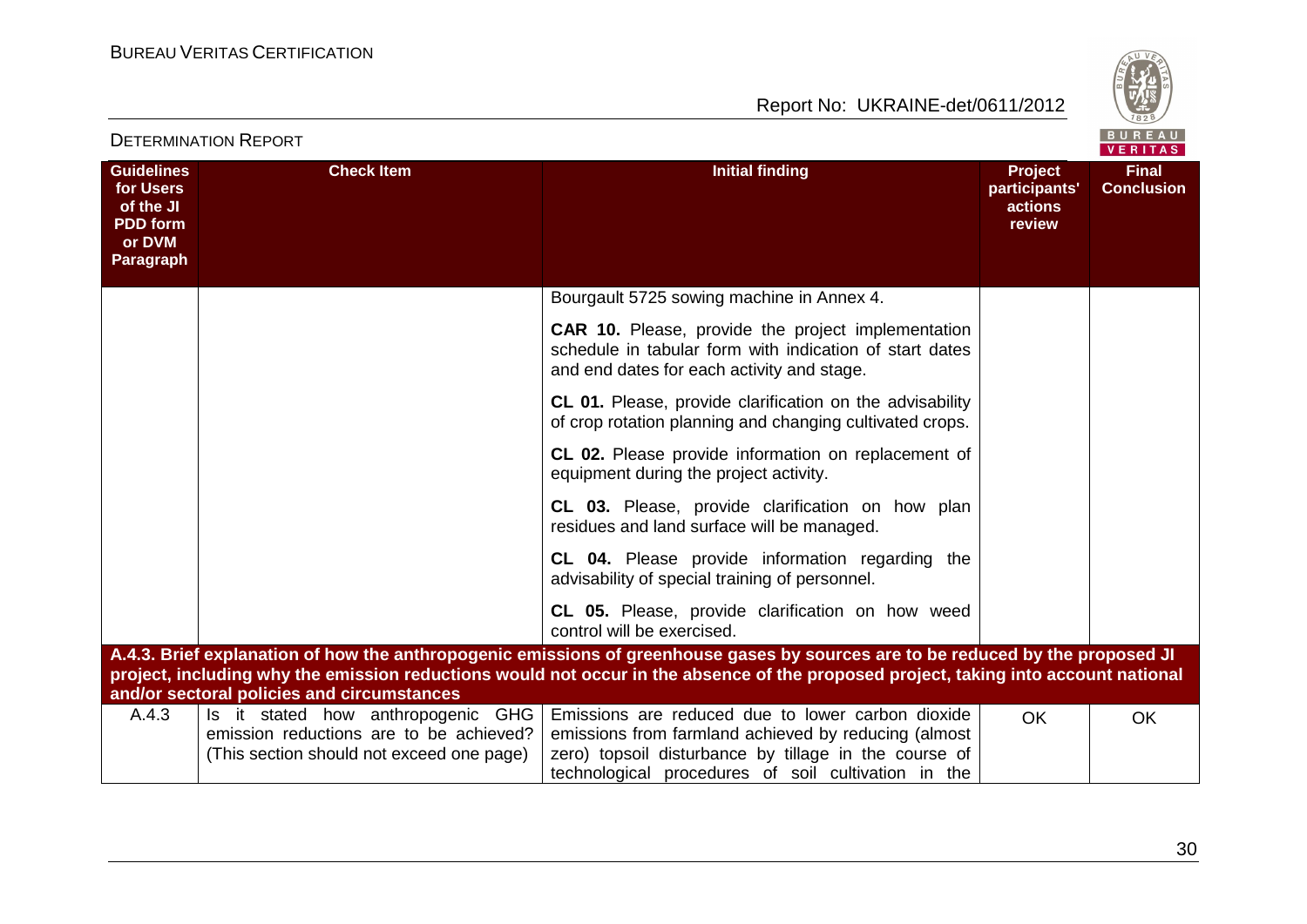

|                                                                                       | <b>DETERMINATION REPORT</b>                                                        |                                                                                                                                                                                                                                                                                                                                                                                                                                                                                                                                                                                                                                                                                                                                                                                                                                                                                                                                                                                                                                                                                                                                                                    |                                                      | BUREAU<br>VERITAS                 |
|---------------------------------------------------------------------------------------|------------------------------------------------------------------------------------|--------------------------------------------------------------------------------------------------------------------------------------------------------------------------------------------------------------------------------------------------------------------------------------------------------------------------------------------------------------------------------------------------------------------------------------------------------------------------------------------------------------------------------------------------------------------------------------------------------------------------------------------------------------------------------------------------------------------------------------------------------------------------------------------------------------------------------------------------------------------------------------------------------------------------------------------------------------------------------------------------------------------------------------------------------------------------------------------------------------------------------------------------------------------|------------------------------------------------------|-----------------------------------|
| <b>Guidelines</b><br>for Users<br>of the JI<br><b>PDD</b> form<br>or DVM<br>Paragraph | <b>Check Item</b>                                                                  | <b>Initial finding</b>                                                                                                                                                                                                                                                                                                                                                                                                                                                                                                                                                                                                                                                                                                                                                                                                                                                                                                                                                                                                                                                                                                                                             | <b>Project</b><br>participants'<br>actions<br>review | <b>Final</b><br><b>Conclusion</b> |
|                                                                                       |                                                                                    | process of crop growing.<br>It is unlikely that the project would be implemented<br>without the JI mechanism which provides a significant<br>additional incentive. This is due to the following factors:<br>In Ukraine there are no legal requirements<br>relating to the introduction of direct sowing technology<br>instead of conventional mechanical tillage systems.<br>Implementation of this project could only be an initiative<br>of an enterprise itself. No significant changes in the<br>legislation that could force enterprises to give up the<br>existing tillage practice, involving ploughing, are<br>expected.<br>There are no restrictions<br>for Ukrainian<br>enterprises regarding GHG emissions and they are<br>unlikely to be imposed.<br>Implementation<br>of the project requires<br>considerable investment in agricultural equipment and<br>is associated with financial risks and risks relating to<br>the operation of new technology, such as issues of<br>productivity and use of new machinery. Without the<br>income from the sale of emission reduction units<br>(ERUs), the project is not attractive enough for<br>investment. |                                                      |                                   |
| A.4.3                                                                                 | Is it provided the estimation of emission<br>reductions over the crediting period? | The estimation of emission reductions over the<br>crediting period is provided in Section A.4.3.1. of the                                                                                                                                                                                                                                                                                                                                                                                                                                                                                                                                                                                                                                                                                                                                                                                                                                                                                                                                                                                                                                                          | <b>CAR 11</b><br><b>CAR 12</b>                       | <b>OK</b><br><b>OK</b>            |
|                                                                                       |                                                                                    |                                                                                                                                                                                                                                                                                                                                                                                                                                                                                                                                                                                                                                                                                                                                                                                                                                                                                                                                                                                                                                                                                                                                                                    |                                                      |                                   |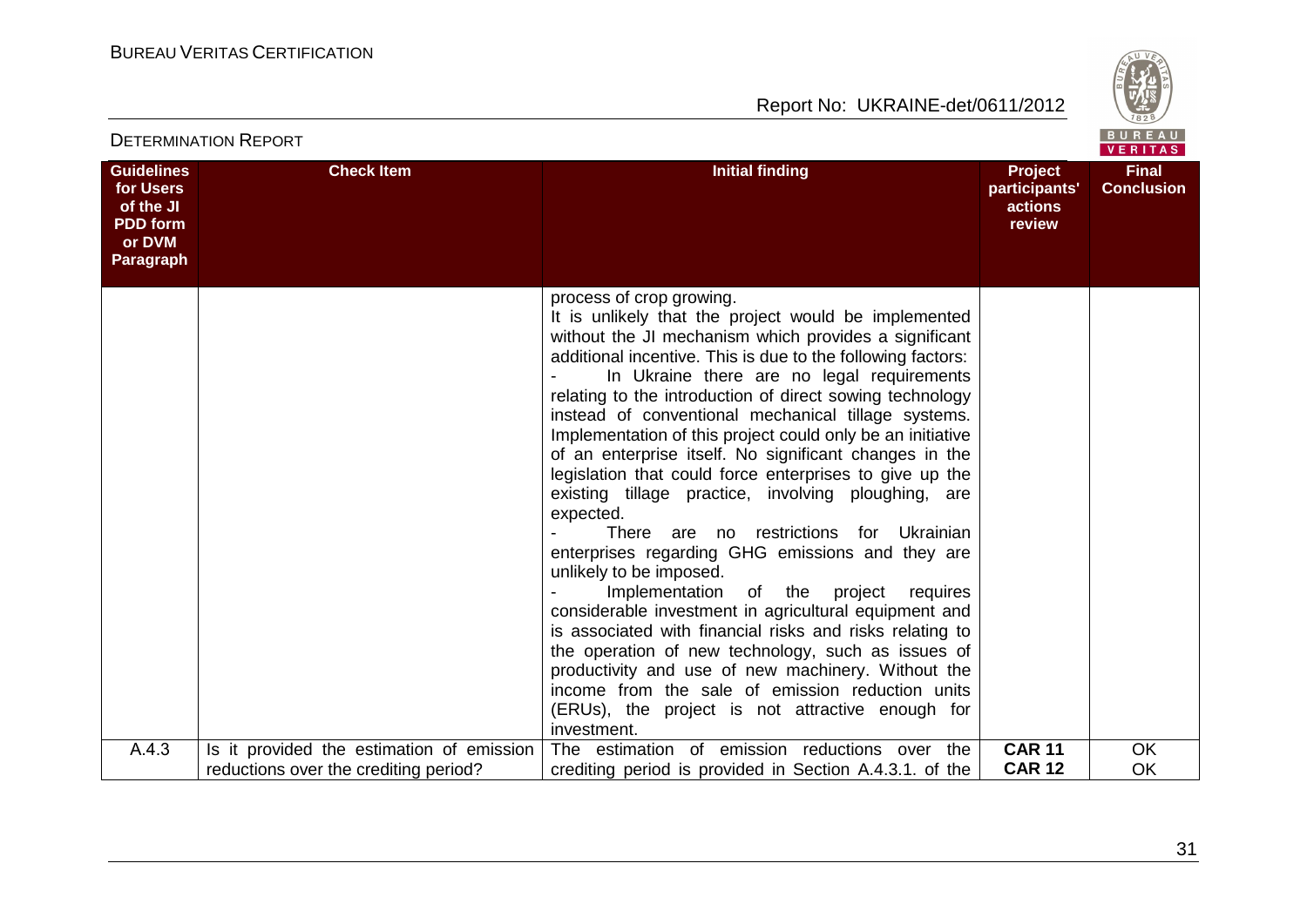

|                                                                                              | <b>DETERMINATION REPORT</b>                                                                                                   |                                                                                                                                                                                                                                                                                               | BUREAU<br><b>VERITAS</b>                      |                                   |
|----------------------------------------------------------------------------------------------|-------------------------------------------------------------------------------------------------------------------------------|-----------------------------------------------------------------------------------------------------------------------------------------------------------------------------------------------------------------------------------------------------------------------------------------------|-----------------------------------------------|-----------------------------------|
| <b>Guidelines</b><br>for Users<br>of the JI<br><b>PDD</b> form<br>or DVM<br><b>Paragraph</b> | <b>Check Item</b>                                                                                                             | <b>Initial finding</b>                                                                                                                                                                                                                                                                        | Project<br>participants'<br>actions<br>review | <b>Final</b><br><b>Conclusion</b> |
|                                                                                              |                                                                                                                               | PDD.<br><b>CAR 11.</b> Please, provide a reference to the<br>corresponding Excel spreadsheet that contains the<br>calculations.<br><b>CAR 12.</b> Provide a reference to the description of<br>formulae used to estimate emission reductions over the<br>crediting period in Section A.4.3.1. |                                               |                                   |
| A.4.3                                                                                        | Is it provided the estimated<br>annual<br>reduction for the chosen credit period in<br>$tCO2e$ ?                              | The estimated annual reduction for the<br>first<br>commitment period as well as the estimated annual<br>reduction for the period before and after the first<br>commitment period within the project are provided in<br>$tCO2$ eq.                                                             | <b>OK</b>                                     | <b>OK</b>                         |
| A.4.3                                                                                        | Are the<br>data from questions above<br>presented in tabular format?                                                          | Information on the crediting period, the period before<br>and after the crediting period is presented in tabular<br>format. See PDD (Version 02) Tables 7, 8, 9 in Section<br>A.4.3.1.                                                                                                        | <b>OK</b>                                     | <b>OK</b>                         |
|                                                                                              | A.4.3.1. Estimated amount of emission reductions over the crediting period                                                    |                                                                                                                                                                                                                                                                                               |                                               |                                   |
| A.4.3.1                                                                                      | Is the length of the crediting period<br>Indicated?                                                                           | The length of the crediting period is indicated in the<br>PDD Section A.4.3.1. and Section C.                                                                                                                                                                                                 | <b>OK</b>                                     | <b>OK</b>                         |
| A.4.3.1                                                                                      | Are estimates of total as well as annual<br>and average annual emission reductions in<br>tonnes of $CO2$ equivalent provided? | Total as well as annual and average annual emission<br>reductions in tonnes of $CO2$ equivalent are provided in<br>accordance with the calculated values in the tables of<br>Section A of PDD and the Supporting Documents.                                                                   | <b>OK</b>                                     | OK                                |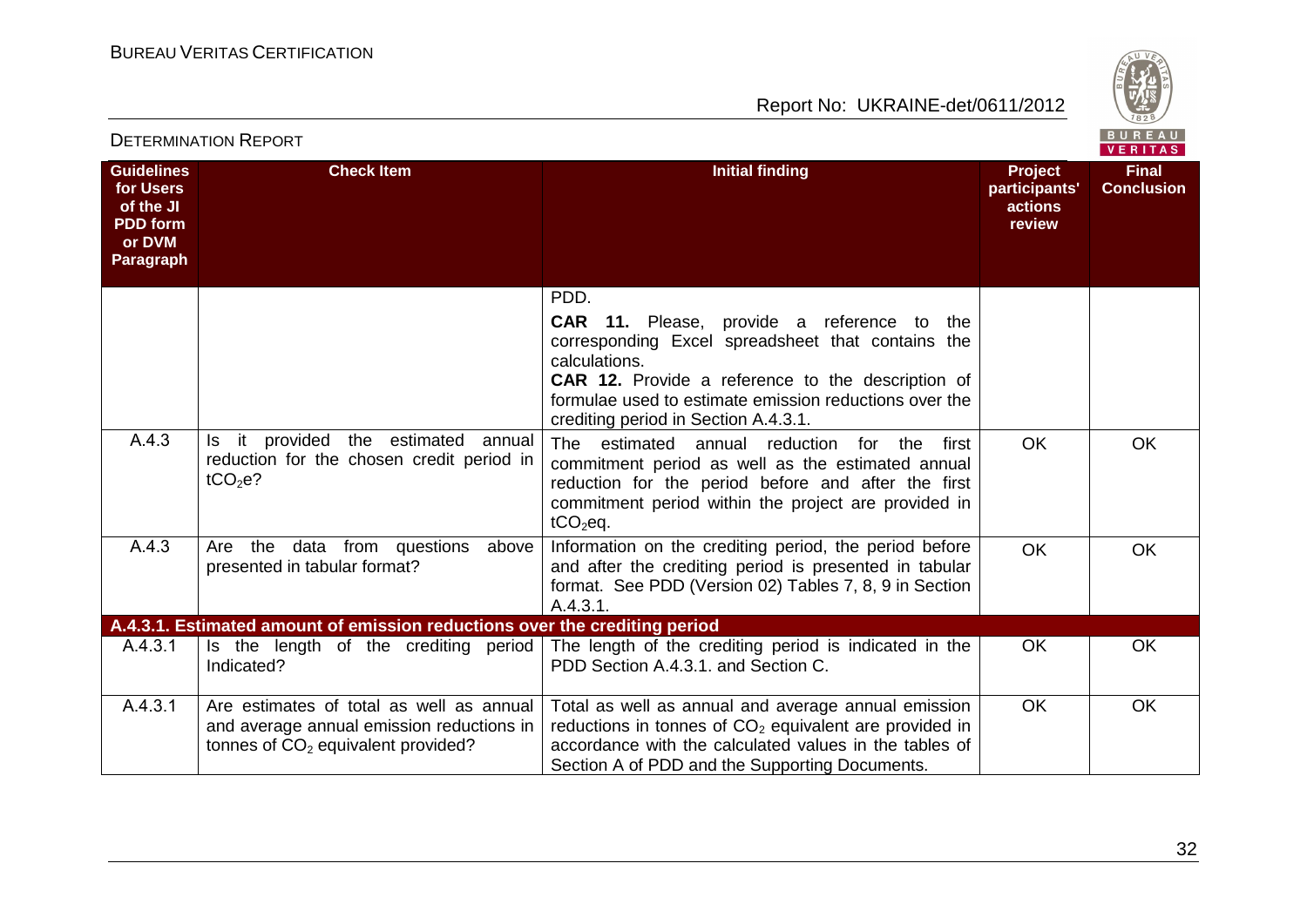

| <b>DETERMINATION REPORT</b>                                                           |                                                                                                                                                   | BUREAU<br>VERITAS                                                                                                                                                                                                                                                                                                                                                                                                                                                                                                                                                                        |                                                      |                                   |
|---------------------------------------------------------------------------------------|---------------------------------------------------------------------------------------------------------------------------------------------------|------------------------------------------------------------------------------------------------------------------------------------------------------------------------------------------------------------------------------------------------------------------------------------------------------------------------------------------------------------------------------------------------------------------------------------------------------------------------------------------------------------------------------------------------------------------------------------------|------------------------------------------------------|-----------------------------------|
| <b>Guidelines</b><br>for Users<br>of the JI<br><b>PDD</b> form<br>or DVM<br>Paragraph | <b>Check Item</b>                                                                                                                                 | <b>Initial finding</b>                                                                                                                                                                                                                                                                                                                                                                                                                                                                                                                                                                   | <b>Project</b><br>participants'<br>actions<br>review | <b>Final</b><br><b>Conclusion</b> |
|                                                                                       | <b>Project approvals by Parties</b>                                                                                                               |                                                                                                                                                                                                                                                                                                                                                                                                                                                                                                                                                                                          |                                                      |                                   |
| 19                                                                                    | Have the DFPs of all Parties listed as<br>"Parties involved" in the PDD<br>provided<br>written project approvals?                                 | <b>CAR 13.</b> The project has no approval of Ukraine and<br>the county-participant.<br>To obtain the Letter of Approval the final Determination<br>report must be submitted to the State Environmental<br>Investment Agency of Ukraine that includes this<br>Determination Protocol and the list of sources of<br>Reference Information.<br>A Letter of Approval of the other party involved, county-<br>participant, is also not obtained at the current stage of<br>the Project.<br><b>CAR 13</b> will be closed after the Letters of Approval are<br>issued by the Parties involved. | <b>CAR 13</b>                                        | Pending                           |
| 19                                                                                    | Does the PDD identify at least the host<br>Party as a "Party involved"?                                                                           | The Host Party involved is Ukraine.                                                                                                                                                                                                                                                                                                                                                                                                                                                                                                                                                      | OK                                                   | OK                                |
| 19                                                                                    | Has the DFP of the host Party issued a<br>written project approval?                                                                               | Reference to CAR 13.                                                                                                                                                                                                                                                                                                                                                                                                                                                                                                                                                                     | <b>CAR 13</b>                                        | Pending                           |
| 20                                                                                    | Are all the written project approvals by<br>Parties involved unconditional?                                                                       | Reference to CAR 13.                                                                                                                                                                                                                                                                                                                                                                                                                                                                                                                                                                     | <b>CAR 13</b>                                        | Pending                           |
|                                                                                       | Authorization of project participants by Parties involved                                                                                         |                                                                                                                                                                                                                                                                                                                                                                                                                                                                                                                                                                                          |                                                      |                                   |
| 21                                                                                    | Is each of the legal entities listed as project<br>participants in the PDD authorized by a<br>Party<br>involved, which is also listed in the PDD, | Party involved 1: Ukraine (the host Party), legal entity<br>is LLC «Koziivske».<br>Party involved 2: Estonia, legal entity is LHCarbon OU.                                                                                                                                                                                                                                                                                                                                                                                                                                               | <b>CAR 13</b>                                        | Pending                           |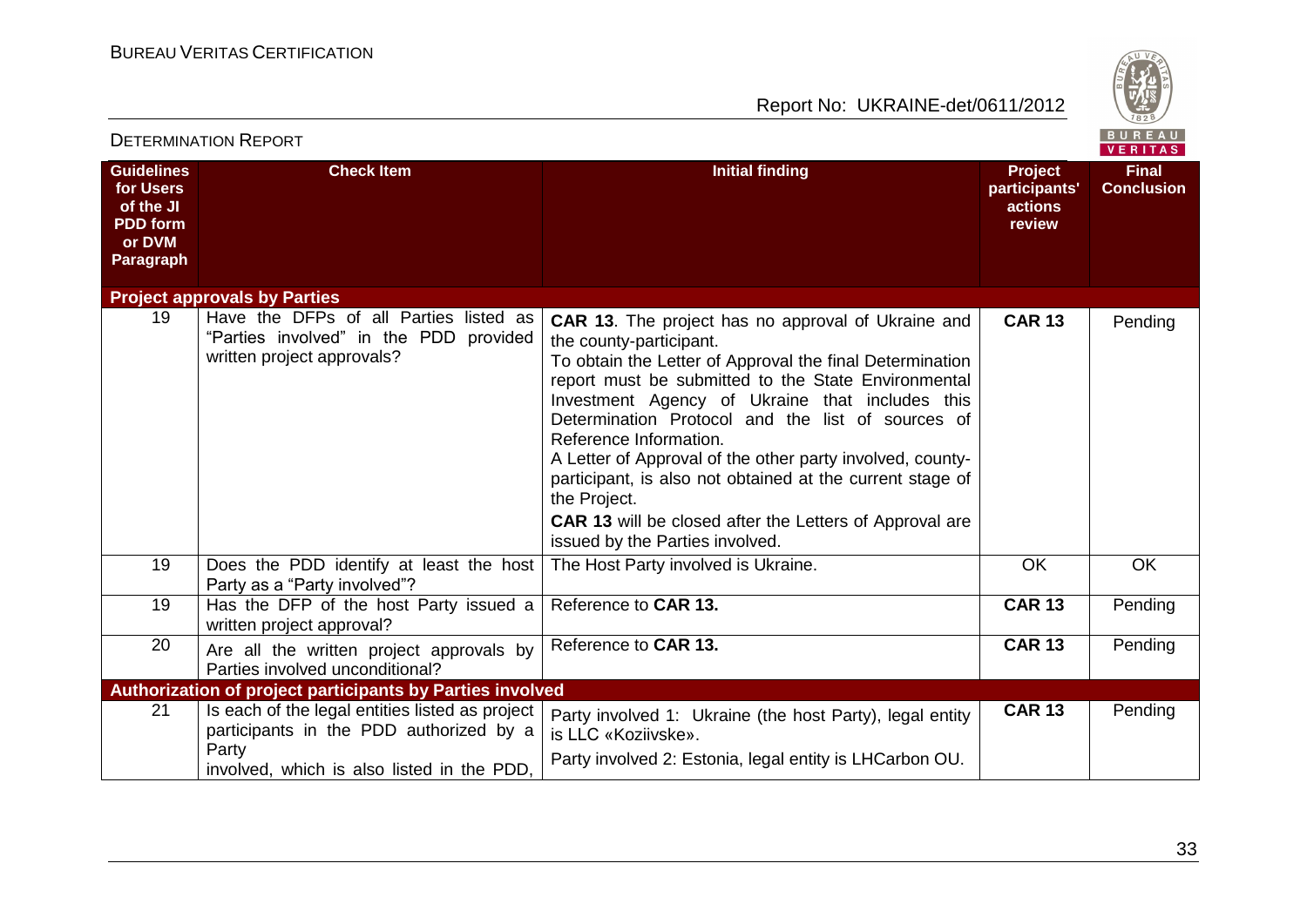

| <b>DETERMINATION REPORT</b>                                                                  |                                                                                                                                                                                                                                                         |                                                                                                                                                                                                                                                                               |                                                      | BUREAU<br>VERITAS                 |
|----------------------------------------------------------------------------------------------|---------------------------------------------------------------------------------------------------------------------------------------------------------------------------------------------------------------------------------------------------------|-------------------------------------------------------------------------------------------------------------------------------------------------------------------------------------------------------------------------------------------------------------------------------|------------------------------------------------------|-----------------------------------|
| <b>Guidelines</b><br>for Users<br>of the JI<br><b>PDD</b> form<br>or DVM<br><b>Paragraph</b> | <b>Check Item</b>                                                                                                                                                                                                                                       | <b>Initial finding</b>                                                                                                                                                                                                                                                        | <b>Project</b><br>participants'<br>actions<br>review | <b>Final</b><br><b>Conclusion</b> |
|                                                                                              | through:<br>A written project approval by a Party<br>involved, explicitly indicating the name of<br>the legal entity? or<br>- Any other form of project participant<br>authorization in writing, explicitly indicating<br>the name of the legal entity? | The project participants will be authorized in<br>accordance with the relevant project approvals.<br>Pending CAR 13                                                                                                                                                           |                                                      |                                   |
| <b>Baseline setting</b>                                                                      |                                                                                                                                                                                                                                                         |                                                                                                                                                                                                                                                                               |                                                      |                                   |
| 22                                                                                           | Does the PDD explicitly indicate which of<br>the following approaches is used for<br>identifying the baseline?<br>- JI specific approach<br>- Approved CDM methodology approach                                                                         | The chosen baseline is described in Section B.1 of the<br>PDD. A specific JI approach is used for setting the<br>baseline.                                                                                                                                                    | OK.                                                  | <b>OK</b>                         |
|                                                                                              | JI specific approach only                                                                                                                                                                                                                               |                                                                                                                                                                                                                                                                               |                                                      |                                   |
| 23                                                                                           | Does the PDD provide a detailed<br>theoretical description in a complete and<br>transparent manner?                                                                                                                                                     | The choice of the applicable baseline for the project is<br>justified; detailed theoretical description is provided in<br>section B.1 of PDD version 03.<br><b>CAR 14.</b> Please, provide a reference to the document<br>which serves as the basis for baseline calculation. | <b>CAR 14</b>                                        | OK                                |
| 23                                                                                           | Does the PDD provide justification that the<br>baseline is established:<br>(a) By listing and describing plausible<br>scenarios<br>the<br>basis of<br>future<br>on<br>conservative assumptions and selecting<br>the most plausible one?                 | The PDD provides detailed, full and transparent<br>description and<br>justification that the baseline is<br>established:<br>(a) By listing and describing plausible future scenarios<br>on the basis of conservative assumptions and selecting<br>the most plausible one:     | <b>OK</b>                                            | <b>OK</b>                         |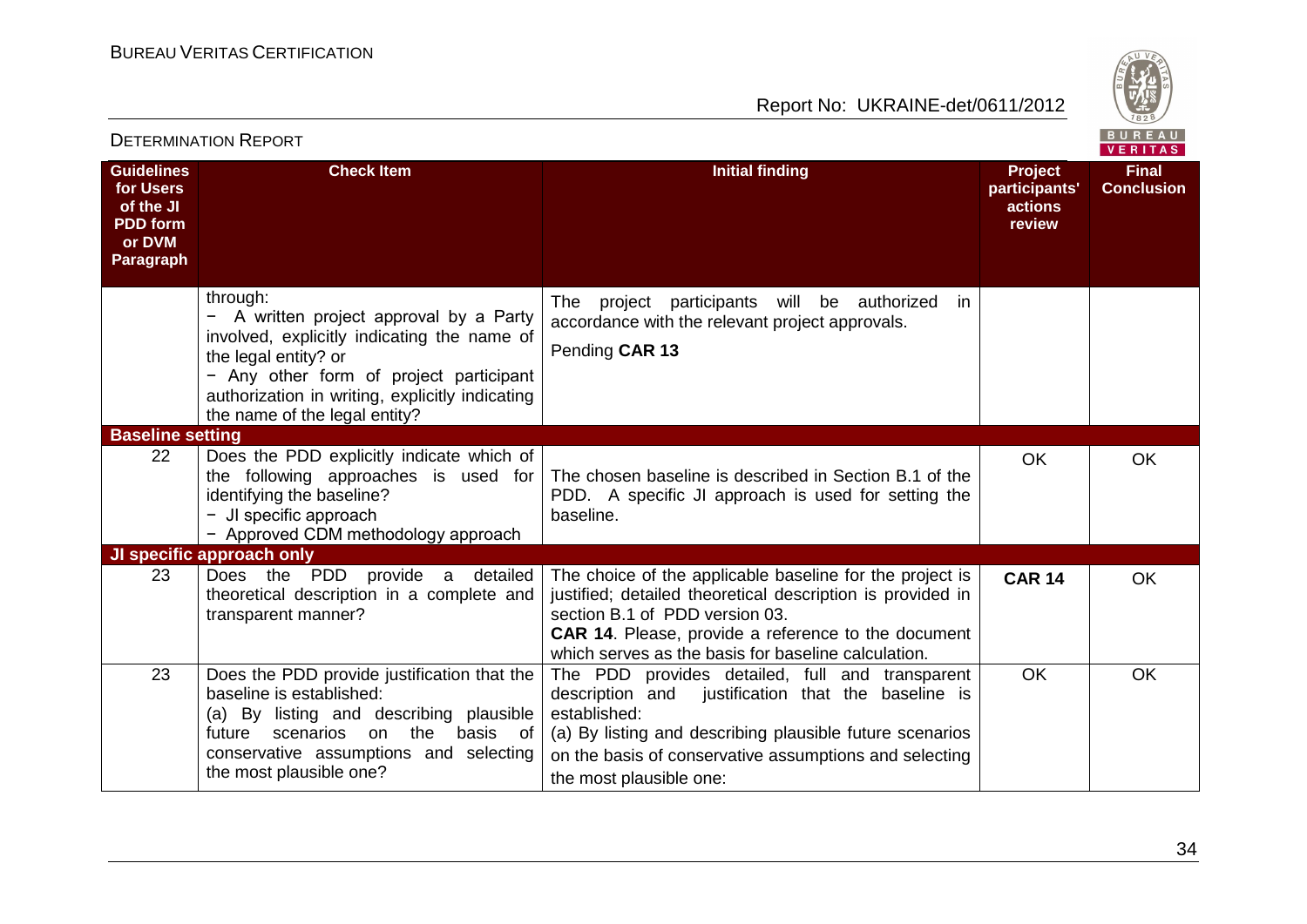

|                                                                                       | ו יוט ושיו יוטו והשווישו שב                                                                                                                                                                                                                                                                                                                                                                                                                                                                                                                                                                                                                                                                                                                                                          |                                                                                                                                                                                                                                                                                                                                                                                                                                                                                                                                                                                                                                                                                                                                                                                                                                                                                                                                                                                                                                                                                                                                                                                                                                                                                                                                                                                        | <b>VERITAS</b>                                       |                                   |
|---------------------------------------------------------------------------------------|--------------------------------------------------------------------------------------------------------------------------------------------------------------------------------------------------------------------------------------------------------------------------------------------------------------------------------------------------------------------------------------------------------------------------------------------------------------------------------------------------------------------------------------------------------------------------------------------------------------------------------------------------------------------------------------------------------------------------------------------------------------------------------------|----------------------------------------------------------------------------------------------------------------------------------------------------------------------------------------------------------------------------------------------------------------------------------------------------------------------------------------------------------------------------------------------------------------------------------------------------------------------------------------------------------------------------------------------------------------------------------------------------------------------------------------------------------------------------------------------------------------------------------------------------------------------------------------------------------------------------------------------------------------------------------------------------------------------------------------------------------------------------------------------------------------------------------------------------------------------------------------------------------------------------------------------------------------------------------------------------------------------------------------------------------------------------------------------------------------------------------------------------------------------------------------|------------------------------------------------------|-----------------------------------|
| <b>Guidelines</b><br>for Users<br>of the JI<br><b>PDD</b> form<br>or DVM<br>Paragraph | <b>Check Item</b>                                                                                                                                                                                                                                                                                                                                                                                                                                                                                                                                                                                                                                                                                                                                                                    | <b>Initial finding</b>                                                                                                                                                                                                                                                                                                                                                                                                                                                                                                                                                                                                                                                                                                                                                                                                                                                                                                                                                                                                                                                                                                                                                                                                                                                                                                                                                                 | <b>Project</b><br>participants'<br>actions<br>review | <b>Final</b><br><b>Conclusion</b> |
|                                                                                       | (b) Taking into account relevant national<br>and/or sectoral policies and circumstance?<br>Are key factors that affect a baseline<br>taken into account?<br>(c) In a transparent manner with regard to<br>the choice of approaches, assumptions,<br>methodologies, parameters, date sources<br>and key factors?<br>(c) In a transparent manner with regard to<br>the choice of approaches, assumptions,<br>methodologies, parameters, date sources<br>and key factors?<br>(e) In such a way that ERUs cannot be<br>earned for decreases in activity levels<br>outside the project or due to force<br>majeure?<br>By drawing on the list of standard<br>(f)<br>variables contained in appendix B to<br>"Guidance on criteria for baseline setting<br>and monitoring", as appropriate? | - Alternative 1.1: Continuation of the current situation,<br>without the JI project implementation.<br>- Alternative 1.2: Proposed project activity without the<br>use of the JI mechanism.<br>- Alternative 1.3: Partial project activities (some of the<br>project activities are implemented) without the use of<br>the Joint Implementation Mechanism.<br>(b) By taking into account relevant national and/or<br>sectoral policies and circumstances, such as sectoral<br>reform initiatives, local fuel availability, agricultural<br>sector expansion plans, and the economic situation in<br>the project sector. In this context, the following key<br>factors that affect a baseline are taken into account:<br>- agriculture is one of the leading industries in Ukraine;<br>Agriculture in general and agro-industrial complex<br>(AIC) in particular are a political factor of sovereignty;<br>- in the framework of the existing market model for the<br>growing of AIC products, the effective competition<br>among the producers can't be achieved; this market<br>model can't also provide for the competitive pricing,<br>which would stimulate the producers to improve<br>efficiency and increase investment in the sector'<br>- existing prices for AIC product growing are regulated<br>by the state;<br>- the current Ukrainian system of formation of prices for |                                                      |                                   |

#### DETERMINATION REPORT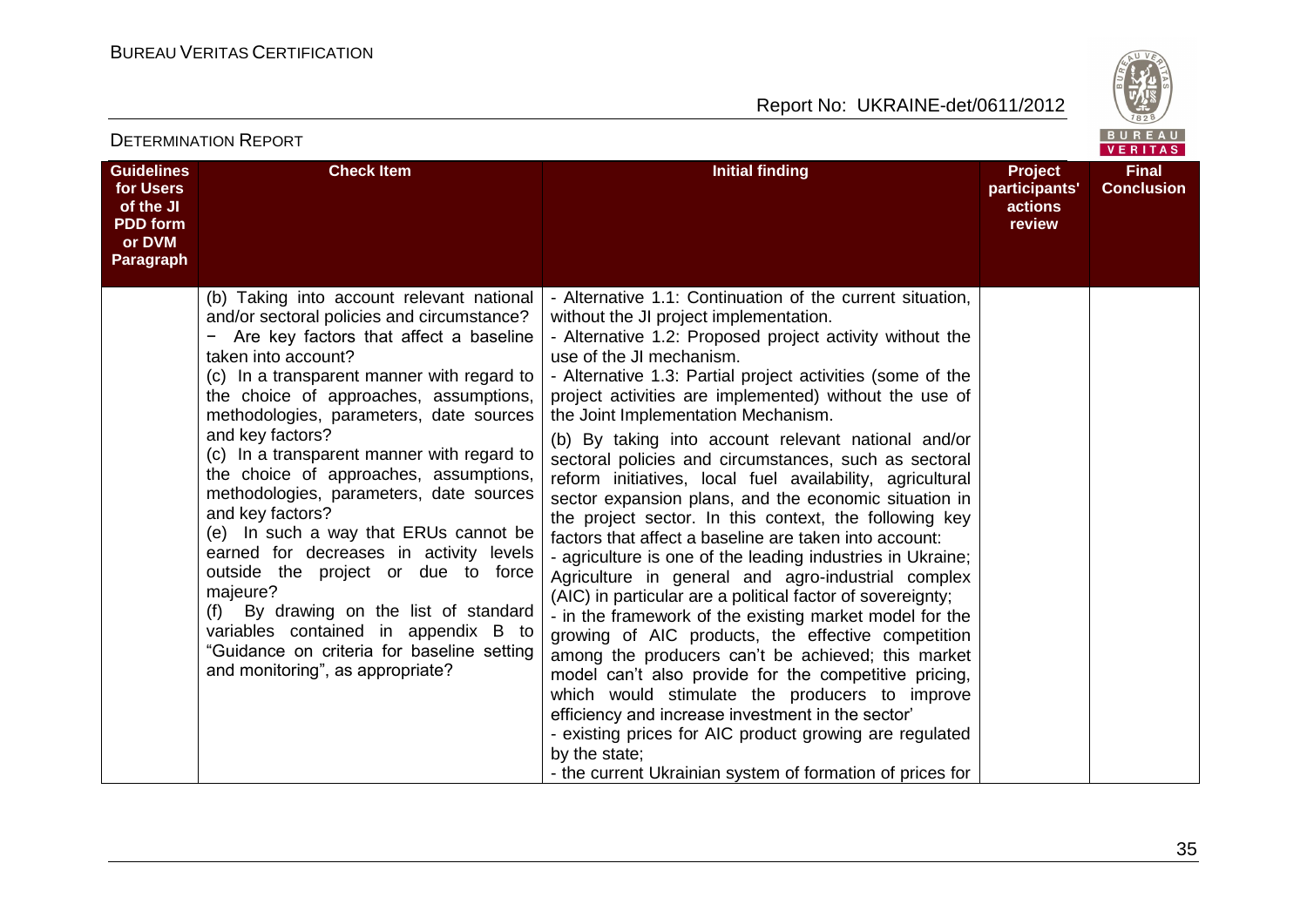



|                                                                                              |                                                                                            |                                                                                                                                                                                                                                                                   |                                                      | VERITAS                           |
|----------------------------------------------------------------------------------------------|--------------------------------------------------------------------------------------------|-------------------------------------------------------------------------------------------------------------------------------------------------------------------------------------------------------------------------------------------------------------------|------------------------------------------------------|-----------------------------------|
| <b>Guidelines</b><br>for Users<br>of the JI<br><b>PDD</b> form<br>or DVM<br><b>Paragraph</b> | <b>Check Item</b>                                                                          | <b>Initial finding</b>                                                                                                                                                                                                                                            | <b>Project</b><br>participants'<br>actions<br>review | <b>Final</b><br><b>Conclusion</b> |
|                                                                                              |                                                                                            | AIC products does not include an investment<br>component for the development of agriculture;<br>- state support in the agricultural sector is provided in<br>amounts of funds provided by the law of Ukraine on<br>State Budget of Ukraine for the relevant year. |                                                      |                                   |
|                                                                                              |                                                                                            | (c) In a transparent manner with regard to the choice<br>of JI approach and assumptions, parameters, data<br>sources and key factors for identifying initial conditions<br>listed in tabular format in Section B.1.                                               |                                                      |                                   |
|                                                                                              |                                                                                            | (d) By taking into account of uncertainties and using<br>conservative assumptions                                                                                                                                                                                 |                                                      |                                   |
|                                                                                              |                                                                                            | (e) In such a way that ERUs cannot be earned for<br>decreases in activity levels outside the project or due to<br>force majeure                                                                                                                                   |                                                      |                                   |
|                                                                                              |                                                                                            | (f) By drawing on the list of standard variables.<br>The baseline is set; the description is given in Section<br>B of the PDD.                                                                                                                                    |                                                      |                                   |
| 24                                                                                           | If selected elements or combinations of                                                    | The baseline assumptions of the developed JI specific                                                                                                                                                                                                             | <b>CAR 15</b>                                        | <b>OK</b>                         |
|                                                                                              | <b>CDM</b><br>methodologies<br>approved<br>or<br>methodological tools for baseline setting | approach are clearly described in full in Section B.1 of<br>the PDD version 02.                                                                                                                                                                                   | <b>CAR 16</b>                                        | <b>OK</b>                         |
|                                                                                              | are used, are the selected elements or                                                     | <b>CAR 15.</b> There are references to the JI "Guidance on                                                                                                                                                                                                        | <b>CAR 17</b>                                        | <b>OK</b>                         |
|                                                                                              | combinations together with the elements<br>supplementary developed by the project          | criteria for baseline setting and monitoring" version 03,<br>in the PDD (Section B.1.) but the names of this                                                                                                                                                      | <b>CAR 18</b>                                        | <b>OK</b>                         |
|                                                                                              | participants in line with 23 above?                                                        | document are different. Please, provide one correct                                                                                                                                                                                                               | <b>CAR 19</b>                                        | <b>OK</b>                         |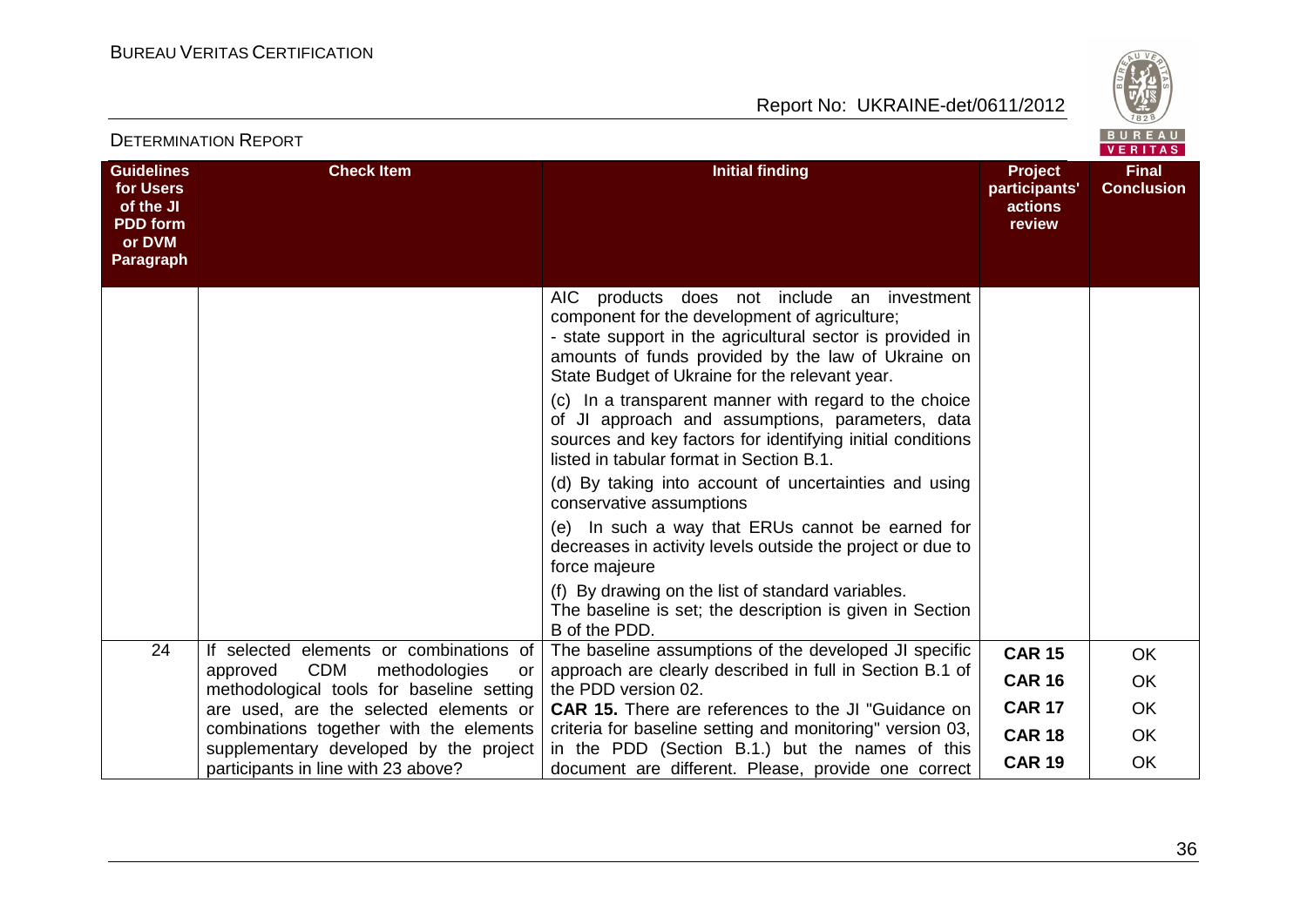

|                                                                                       | <b>DETERMINATION REPORT</b>                                                                                                                                                                                                             |                                                                                                                                                                                                                                                                                                                                                                                                                                                                                                                                                                                                                                | BUREAU<br><b>VERITAS</b>                             |                                   |
|---------------------------------------------------------------------------------------|-----------------------------------------------------------------------------------------------------------------------------------------------------------------------------------------------------------------------------------------|--------------------------------------------------------------------------------------------------------------------------------------------------------------------------------------------------------------------------------------------------------------------------------------------------------------------------------------------------------------------------------------------------------------------------------------------------------------------------------------------------------------------------------------------------------------------------------------------------------------------------------|------------------------------------------------------|-----------------------------------|
| <b>Guidelines</b><br>for Users<br>of the JI<br><b>PDD</b> form<br>or DVM<br>Paragraph | <b>Check Item</b>                                                                                                                                                                                                                       | <b>Initial finding</b>                                                                                                                                                                                                                                                                                                                                                                                                                                                                                                                                                                                                         | <b>Project</b><br>participants'<br>actions<br>review | <b>Final</b><br><b>Conclusion</b> |
|                                                                                       |                                                                                                                                                                                                                                         | name.<br><b>CAR 16.</b> Please, provide a diagram demonstrating the<br>trends of humus content change in the soil of one of<br>the fields in Section B.1. When describing the baseline<br>it is necessary to track changes in the content of<br>humus according to the measurements.<br><b>CAR 17.</b> Please, check the indexes of the parameters<br>for setting the baseline.<br>CAR 18. Please, state the data units of the parameters<br>for setting the baseline in Formula 3, Section B.1. of<br>the PDD.<br><b>CAR 19.</b> Please, provide a description of index [p] to<br>the 3rd formula in Section B.1. of the PDD. |                                                      |                                   |
| 25                                                                                    | If a multi-project emission factor is used,<br>does the PDD provide appropriate<br>justification?                                                                                                                                       | A multi-project emission factor is not used in<br>calculations of emission reductions.                                                                                                                                                                                                                                                                                                                                                                                                                                                                                                                                         | <b>OK</b>                                            | <b>OK</b>                         |
|                                                                                       | <b>CDM</b> methodology approach only                                                                                                                                                                                                    |                                                                                                                                                                                                                                                                                                                                                                                                                                                                                                                                                                                                                                |                                                      |                                   |
| <b>Additionality</b>                                                                  |                                                                                                                                                                                                                                         |                                                                                                                                                                                                                                                                                                                                                                                                                                                                                                                                                                                                                                |                                                      |                                   |
|                                                                                       | JI specific approach only                                                                                                                                                                                                               |                                                                                                                                                                                                                                                                                                                                                                                                                                                                                                                                                                                                                                |                                                      |                                   |
| 28                                                                                    | Does the PDD indicate which of the<br>following approaches for demonstrating<br>additionality is used?<br>(a) Provision of traceable and transparent<br>information showing the baseline was<br>identified on the basis of conservative | The PDD indicates that the project scenario is not a<br>part of the established baseline scenario. It is also<br>stated that the project will lead to emission reductions.<br>Additionality of the project activity is demonstrated in<br>PDD Section B.2 using the "Tools for the<br>of additionality"<br>demonstration and assessment                                                                                                                                                                                                                                                                                        | <b>CAR 20</b><br><b>CAR 21</b><br><b>CAR 22</b>      | <b>OK</b><br><b>OK</b><br>OK      |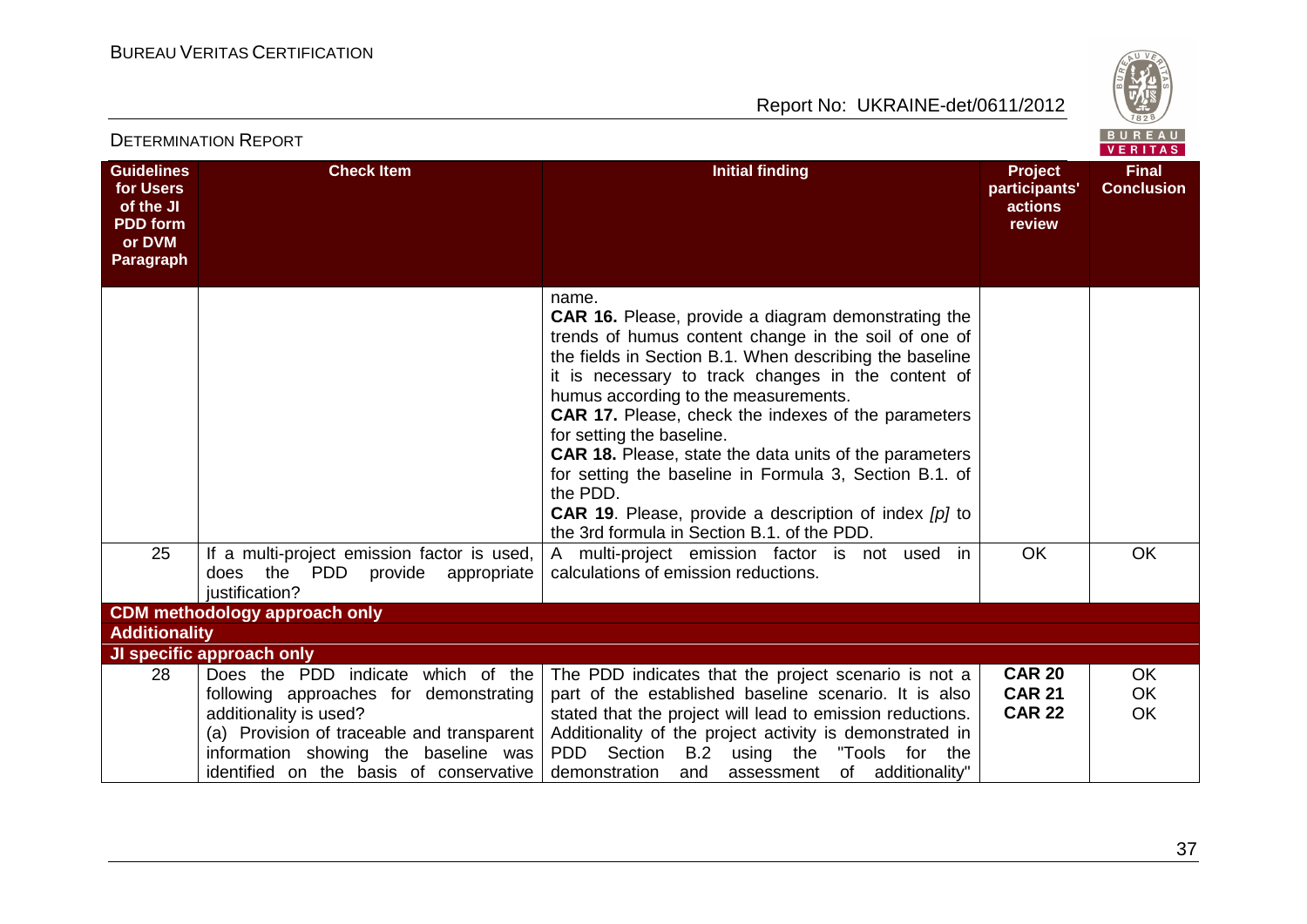

| <b>DETERMINATION REPORT</b>                                                           |                                                                                                                                                                                                                                                                                                                                                                                                                                                                                                                                                                                                                                                                                  |                                                                                                                                                                                                                                                                                                                                                                                                                                                                                                                                                                                | BUREAU<br>VERITAS                                    |                                   |
|---------------------------------------------------------------------------------------|----------------------------------------------------------------------------------------------------------------------------------------------------------------------------------------------------------------------------------------------------------------------------------------------------------------------------------------------------------------------------------------------------------------------------------------------------------------------------------------------------------------------------------------------------------------------------------------------------------------------------------------------------------------------------------|--------------------------------------------------------------------------------------------------------------------------------------------------------------------------------------------------------------------------------------------------------------------------------------------------------------------------------------------------------------------------------------------------------------------------------------------------------------------------------------------------------------------------------------------------------------------------------|------------------------------------------------------|-----------------------------------|
| <b>Guidelines</b><br>for Users<br>of the JI<br><b>PDD</b> form<br>or DVM<br>Paragraph | <b>Check Item</b>                                                                                                                                                                                                                                                                                                                                                                                                                                                                                                                                                                                                                                                                | <b>Initial finding</b>                                                                                                                                                                                                                                                                                                                                                                                                                                                                                                                                                         | <b>Project</b><br>participants'<br>actions<br>review | <b>Final</b><br><b>Conclusion</b> |
|                                                                                       | assumptions, that the project scenario is<br>not part of the identified baseline scenario<br>and that the project will lead to emission<br>reductions or enhancements of removals<br>(b) Provision of traceable and transparent<br>information that an AIE has already<br>positively determined that a comparable<br>be) implemented<br>project (to<br>under<br>comparable<br>circumstances<br>has<br>additionality<br>(c) Application of the most recent version<br>of the "Tool for the demonstration and<br>assessment of additionality. (allowing for a<br>two-month grace period) or any other<br>method for proving additionality approved<br>by the CDM Executive Board". | (Version 06.0.0).<br><b>CAR 20.</b> Please, provide the reference to the Law of<br>Ukraine "On the Fundamentals of State Agricultural<br>Policy till 2015".<br>CAR 21. Investment analysis (benchmark analysis)<br>cannot be applied in this case since the activity of the<br>company hasn't changed and no additional approach<br>appeared.<br><b>CAR 22.</b> The reference to the Tool for the<br>demonstration and assessment of additionality, version<br>06.0.0. corresponds to version 5.2. Please, make the<br>appropriate corrections throughout the text of the PDD. |                                                      |                                   |
| 29(a)                                                                                 | Does the PDD provide a justification of the<br>applicability of the approach with a clear<br>and transparent description?                                                                                                                                                                                                                                                                                                                                                                                                                                                                                                                                                        | Detailed analysis described in Sections A.4.3, B.1 and<br>B.2, shows that emissions of the baseline scenario are<br>likely to exceed emissions of the project scenario due<br>to the implementation of project activities.                                                                                                                                                                                                                                                                                                                                                     | <b>OK</b>                                            | <b>OK</b>                         |
| 29(b)                                                                                 | Are additionality proofs provided?                                                                                                                                                                                                                                                                                                                                                                                                                                                                                                                                                                                                                                               | Yes. Justification of additionality is provided in Section<br>B.2. of the PDD.                                                                                                                                                                                                                                                                                                                                                                                                                                                                                                 | <b>OK</b>                                            | OK                                |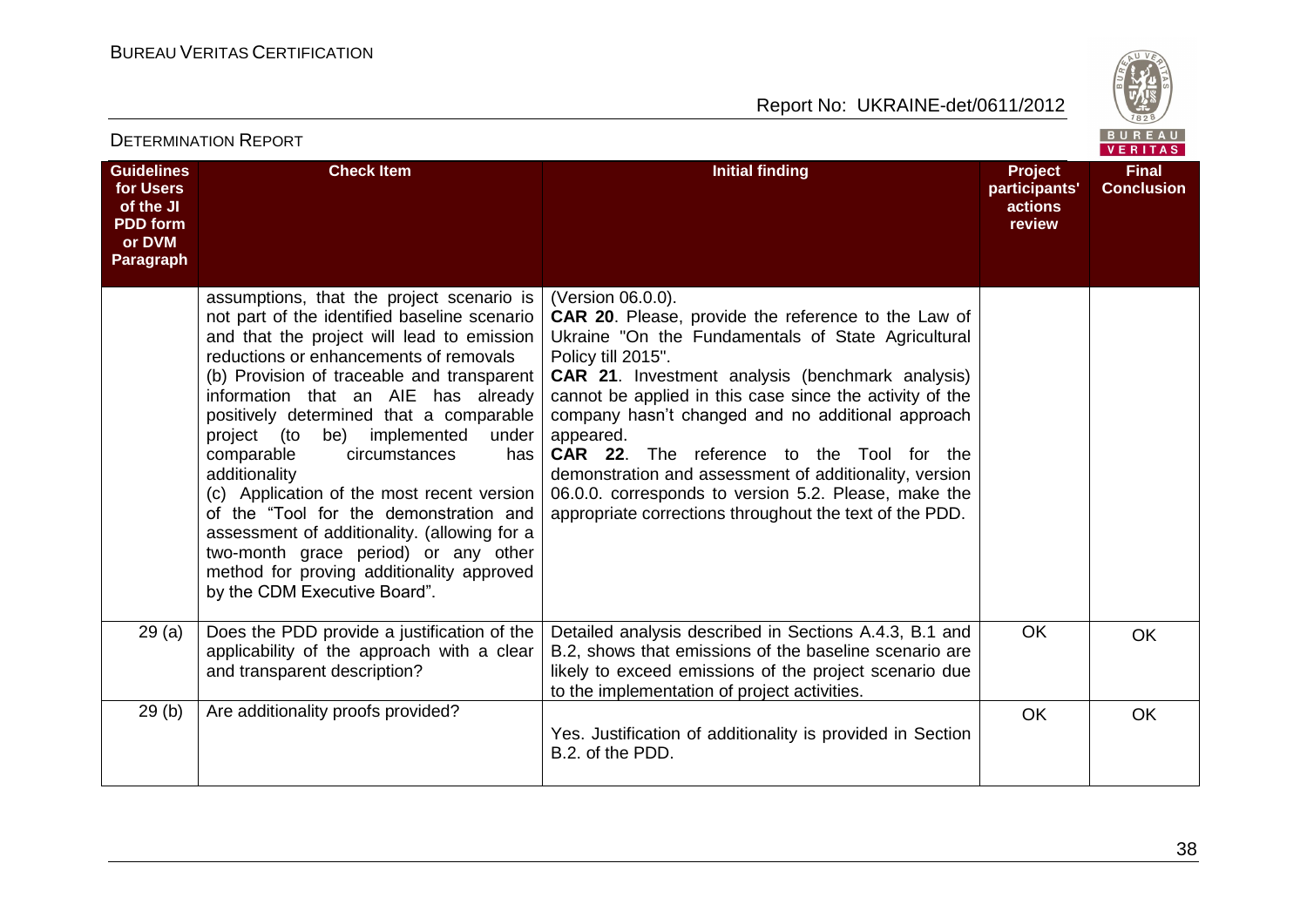



| DETERMINATION NEPORT<br><b>VERITAS</b>                                                |                                                                                                                                                                                                                                                                            |                                                                                                                                                                                                                                                                                                                                         |                                                      |                                   |
|---------------------------------------------------------------------------------------|----------------------------------------------------------------------------------------------------------------------------------------------------------------------------------------------------------------------------------------------------------------------------|-----------------------------------------------------------------------------------------------------------------------------------------------------------------------------------------------------------------------------------------------------------------------------------------------------------------------------------------|------------------------------------------------------|-----------------------------------|
| <b>Guidelines</b><br>for Users<br>of the JI<br><b>PDD</b> form<br>or DVM<br>Paragraph | <b>Check Item</b>                                                                                                                                                                                                                                                          | <b>Initial finding</b>                                                                                                                                                                                                                                                                                                                  | <b>Project</b><br>participants'<br>actions<br>review | <b>Final</b><br><b>Conclusion</b> |
| 29 <sub>(c)</sub>                                                                     | the<br>additionality<br>demonstrated<br>ls.<br>appropriately as a result?                                                                                                                                                                                                  | The fact that the project activity itself is not the baseline<br>scenario is clearly demonstrated in Sections A.2, B.1,<br>B.2 of the PDD.<br>CL 06. Please, specify whether there are any<br>mandatory government programs or policies which<br>provide for mandatory implementation of No-till<br>technologies by agricultural farms. | <b>CL 06</b>                                         | OK                                |
| 30                                                                                    | If the approach 28 (c) is chosen, are all<br>explanations, descriptions and analyses<br>made in accordance with the selected tool<br>or method?                                                                                                                            | All explanations, descriptions and analyses are made<br>in accordance with the newest version of the "Tools for<br>the demonstration and assessment of additionality".<br>(Version 06.0.0)                                                                                                                                              | <b>OK</b>                                            | OK                                |
|                                                                                       | Approved CDM methodology approach only_ Paragraphs 31(a) - 31(e)_Not applicable                                                                                                                                                                                            |                                                                                                                                                                                                                                                                                                                                         |                                                      |                                   |
|                                                                                       | Project boundary (applicable except for JI LULUCF projects)                                                                                                                                                                                                                |                                                                                                                                                                                                                                                                                                                                         |                                                      |                                   |
|                                                                                       | JI specific approach only                                                                                                                                                                                                                                                  |                                                                                                                                                                                                                                                                                                                                         |                                                      |                                   |
| 32(a)                                                                                 | Does the project boundary defined in the<br><b>PDD</b><br>all<br>anthropogenic<br>encompass<br>emissions<br>by sources of GHGs that are:<br>Under the control of the project<br>(i)<br>participants?<br>(ii) Reasonably attributable to the project?<br>(iii) Significant? | The project boundary defined in the PDD encompasses<br>all anthropogenic emissions by sources of GHGs that<br>are:<br>(i)<br>Under the control of the project participants<br>such as:<br>$CO2$ emissions due to mechatical treatment that<br>involves tillage in the process of crop growing.                                          |                                                      |                                   |
|                                                                                       |                                                                                                                                                                                                                                                                            | Reasonably attributable to the project such as:<br>(ii)<br>Such CO <sub>2</sub> emissions are absent;                                                                                                                                                                                                                                   |                                                      |                                   |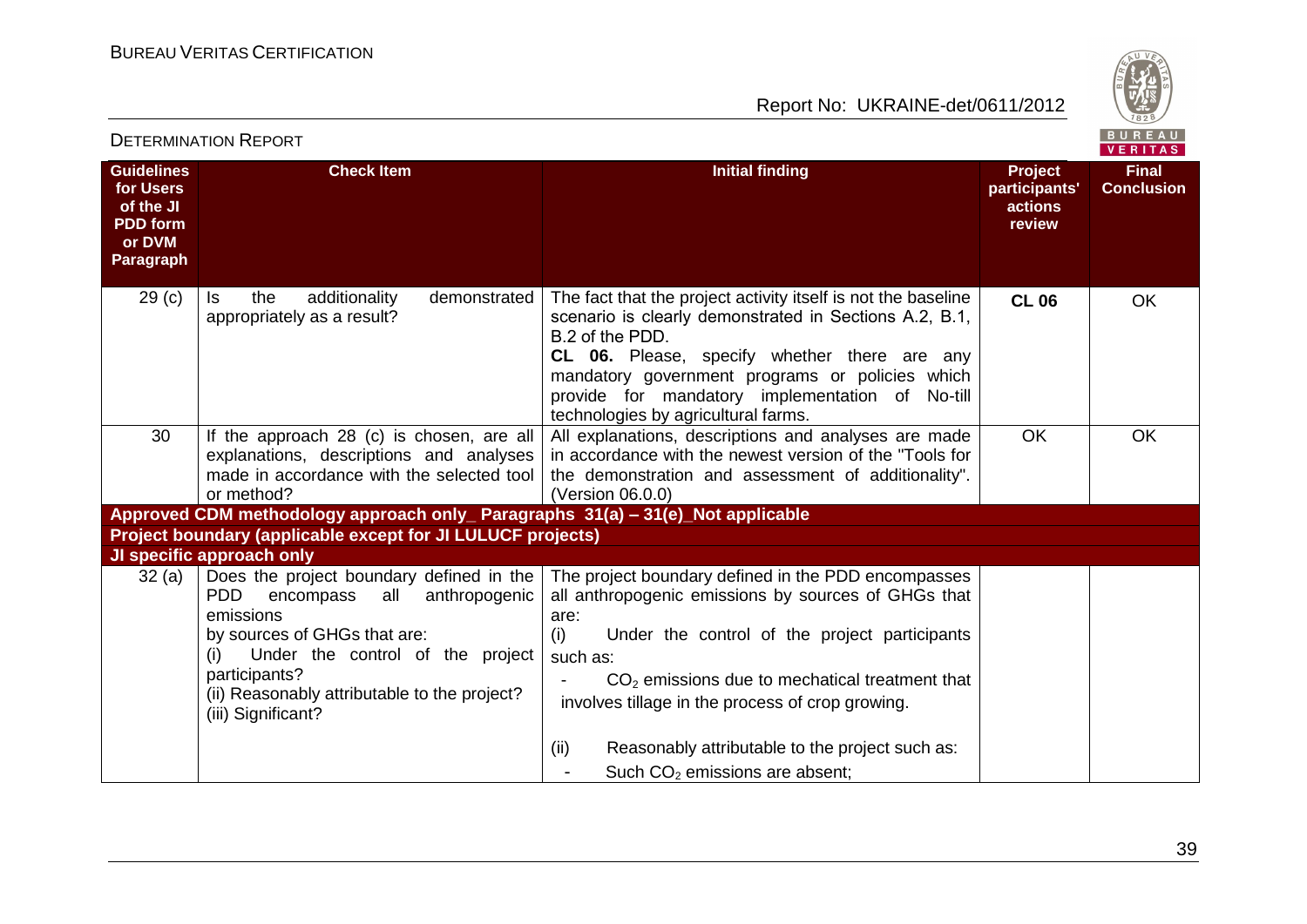

| <b>DETERMINATION REPORT</b>                                                                  |                                                                                                                                                                                                | BUREAU<br>VERITAS                                                                                                                                                                                                                                                                                              |                                               |                                   |
|----------------------------------------------------------------------------------------------|------------------------------------------------------------------------------------------------------------------------------------------------------------------------------------------------|----------------------------------------------------------------------------------------------------------------------------------------------------------------------------------------------------------------------------------------------------------------------------------------------------------------|-----------------------------------------------|-----------------------------------|
| <b>Guidelines</b><br>for Users<br>of the JI<br><b>PDD</b> form<br>or DVM<br><b>Paragraph</b> | <b>Check Item</b>                                                                                                                                                                              | <b>Initial finding</b>                                                                                                                                                                                                                                                                                         | Project<br>participants'<br>actions<br>review | <b>Final</b><br><b>Conclusion</b> |
|                                                                                              |                                                                                                                                                                                                | (iii) Significant, i.e., as a rule of thumb, would by each<br>source account on average per year over the crediting<br>period for more than 1 per cent of the annual average<br>anthropogenic emissions by sources of GHGs, or<br>exceed an amount of 2,000 tonnes of $CO2$ equivalent,<br>whichever is lower. |                                               |                                   |
| 32(b)                                                                                        | Is the project boundary defined on the<br>basis of a case-by-case assessment with<br>regard to the criteria referred to in 32 (a)<br>above?                                                    | Project boundary is defined on the basis of case-by-<br>case assessment of different emission sources.                                                                                                                                                                                                         | OK                                            | <b>OK</b>                         |
| 32(c)                                                                                        | Are the delineation of the project boundary<br>and the gases and sources included<br>appropriately described and justified in the<br>PDD by using a figure or flow chart if it is<br>possible? | The project boundary is presented in a tabular form<br>and are understandable enough so that there is no<br>need of graphic presentation.                                                                                                                                                                      | <b>OK</b>                                     | <b>OK</b>                         |
| 32 <sub>(d)</sub>                                                                            | Are all gases and sources included<br>explicitly stated, and the exclusions of any<br>sources related to the baseline or the<br>project are appropriately justified?                           | All gases and sources included are explicitly stated.<br>See Section B of PDD.                                                                                                                                                                                                                                 | <b>OK</b>                                     | <b>OK</b>                         |
|                                                                                              | Approved CDM methodology approach only Paragraph 33 Not applicable                                                                                                                             |                                                                                                                                                                                                                                                                                                                |                                               |                                   |
| <b>Crediting period</b>                                                                      |                                                                                                                                                                                                |                                                                                                                                                                                                                                                                                                                |                                               |                                   |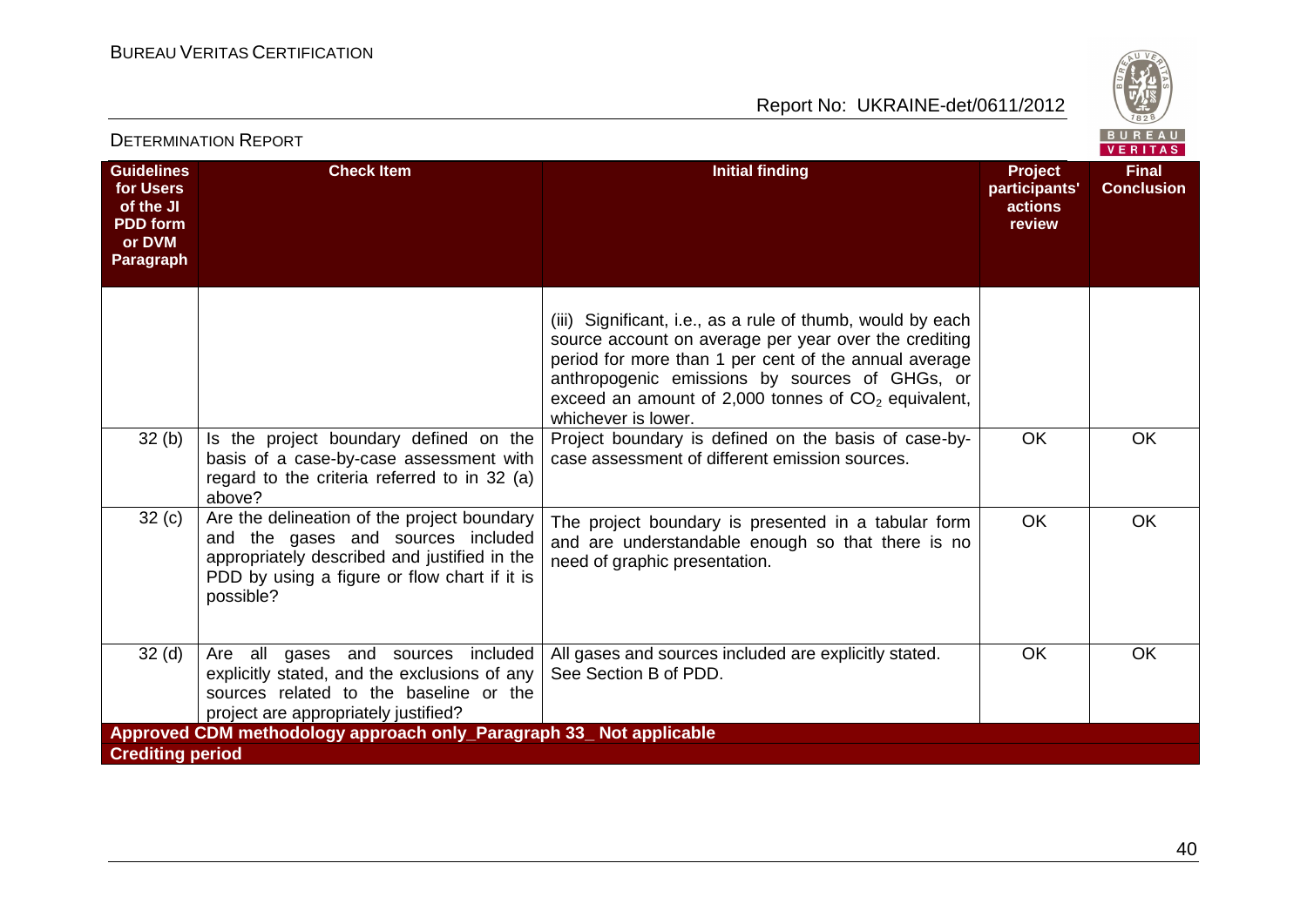

|                                                                                              |                                                                                                                                                                                 |                                                                                                                                                                                                                                                                                                               |                                                      | VERIIAS                           |
|----------------------------------------------------------------------------------------------|---------------------------------------------------------------------------------------------------------------------------------------------------------------------------------|---------------------------------------------------------------------------------------------------------------------------------------------------------------------------------------------------------------------------------------------------------------------------------------------------------------|------------------------------------------------------|-----------------------------------|
| <b>Guidelines</b><br>for Users<br>of the JI<br><b>PDD</b> form<br>or DVM<br><b>Paragraph</b> | <b>Check Item</b>                                                                                                                                                               | <b>Initial finding</b>                                                                                                                                                                                                                                                                                        | <b>Project</b><br>participants'<br>actions<br>review | <b>Final</b><br><b>Conclusion</b> |
| 34(a)                                                                                        | Does the PDD state the starting date of the<br>project as the date on which the<br>implementation or construction or real<br>action of the project will begin or began?         | The starting date of the project was determined<br>according to the Glossary of Joint Implementation<br>Terms (version 03); the starting date of the project is<br>08/03/2007 the date on which the agricultural<br>equipment sale contract was signed.<br>The starting date of the project is identified and | <b>CAR 23</b>                                        | OK                                |
|                                                                                              |                                                                                                                                                                                 | specified in Section C. 1 of the PDD.<br><b>CAR 23.</b> The starting date of the project specified in<br>Section C.1 does not comply with the date specified in<br>Section A.2. Please make necessary corrections.                                                                                            |                                                      |                                   |
| 34(a)                                                                                        | Is the starting date after 2000?                                                                                                                                                | Yes. The starting date is after 2000.                                                                                                                                                                                                                                                                         | <b>OK</b>                                            | OK                                |
| 34(b)                                                                                        | Does the PDD state the<br>expected<br>operational lifetime of the project in years<br>and months?                                                                               | The expected operational lifetime of the project in years<br>and months is 13 years and 10 months, or 166 months,<br>from 08/03/2007 to 31/12/2020.                                                                                                                                                           | <b>OK</b>                                            | <b>OK</b>                         |
| 34 <sub>(c)</sub>                                                                            | Does the PDD state the length of the<br>crediting period in years and months?                                                                                                   | The length of the crediting period is stated in years and<br>months in Section C.3.<br><b>CAR 24.</b> The starting date of the crediting period is the<br>date when the first emission reductions are expected to<br>be generated. Please, set the crediting period limits<br>clearly and justify them.       | <b>CAR 24</b>                                        | OK                                |
| 34(c)                                                                                        | Is the starting date of the crediting period<br>before or after the date of the first emission<br>reductions or enhancements<br>of<br>net<br>removals generated by the project? | Refer to CAR 24.                                                                                                                                                                                                                                                                                              | <b>CAR 24</b>                                        | <b>OK</b>                         |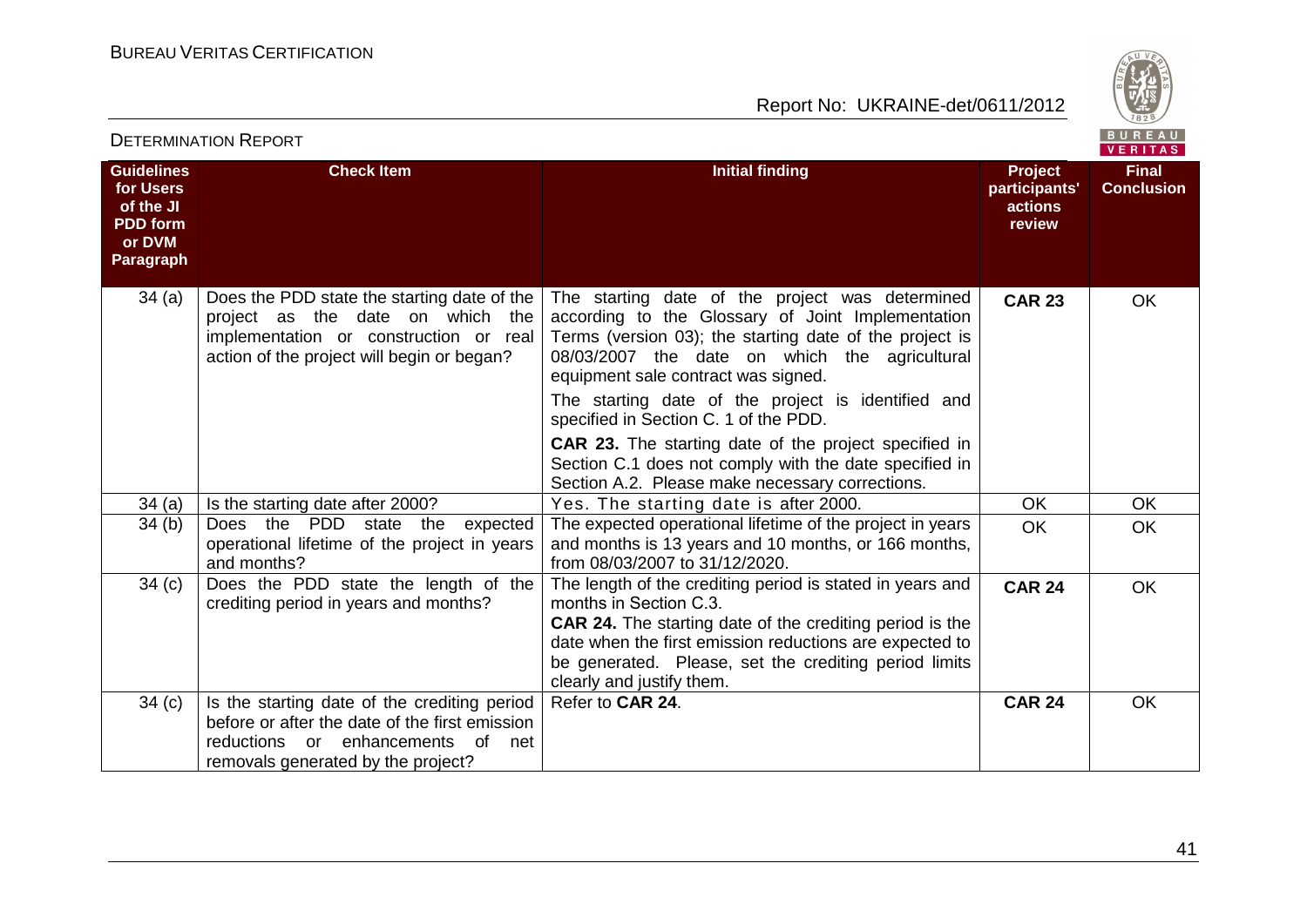

| PETERMINATIVN INEPURT                                                                 |                                                                                                                                                                                                                                                                                         |                                                                                                                                                                                                                                                                                                                                                                                                                                                                                           | VERITAS                                                     |                                   |
|---------------------------------------------------------------------------------------|-----------------------------------------------------------------------------------------------------------------------------------------------------------------------------------------------------------------------------------------------------------------------------------------|-------------------------------------------------------------------------------------------------------------------------------------------------------------------------------------------------------------------------------------------------------------------------------------------------------------------------------------------------------------------------------------------------------------------------------------------------------------------------------------------|-------------------------------------------------------------|-----------------------------------|
| <b>Guidelines</b><br>for Users<br>of the JI<br><b>PDD</b> form<br>or DVM<br>Paragraph | <b>Check Item</b>                                                                                                                                                                                                                                                                       | <b>Initial finding</b>                                                                                                                                                                                                                                                                                                                                                                                                                                                                    | <b>Project</b><br>participants'<br><b>actions</b><br>review | <b>Final</b><br><b>Conclusion</b> |
| 34 <sub>(d)</sub>                                                                     | Does the PDD state that the crediting<br>period for issuance of ERUs starts only<br>after the beginning of 2008 and does not<br>extend beyond the operational lifetime of<br>the project?                                                                                               | Generation of ERUs relates to the first commitment<br>period of 5 years (January 1, 2008 – December 31,<br>$2012$ ).                                                                                                                                                                                                                                                                                                                                                                      | OK                                                          | <b>OK</b>                         |
| 34(d)                                                                                 | If the crediting period extends beyond<br>2012, does the PDD state that the<br>extension is subject to the host Party<br>approval?<br>Are the estimates of emission reductions or<br>enhancements of net removals presented<br>separately for those until 2012 and those<br>after 2012? | The PDD states that the prolongation of the crediting<br>period beyond 2012 is subject to approval of the host<br>party and estimation of emission reductions is<br>presented separately for those until 2012 and those<br>after 2012 in the relevant sections of PDD.<br>If after the first commitment period under the Kyoto<br>protocol, the Kyoto protocol is prolonged, the crediting<br>period under the project will be prolonged by 8<br>years/96 months until December 31, 2020. | <b>OK</b>                                                   | <b>OK</b>                         |
| <b>Monitoring Plan</b>                                                                |                                                                                                                                                                                                                                                                                         |                                                                                                                                                                                                                                                                                                                                                                                                                                                                                           |                                                             |                                   |
| 35                                                                                    | Does the PDD explicitly indicate which of<br>the following approaches is used?<br>$-$ JI specific approach<br>- Approved CDM methodology approach                                                                                                                                       | The proposed project uses a JI specific approach<br>based on the JI requirements in accordance with<br>paragraph 9 (a) of the JI Guidance on criteria for<br>baseline setting and monitoring, version 03.                                                                                                                                                                                                                                                                                 | <b>OK</b>                                                   | <b>OK</b>                         |
|                                                                                       | JI specific approach only                                                                                                                                                                                                                                                               |                                                                                                                                                                                                                                                                                                                                                                                                                                                                                           |                                                             |                                   |

#### DETERMINATION REPORT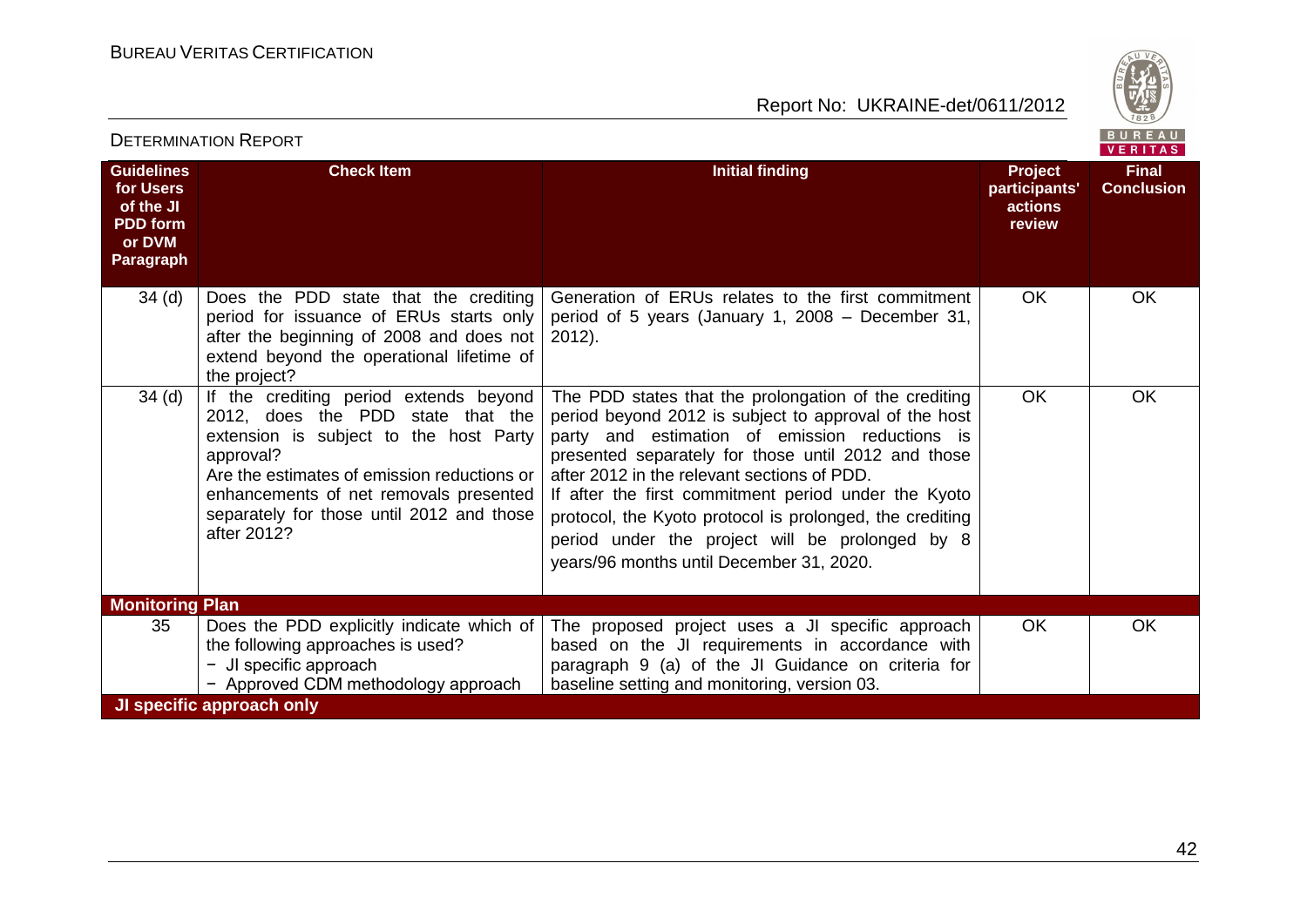

|                                                                                              |                                                                                                                                                                                                                                                            |                                                                                                                                                                                                                                                                                                                                                                                                                                                                                                            |                                                      | $V$ Entimo                        |
|----------------------------------------------------------------------------------------------|------------------------------------------------------------------------------------------------------------------------------------------------------------------------------------------------------------------------------------------------------------|------------------------------------------------------------------------------------------------------------------------------------------------------------------------------------------------------------------------------------------------------------------------------------------------------------------------------------------------------------------------------------------------------------------------------------------------------------------------------------------------------------|------------------------------------------------------|-----------------------------------|
| <b>Guidelines</b><br>for Users<br>of the JI<br><b>PDD</b> form<br>or DVM<br><b>Paragraph</b> | <b>Check Item</b>                                                                                                                                                                                                                                          | <b>Initial finding</b>                                                                                                                                                                                                                                                                                                                                                                                                                                                                                     | <b>Project</b><br>participants'<br>actions<br>review | <b>Final</b><br><b>Conclusion</b> |
| 36(a)                                                                                        | Does the monitoring plan describe:<br>All<br>relevant factors<br>and<br>key<br>characteristics subject to monitoring?<br>The period in which they will be<br>monitored?<br>- All critical factors for the control and<br>reporting of project performance? | The monitoring plan specifies all key factors for the<br>control and reporting on project performance: quality<br>control (QC) and quality assurance (QA) procedures;<br>operational and management structures that will be<br>applied when implementing the monitoring plan.<br><b>CAR 25.</b> Please, provide a description of parameters<br>that are subject to monitoring procedure according to<br>section D of the PDD.                                                                              | <b>CAR 25</b>                                        | <b>OK</b>                         |
| 36 <sub>(b)</sub>                                                                            | Does the monitoring plan specify the                                                                                                                                                                                                                       | The monitoring plan specifies indicators, constants and                                                                                                                                                                                                                                                                                                                                                                                                                                                    | <b>CAR 26</b>                                        | <b>OK</b>                         |
|                                                                                              | indicators, constants and variables used<br>that are reliable, valid<br>and<br>provide<br>of the<br>emission<br>transparent picture<br>reductions<br>or enhancements<br>of<br>net<br>removals to be monitored?                                             | variables used that are reliable, valid and provide<br>transparent picture of the emission reductions or<br>enhancement of net removals to be monitored.<br>Data to be monitored are presented in section D of the<br>PDD.<br><b>CAR 26.</b> Please, check data units of monitoring data<br>and parameters in Sections D.1.1.1 and D.1.1.3 of the<br>PDD in accordance with the formulae.<br><b>CL 07.</b> Please, clarify how the information relating to<br>monitoring under the project will be stored. | <b>CL 07</b>                                         | <b>OK</b>                         |
| 36 <sub>(b)</sub>                                                                            | If default values are used:<br>- Are accuracy and reasonableness<br>carefully balanced in their selection?<br>Do the default values originate from<br>recognized sources?                                                                                  | Default values are provided in the table of Annex 3 to<br>the PDD. They originate from recognized sources and<br>are presented in a transparent manner.                                                                                                                                                                                                                                                                                                                                                    | <b>OK</b>                                            | <b>OK</b>                         |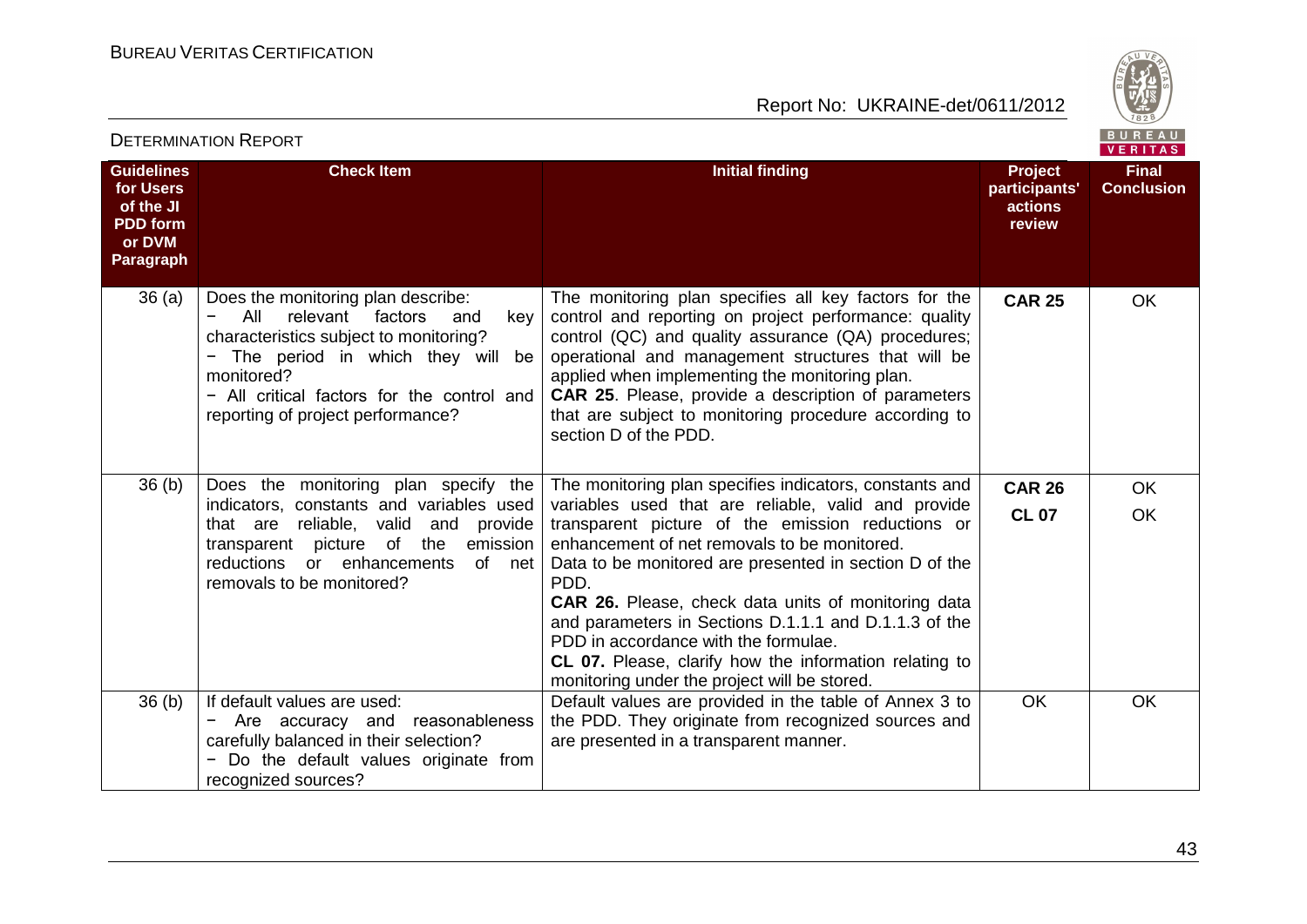

|                                                                                              | <b>DETERMINATION REPORT</b>                                                                                                                                                                        |                                                                                                                                                                                                                                                                                                                                     | B U R E A U  <br><b>VERITAS</b>                      |                                   |
|----------------------------------------------------------------------------------------------|----------------------------------------------------------------------------------------------------------------------------------------------------------------------------------------------------|-------------------------------------------------------------------------------------------------------------------------------------------------------------------------------------------------------------------------------------------------------------------------------------------------------------------------------------|------------------------------------------------------|-----------------------------------|
| <b>Guidelines</b><br>for Users<br>of the JI<br><b>PDD</b> form<br>or DVM<br><b>Paragraph</b> | <b>Check Item</b>                                                                                                                                                                                  | <b>Initial finding</b>                                                                                                                                                                                                                                                                                                              | <b>Project</b><br>participants'<br>actions<br>review | <b>Final</b><br><b>Conclusion</b> |
|                                                                                              | - Are the default values supported by<br>statistical analyses providing reasonable<br>confidence levels?<br>- Are the default values presented in a<br>transparent manner?                         |                                                                                                                                                                                                                                                                                                                                     |                                                      |                                   |
| 36(b)<br>(i)                                                                                 | For those values that are to be provided by<br>project<br>participants,<br>does the<br>the<br>monitoring plan clearly indicate how the<br>values are to be selected and justified?                 | The monitoring plan clearly indicates how the values<br>are to be selected and justified.                                                                                                                                                                                                                                           | OK                                                   | <b>OK</b>                         |
| 36(b)<br>(ii)                                                                                | For other values,<br>- Does the monitoring plan clearly indicate<br>the precise references from which these<br>values are taken?<br>- Is the conservativeness of the values<br>provided justified? | <b>CAR 27.</b> Please, number all formulae in Section D of<br>the PDD.<br><b>CAR 28.</b> All the values of baseline and project<br>emissions as well as emission reductions under the<br>project are to be stated in tonnes of $CO2$ equivalent.<br>Please, make the relevant corrections in the formulae<br>provided in Section D. | <b>CAR 27</b><br><b>CAR 28</b>                       | <b>OK</b><br><b>OK</b>            |
| 36(b)<br>(iii)                                                                               | For all data sources, does the monitoring<br>plan specify the procedures to be followed<br>if expected data are unavailable?                                                                       | Refer to section D of the PDD.<br><b>CAR 29.</b> Please, add information regarding collecting<br>and archiving of data in Section D.1.1.                                                                                                                                                                                            | <b>CAR 29</b>                                        | <b>OK</b>                         |
| 36 <sub>(b)</sub><br>(iv)                                                                    | Are International System Units (IS units)<br>used?                                                                                                                                                 | IS units are used for certain parameters.                                                                                                                                                                                                                                                                                           | <b>OK</b>                                            | <b>OK</b>                         |
| 36 <sub>(b)</sub><br>(v)                                                                     | Does the<br>monitoring plan note<br>any<br>parameters, coefficients, variables, etc.<br>that are used to calculate<br>baseline                                                                     | Relevant data necessary for determining the baseline<br>scenario for anthropogenic emissions of greenhouse<br>gases within the project boundary are presented in                                                                                                                                                                    | <b>OK</b>                                            | OK                                |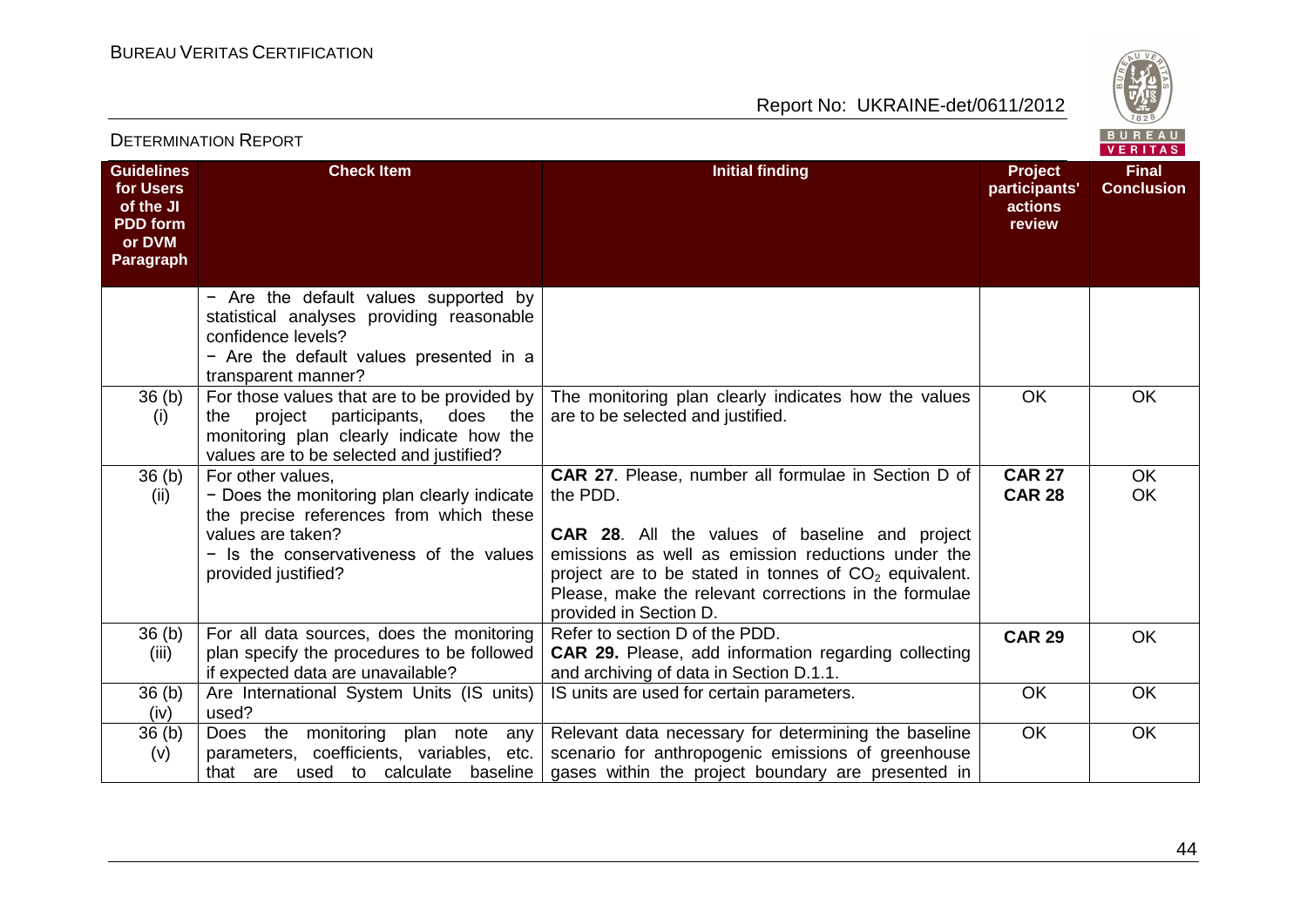

| <b>DETERMINATION REPORT</b>                                                                  |                                                                                                                                                                                                                                                                                                                                                                                                                                                                                                                                                                                                                          |                                                                                                                                                                                                                                                                                                                                                                                                                                                                                                                                                                                                                                                                                                                          | BUREAU<br><b>VERITAS</b>                             |                                   |
|----------------------------------------------------------------------------------------------|--------------------------------------------------------------------------------------------------------------------------------------------------------------------------------------------------------------------------------------------------------------------------------------------------------------------------------------------------------------------------------------------------------------------------------------------------------------------------------------------------------------------------------------------------------------------------------------------------------------------------|--------------------------------------------------------------------------------------------------------------------------------------------------------------------------------------------------------------------------------------------------------------------------------------------------------------------------------------------------------------------------------------------------------------------------------------------------------------------------------------------------------------------------------------------------------------------------------------------------------------------------------------------------------------------------------------------------------------------------|------------------------------------------------------|-----------------------------------|
| <b>Guidelines</b><br>for Users<br>of the JI<br><b>PDD</b> form<br>or DVM<br><b>Paragraph</b> | <b>Check Item</b>                                                                                                                                                                                                                                                                                                                                                                                                                                                                                                                                                                                                        | <b>Initial finding</b>                                                                                                                                                                                                                                                                                                                                                                                                                                                                                                                                                                                                                                                                                                   | <b>Project</b><br>participants'<br>actions<br>review | <b>Final</b><br><b>Conclusion</b> |
|                                                                                              | emissions or net removals but are obtained<br>through monitoring?                                                                                                                                                                                                                                                                                                                                                                                                                                                                                                                                                        | table D.1.1.3. of the PDD.                                                                                                                                                                                                                                                                                                                                                                                                                                                                                                                                                                                                                                                                                               |                                                      |                                   |
| 36(b)<br>(v)                                                                                 | Is the use of parameters, coefficients,<br>variables, etc. consistent between the<br>baseline and monitoring plan?                                                                                                                                                                                                                                                                                                                                                                                                                                                                                                       | The use of parameters, coefficients and variables are<br>consistent between the baseline and monitoring plan.                                                                                                                                                                                                                                                                                                                                                                                                                                                                                                                                                                                                            | <b>OK</b>                                            | OK                                |
| 36 <sub>(c)</sub>                                                                            | Does the monitoring plan draw on the list<br>of standard variables<br>contained<br>in<br>appendix B of "Guidance on criteria for<br>baseline setting and monitoring"?                                                                                                                                                                                                                                                                                                                                                                                                                                                    | The monitoring plan is set taking into account the<br>"Guidance on criteria for baseline setting<br>and<br>monitoring" version 03.                                                                                                                                                                                                                                                                                                                                                                                                                                                                                                                                                                                       | OK                                                   | OK                                |
| 36 <sub>(d)</sub>                                                                            | Does the monitoring plan explicitly and<br>clearly distinguish:<br>Data and parameters that are not<br>(i)<br>monitored throughout the crediting period,<br>but are determined only once (and thus<br>remain fixed throughout the crediting<br>period), and that are available already at<br>the stage of determination?<br>(ii) Data and parameters that are not<br>monitored throughout the crediting period,<br>but are determined only once (and thus<br>remain fixed throughout the crediting<br>period), but that are not yet available at the<br>stage of determination?<br>(iii)<br>Data and parameters that are | The monitoring plan clearly distinguishes three types of<br>data and parameters. Refer to Section D.1. of the PDD.<br>(i) Data and parameters that are not monitored<br>throughout the crediting period, but are determined<br>only once (and thus remain fixed throughout the<br>crediting period), and that are available already at the<br>stage of determination.<br>(ii) Data and parameters that are monitored throughout<br>the crediting period.<br>(iii) Data and parameters that are not monitored<br>throughout the crediting period, but are determined<br>only once (and thus remain fixed throughout the<br>crediting period), but that are not yet available at the<br>stage of determination are absent. | <b>OK</b>                                            | <b>OK</b>                         |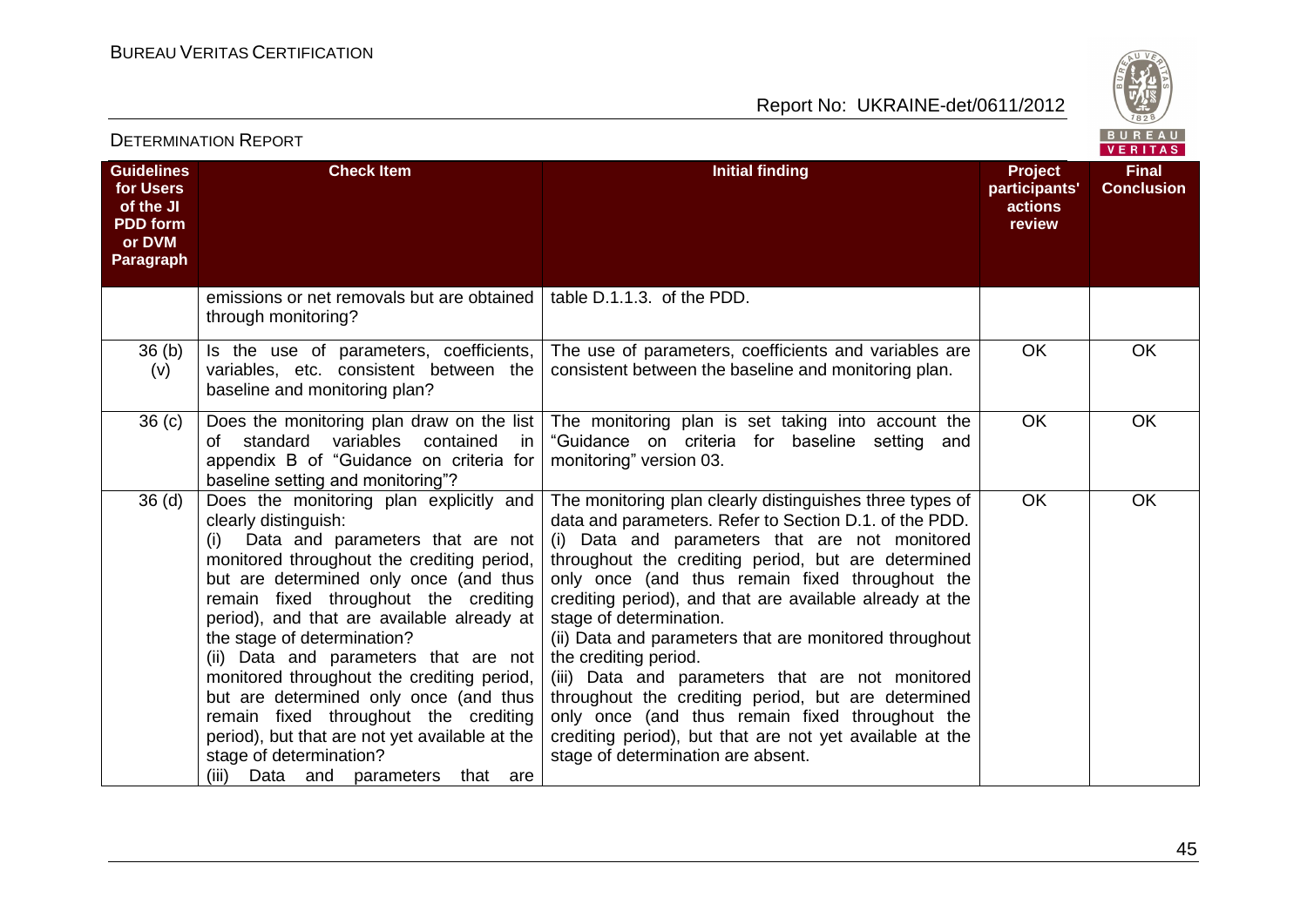

|                                                                                              | DE I ENMINATION INEFONT                                                                                                                                                                                                                                                                         |                                                                                                                                                                                                                                        |                                                      | <b>VERITAS</b>                    |
|----------------------------------------------------------------------------------------------|-------------------------------------------------------------------------------------------------------------------------------------------------------------------------------------------------------------------------------------------------------------------------------------------------|----------------------------------------------------------------------------------------------------------------------------------------------------------------------------------------------------------------------------------------|------------------------------------------------------|-----------------------------------|
| <b>Guidelines</b><br>for Users<br>of the JI<br><b>PDD</b> form<br>or DVM<br><b>Paragraph</b> | <b>Check Item</b>                                                                                                                                                                                                                                                                               | <b>Initial finding</b>                                                                                                                                                                                                                 | <b>Project</b><br>participants'<br>actions<br>review | <b>Final</b><br><b>Conclusion</b> |
|                                                                                              | monitored throughout the crediting period?                                                                                                                                                                                                                                                      |                                                                                                                                                                                                                                        |                                                      |                                   |
| 36(e)                                                                                        | Does the monitoring plan describe the<br>methods employed for data monitoring<br>(including its frequency) and recording?                                                                                                                                                                       | In tables of parameters provided in section D.1.1.3. of<br>the PDD the time of monitoring (frequency) and the<br>source of data to be used, as well as recording method<br>are indicated for all the monitored parameters and<br>data. | <b>OK</b>                                            | OK                                |
| 36(f)                                                                                        | Does the monitoring plan elaborate all<br>algorithms and formulae used for the<br>estimation/calculation<br><b>of</b><br>baseline<br>emissions/removals<br>project<br>and<br>emissions/removals or direct monitoring of<br>emission reductions from the<br>project,<br>leakage, as appropriate? | All algorithms and formulae used for the estimation of<br>baseline and project emissions are indicated and<br>explained in the PDD. The description of formulae is<br>provided in Section D of the PDD                                 | <b>OK</b>                                            | <b>OK</b>                         |
| 36(f)<br>(i)                                                                                 | the<br>underlying<br>for<br>the<br>rationale<br>ls -<br>algorithms/formulae explained?                                                                                                                                                                                                          | Refer to section 36 (f) of this table.                                                                                                                                                                                                 | <b>OK</b>                                            | OK                                |
| 36(f)<br>(ii)                                                                                | Are consistent variables, equation formats,<br>subscripts etc. used?                                                                                                                                                                                                                            | Consistent variables, equation formats, subscripts etc.<br>are used.                                                                                                                                                                   | <b>OK</b>                                            | <b>OK</b>                         |
| 36(f)<br>(iii)                                                                               | Are all equations numbered?                                                                                                                                                                                                                                                                     | See CAR 27.                                                                                                                                                                                                                            | <b>CAR 27</b>                                        | OK                                |
| 36(f)<br>(iv)                                                                                | Are all variables with units<br>indicated<br>defined?                                                                                                                                                                                                                                           | Yes. Refer to section D of the PDD.                                                                                                                                                                                                    | <b>OK</b>                                            | $\overline{OK}$                   |
| 36(f)                                                                                        | ls<br>0f<br>the<br>conservativeness<br>the                                                                                                                                                                                                                                                      | Yes, algorithms/procedures comply with state norms                                                                                                                                                                                     | <b>OK</b>                                            | OK                                |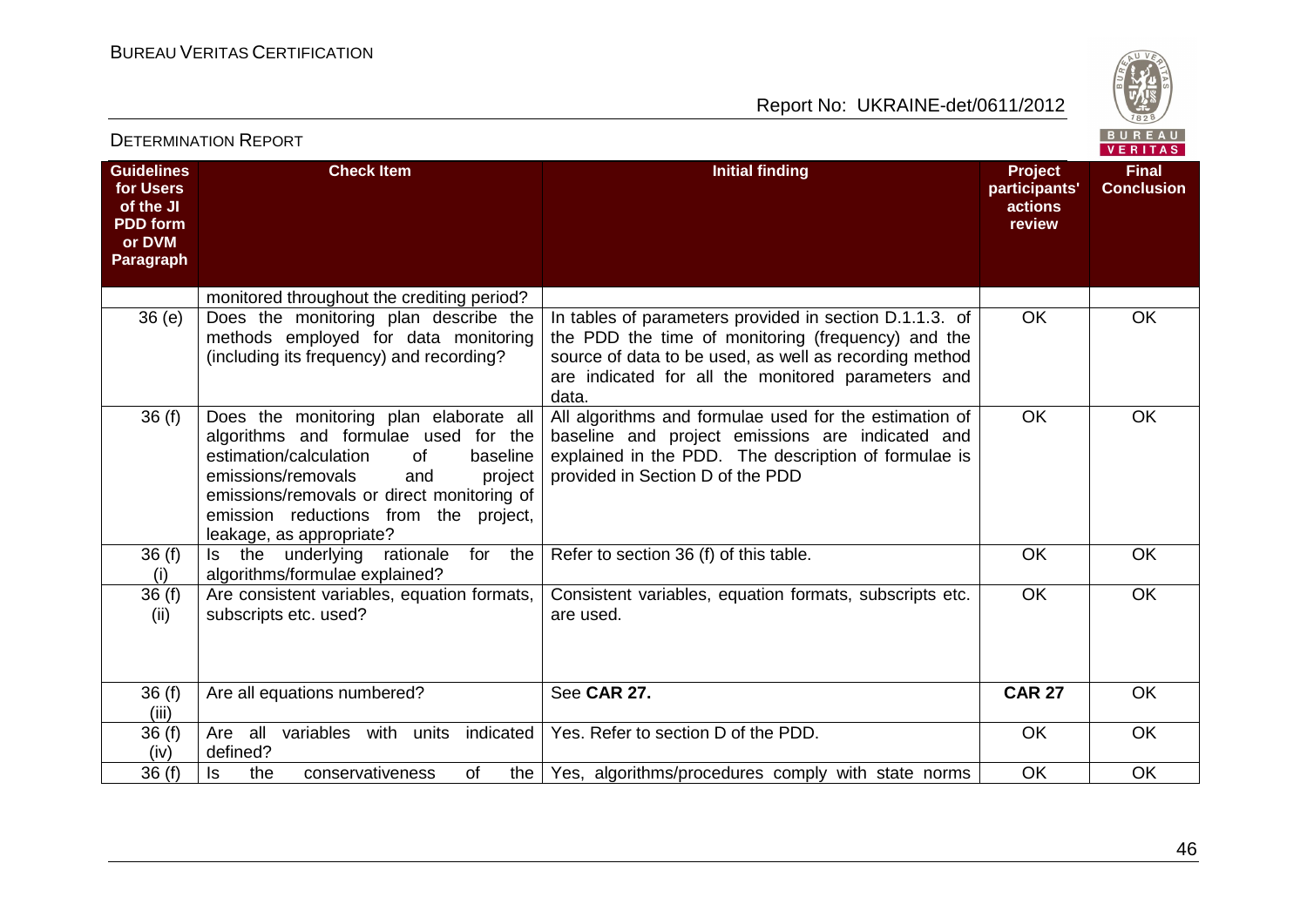

| DETERMINATION INEFORT<br>VERITAS                                                      |                                                                                                                                                                      |                                                                                                                                                                                                                                                  |                                                      |                                   |
|---------------------------------------------------------------------------------------|----------------------------------------------------------------------------------------------------------------------------------------------------------------------|--------------------------------------------------------------------------------------------------------------------------------------------------------------------------------------------------------------------------------------------------|------------------------------------------------------|-----------------------------------|
| <b>Guidelines</b><br>for Users<br>of the JI<br><b>PDD</b> form<br>or DVM<br>Paragraph | <b>Check Item</b>                                                                                                                                                    | <b>Initial finding</b>                                                                                                                                                                                                                           | <b>Project</b><br>participants'<br>actions<br>review | <b>Final</b><br><b>Conclusion</b> |
| (v)                                                                                   | algorithms/procedures justified?                                                                                                                                     | and are conservative.                                                                                                                                                                                                                            |                                                      |                                   |
| 36(f)<br>(v)                                                                          | To the extent possible, are methods to<br>quantitatively account for uncertainty in key<br>parameters included?                                                      | Uncertainty in parameters used is low taking into<br>account the algorithms of data monitoring.                                                                                                                                                  | <b>OK</b>                                            | <b>OK</b>                         |
| 36(f)<br>(vi)                                                                         | Is consistency between the elaboration of<br>the<br>baseline scenario and the procedure for<br>calculating the emissions or net removals<br>of the baseline ensured? | There is consistency between the elaboration on the<br>baseline scenario and procedure for calculating the<br>baseline emissions in the monitoring plan and in tables.                                                                           | <b>OK</b>                                            | <b>OK</b>                         |
| 36(f)<br>(vii)                                                                        | Are any parts of the algorithms or formulae<br>that are not self-evident explained?                                                                                  | The formulae used in the PDD are sufficiently<br>described.                                                                                                                                                                                      | <b>OK</b>                                            | <b>OK</b>                         |
| 36(f)<br>(vii)                                                                        | Is it justified that the procedure is<br>with<br>standard<br>technical<br>consistent<br>procedures in the relevant sector?                                           | Monitoring under the project does not require changes<br>in existing accounting and data collection system<br>existing at LLC «Koziivske».                                                                                                       | <b>OK</b>                                            | <b>OK</b>                         |
| 36(f)<br>(vii)                                                                        | Are references provided as necessary?                                                                                                                                | All necessary references are provided.                                                                                                                                                                                                           | OK                                                   | <b>OK</b>                         |
| 36 (f)<br>(vii)                                                                       | Are implicit and explicit key assumptions<br>explained in a transparent manner?                                                                                      | All key assumptions are explained in a transparent<br>manner.                                                                                                                                                                                    | <b>OK</b>                                            | <b>OK</b>                         |
| 36(f)<br>(vii)                                                                        | Is it clearly stated which assumptions and<br>procedures have significant uncertainty<br>associated with them, and<br>how such<br>uncertainty is to be addressed?    | N/A                                                                                                                                                                                                                                              | <b>OK</b>                                            | <b>OK</b>                         |
| 36(f)<br>(vii)                                                                        | described and, where possible, is an                                                                                                                                 | Is the uncertainty of key parameters   To ensure conservativeness of parameters constant<br>routine calibration of measuring equipment is carried<br>uncertainty range at 95% confidence level out and the latest editions of the regulatory and | <b>OK</b>                                            | <b>OK</b>                         |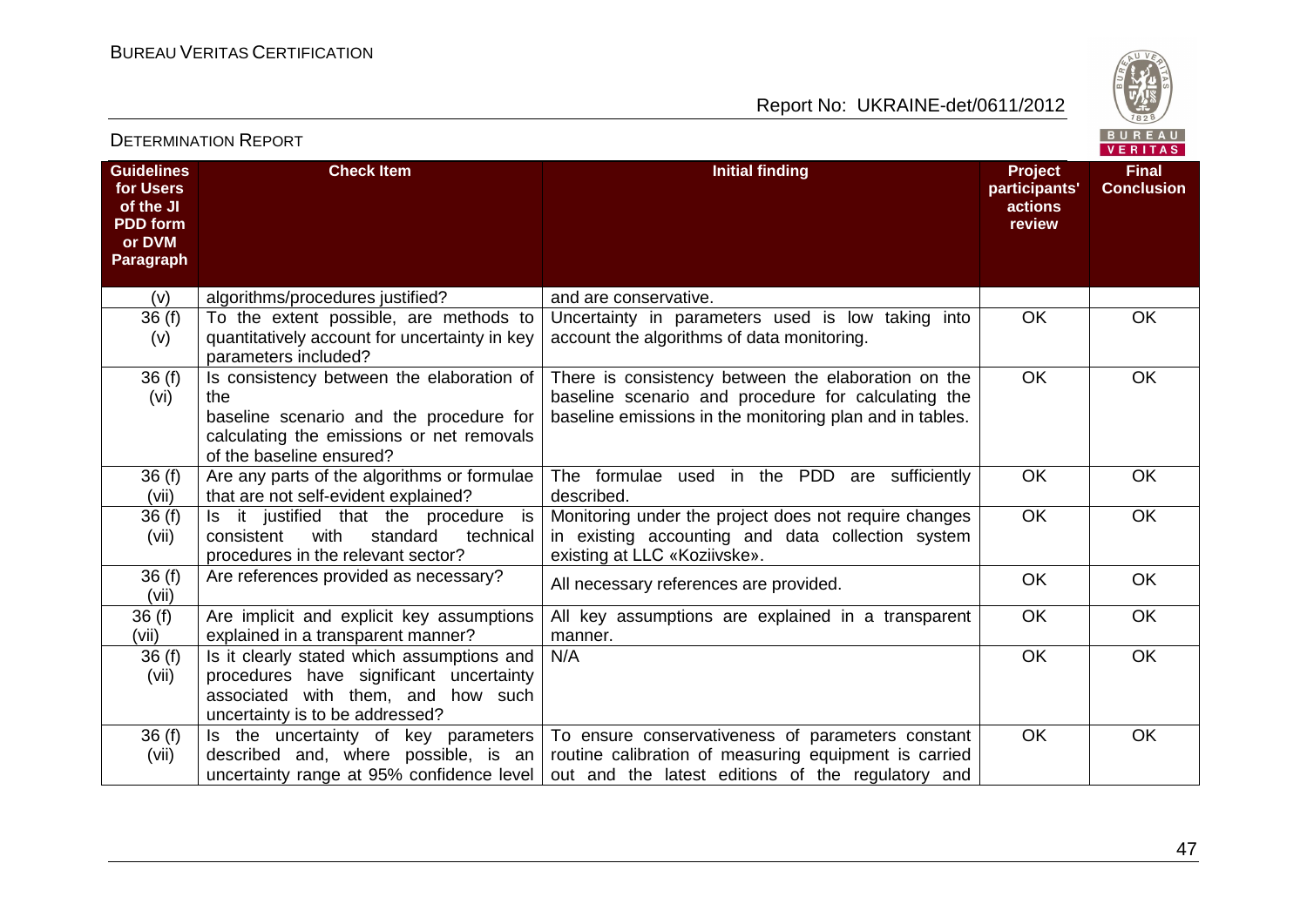

| <b>DETERMINATION REPORT</b>                                                                  |                                                                                                                                                                                                                                                                                            | BUREAU<br>VERITAS                                                                                                                                                                                                                                                                |                                               |                                   |
|----------------------------------------------------------------------------------------------|--------------------------------------------------------------------------------------------------------------------------------------------------------------------------------------------------------------------------------------------------------------------------------------------|----------------------------------------------------------------------------------------------------------------------------------------------------------------------------------------------------------------------------------------------------------------------------------|-----------------------------------------------|-----------------------------------|
| <b>Guidelines</b><br>for Users<br>of the JI<br><b>PDD</b> form<br>or DVM<br><b>Paragraph</b> | <b>Check Item</b>                                                                                                                                                                                                                                                                          | <b>Initial finding</b>                                                                                                                                                                                                                                                           | Project<br>participants'<br>actions<br>review | <b>Final</b><br><b>Conclusion</b> |
|                                                                                              | for key parameters for the calculation of<br>emission reductions or enhancements of<br>net removals provided?                                                                                                                                                                              | technical documentation is used. In the absence of the<br>latest editions of the regulatory and technical<br>documentation their previous versions will be used.                                                                                                                 |                                               |                                   |
| 36 <sub>(g)</sub>                                                                            | Does the monitoring plan identify a national<br>or international monitoring standard if such<br>standard has to be and/or is applied to<br>certain aspects of the project?                                                                                                                 | The monitoring plan identifies that constant routine<br>calibration of measuring equipment is carried out and<br>the latest editions of the regulatory and technical<br>documentation is used.                                                                                   | <b>OK</b>                                     | OK                                |
|                                                                                              | Does the monitoring plan provide a<br>reference as to where a detailed<br>description of the standard can be found?                                                                                                                                                                        |                                                                                                                                                                                                                                                                                  |                                               |                                   |
| 36(h)                                                                                        | Does the monitoring plan document<br>statistical<br>techniques,<br>if<br>used<br>for<br>monitoring, and that they are used in a<br>conservative manner?                                                                                                                                    | Yes. The monitoring<br>documents<br>statistical<br>plan<br>techniques.                                                                                                                                                                                                           | OK                                            | OK                                |
| 36(i)                                                                                        | Does the monitoring plan present the<br>quality assurance and control procedures<br>for the monitoring process, including, as<br>appropriate, information on calibration and<br>on how records on data and/or method<br>validity and accuracy are kept and made<br>available upon request? | Inspection (calibration) of recording and measuring<br>equipment is carried out in accordance with manuals of<br>the manufacturer, approved methodologies<br>on<br>verification/calibration of measuring equipment as well<br>as according to the national standards of Ukraine. | OK                                            | <b>OK</b>                         |
| 36(j)                                                                                        | Does the monitoring plan clearly identify<br>responsibilities and the authority<br>the<br>regarding the monitoring activities?                                                                                                                                                             | Detailed operational and management structures are<br>given in Section D.3 to the PDD.                                                                                                                                                                                           | OK                                            | <b>OK</b>                         |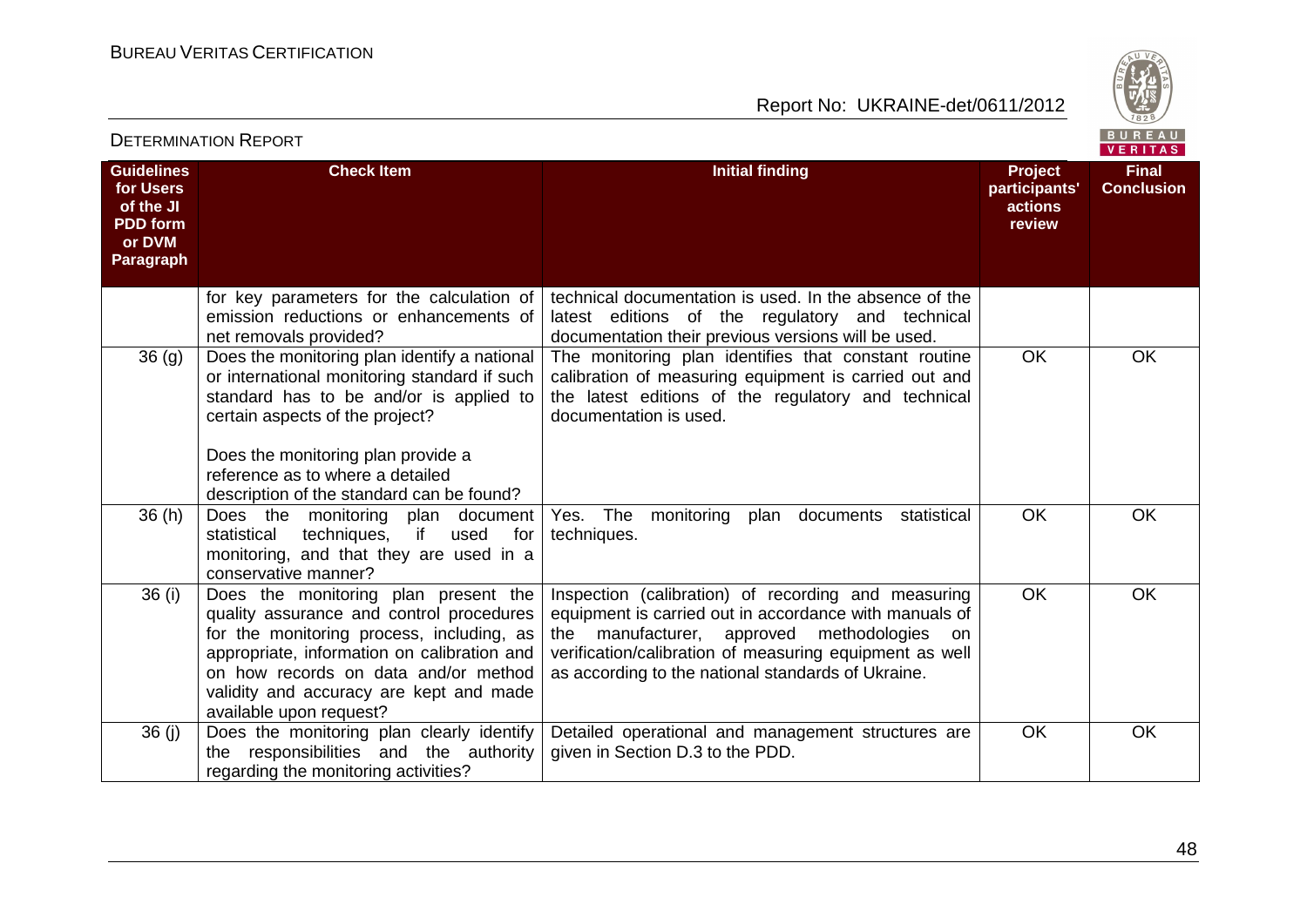

|                                                                                       | <b>DETERMINATION REPORT</b>                                                                                                                                                                                                                                                                                     |                                                                                                                                                                |                                                      | B U R E A U<br>VERITAS            |
|---------------------------------------------------------------------------------------|-----------------------------------------------------------------------------------------------------------------------------------------------------------------------------------------------------------------------------------------------------------------------------------------------------------------|----------------------------------------------------------------------------------------------------------------------------------------------------------------|------------------------------------------------------|-----------------------------------|
| <b>Guidelines</b><br>for Users<br>of the JI<br><b>PDD</b> form<br>or DVM<br>Paragraph | <b>Check Item</b>                                                                                                                                                                                                                                                                                               | <b>Initial finding</b>                                                                                                                                         | <b>Project</b><br>participants'<br>actions<br>review | <b>Final</b><br><b>Conclusion</b> |
|                                                                                       |                                                                                                                                                                                                                                                                                                                 |                                                                                                                                                                |                                                      |                                   |
| 36(k)                                                                                 | Does the monitoring plan, on the whole,<br>monitoring<br>reflect<br>good<br>practices<br>appropriate to the project type?<br>If it is a JI LULUCF project, is the good<br>practice guidance developed by IPCC<br>applied?                                                                                       | Monitoring under the project does not require any<br>changes in existing accounting system and data<br>collection procedure.                                   | <b>OK</b>                                            | <b>OK</b>                         |
| $36$ (I)                                                                              | Does the monitoring plan provide, in<br>tabular form, a complete compilation of the<br>data that need to be collected for its<br>application, including data that are<br>measured or sampled and data that are<br>collected from other sources but not<br>including data that are calculated with<br>equations? | Tables in Section D.1.1.3 provide compilation of all<br>data needed to monitor project and baseline emissions.                                                 | <b>OK</b>                                            | <b>OK</b>                         |
| 36 (m)                                                                                | Does the monitoring plan indicate that the<br>data monitored and required for verification<br>are to be kept for two years after the last<br>transfer of ERUs for the project?                                                                                                                                  | Data to be monitored and required for determination<br>will be kept for two years after the last transfer of ERUs<br>under the project.                        | <b>OK</b>                                            | <b>OK</b>                         |
| 37                                                                                    | If selected elements or combinations of<br><b>CDM</b><br>approved<br>methodologies<br>or<br>methodological<br>tools<br>are<br>used<br>for                                                                                                                                                                       | Yes, selected elements of "Tool for estimation of<br>change in soil organic carbon stocks due to the<br>implementation of A/R CDM project activities" (Version | <b>OK</b>                                            | <b>OK</b>                         |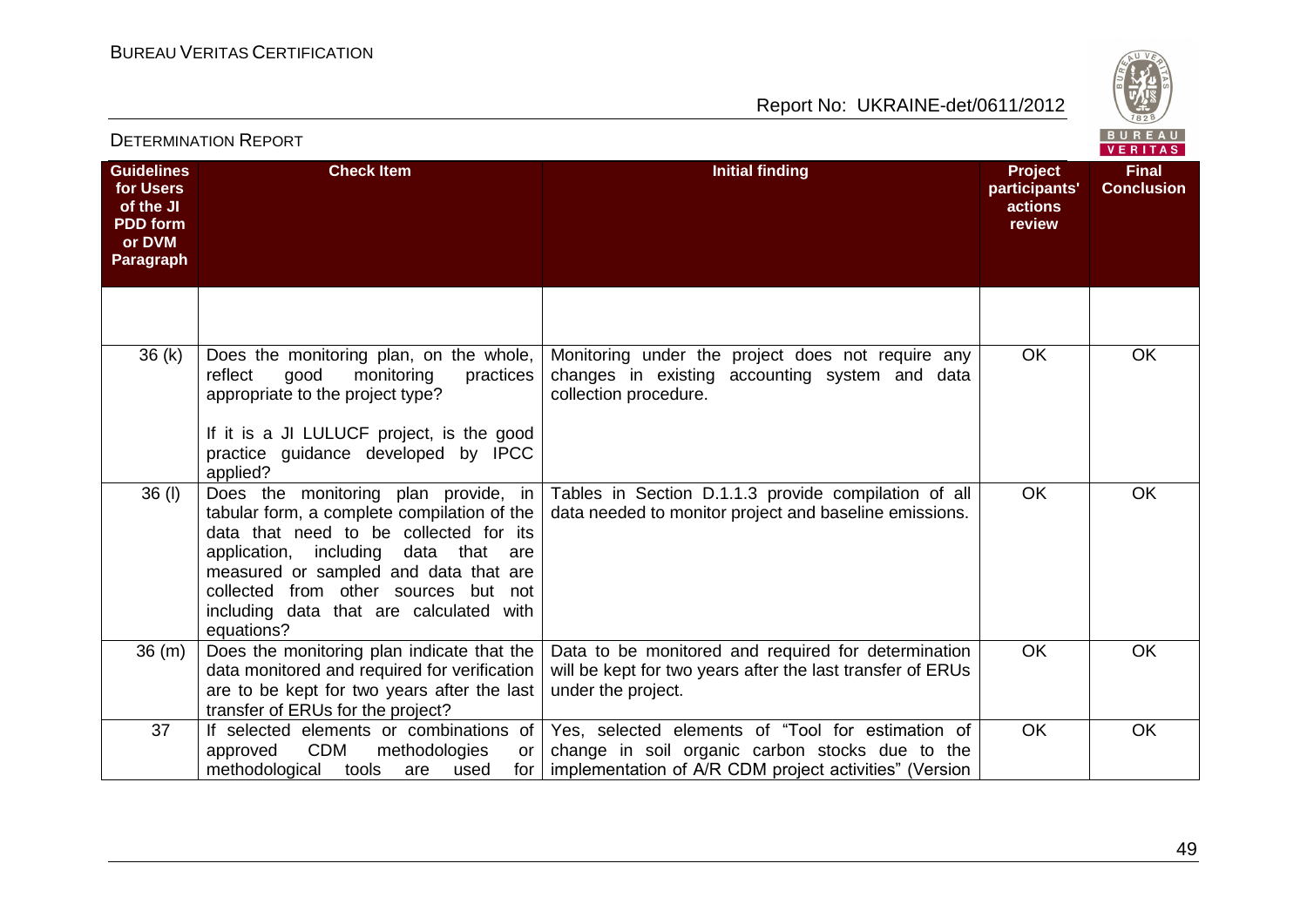

|                                                                                       | BUREAU<br><b>DETERMINATION REPORT</b><br>VERITAS                                                                                                                                                                                                                                                                                                                                                                                                                                                                                       |                                                                                                                                                                                                                                                   |                                                      |                                   |
|---------------------------------------------------------------------------------------|----------------------------------------------------------------------------------------------------------------------------------------------------------------------------------------------------------------------------------------------------------------------------------------------------------------------------------------------------------------------------------------------------------------------------------------------------------------------------------------------------------------------------------------|---------------------------------------------------------------------------------------------------------------------------------------------------------------------------------------------------------------------------------------------------|------------------------------------------------------|-----------------------------------|
| <b>Guidelines</b><br>for Users<br>of the JI<br><b>PDD</b> form<br>or DVM<br>Paragraph | <b>Check Item</b>                                                                                                                                                                                                                                                                                                                                                                                                                                                                                                                      | <b>Initial finding</b>                                                                                                                                                                                                                            | <b>Project</b><br>participants'<br>actions<br>review | <b>Final</b><br><b>Conclusion</b> |
|                                                                                       | establishing the monitoring plan, are the<br>selected elements or combination, together<br>with elements supplementary developed by<br>the project participants in line with 36<br>above?                                                                                                                                                                                                                                                                                                                                              | 01.1.0) are used for setting the baseline scenario. The<br>selected elements and combinations with additional<br>elements that were additionally developed by the<br>project participants are in line with requirements of<br>paragraph 36 above. |                                                      |                                   |
|                                                                                       | Approved CDM methodology approach only_Paragraphs 38(a) - 38(d)_Not applicable<br>Applicable to both JI specific approach and approved CDM methodology approach                                                                                                                                                                                                                                                                                                                                                                        |                                                                                                                                                                                                                                                   |                                                      |                                   |
| 39                                                                                    | If the monitoring plan indicates overlapping<br>monitoring periods during the crediting<br>period:<br>(a) Is the underlying project composed of<br>clearly identifiable components for which<br>emission reductions or enhancements of<br>removals can be calculated independently?<br>(b)<br>Can monitoring<br>be performed<br>independently for each<br>of<br>these<br>components (i.e. the data/parameters<br>monitored for one component are not<br>dependent on/effect data/parameters to be<br>monitored for another component)? | No periods to overlap during the crediting period are<br>expected.                                                                                                                                                                                | <b>OK</b>                                            | OK                                |
|                                                                                       | (c) Does the monitoring plan ensure that<br>monitoring is performed for all components<br>that in these cases all the<br>and                                                                                                                                                                                                                                                                                                                                                                                                           |                                                                                                                                                                                                                                                   |                                                      |                                   |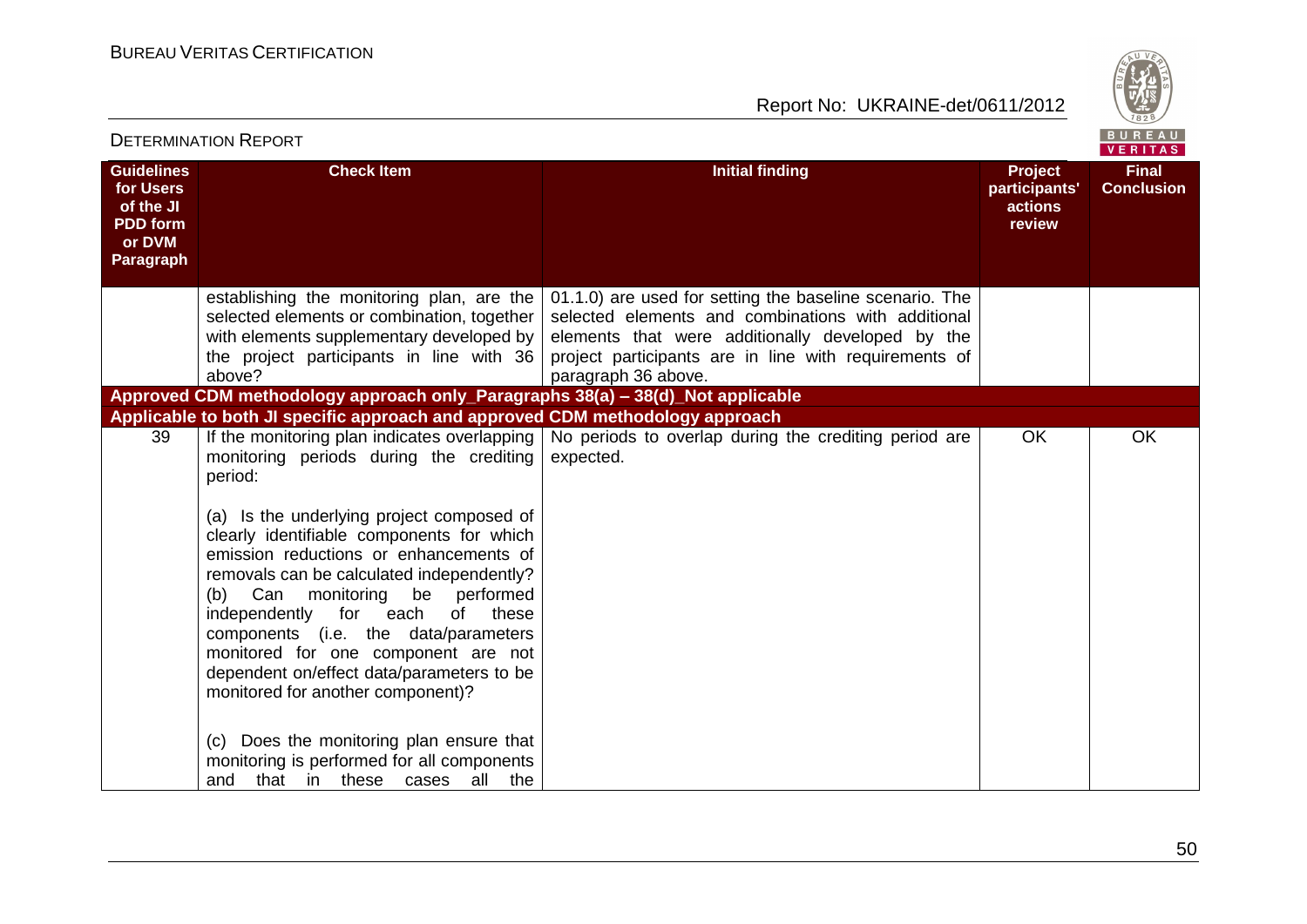

|                                                                                       | <b>DETERMINATION REPORT</b>                                                                                                                                                                                       |                                                                                                                                                         |                                                      | BUREAU<br>VERITAS                 |
|---------------------------------------------------------------------------------------|-------------------------------------------------------------------------------------------------------------------------------------------------------------------------------------------------------------------|---------------------------------------------------------------------------------------------------------------------------------------------------------|------------------------------------------------------|-----------------------------------|
| <b>Guidelines</b><br>for Users<br>of the JI<br><b>PDD</b> form<br>or DVM<br>Paragraph | <b>Check Item</b>                                                                                                                                                                                                 | <b>Initial finding</b>                                                                                                                                  | <b>Project</b><br>participants'<br>actions<br>review | <b>Final</b><br><b>Conclusion</b> |
|                                                                                       | requirements of the JI guidelines and<br>further guidance by the JISC regarding<br>monitoring are met?                                                                                                            |                                                                                                                                                         |                                                      |                                   |
|                                                                                       | (d) Does the monitoring plan explicitly<br>provide for overlapping monitoring periods<br>of clearly defined project components,<br>justify its need and state how the<br>conditions mentioned in (a)-(c) are met? |                                                                                                                                                         |                                                      |                                   |
| Leakage                                                                               |                                                                                                                                                                                                                   |                                                                                                                                                         |                                                      |                                   |
| 40(a)                                                                                 | <b>JI specific approach only</b><br>Does the PDD appropriately describe an<br>assessment of the potential leakage of the<br>project and appropriately explain which<br>sources of leakage are to be calculated    | According to the JI specific approach, there aren't any<br>potential sources of leakage due to the project<br>activities.                               | <b>OK</b>                                            | <b>OK</b>                         |
| 40(b)                                                                                 | and which can be neglected?<br>ex ante estimate of leakage?                                                                                                                                                       | Does the PDD provide a procedure for an $\vert$ The PDD states that there isn't any leakage.                                                            | <b>OK</b>                                            | <b>OK</b>                         |
|                                                                                       | Approved CDM methodology approach only_Paragraph 41_Not applicable                                                                                                                                                |                                                                                                                                                         |                                                      |                                   |
| 42                                                                                    | <b>Estimation of emission reductions or enhancements of net removals</b>                                                                                                                                          | Does the PDD indicate which of the In the PDD the approach of estimation of emissions in                                                                | <b>CAR 30</b>                                        | <b>OK</b>                         |
|                                                                                       | following approaches it chooses?<br>(a) Assessment of emissions or net indicated.<br>removals in the baseline scenario and in<br>the project scenario                                                             | the baseline scenario and in the project scenario is<br>CAR 30. Please, check the numbering of tables in<br>Section E of the PDD and make corresponding |                                                      |                                   |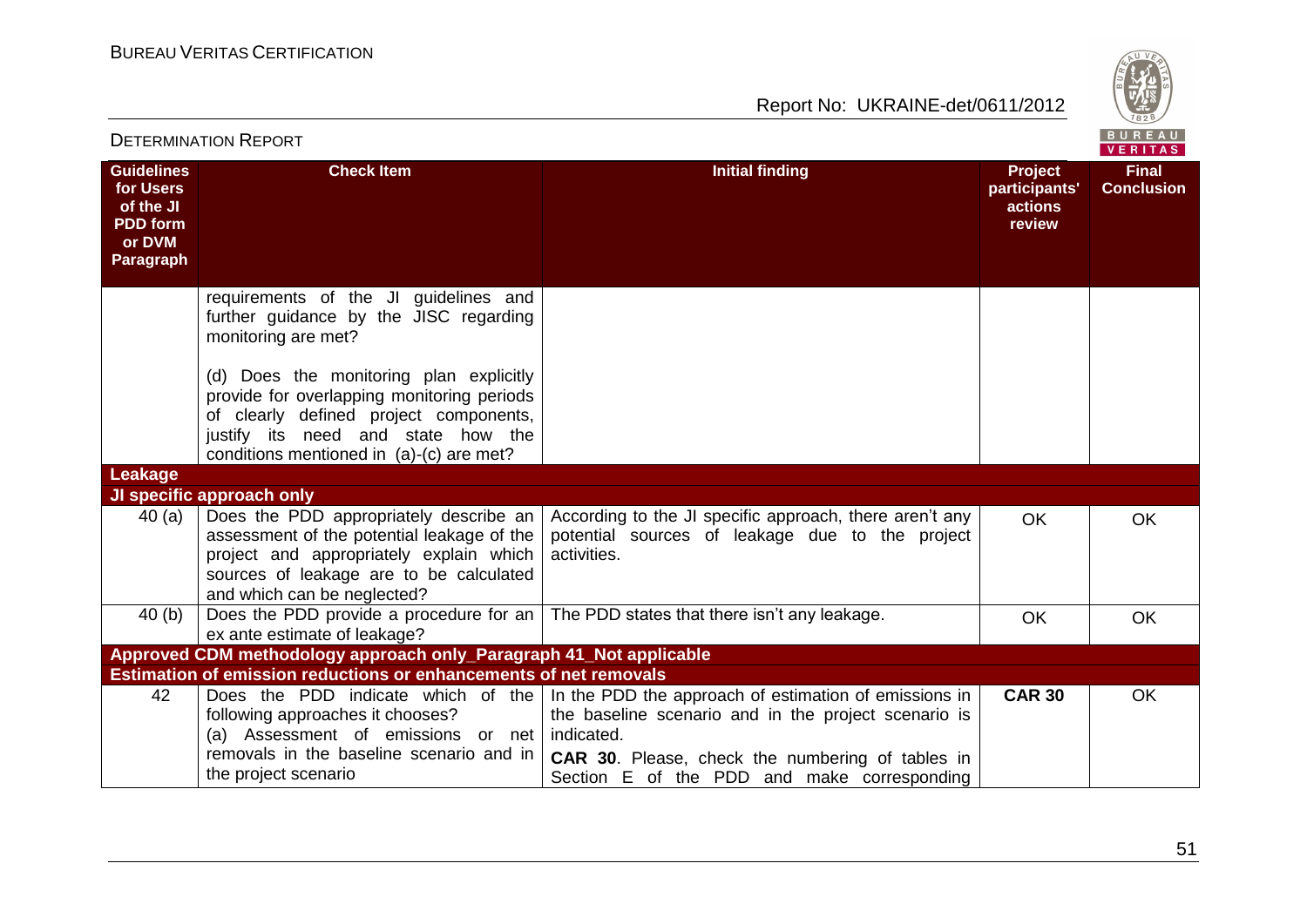

| DETERMINATION INEFORT<br>VERITAS                                                      |                                                                                                                                                                                                                                                                                                                                                                                                              |                                                                                                                                                                                                                                            |                                                      |                                   |
|---------------------------------------------------------------------------------------|--------------------------------------------------------------------------------------------------------------------------------------------------------------------------------------------------------------------------------------------------------------------------------------------------------------------------------------------------------------------------------------------------------------|--------------------------------------------------------------------------------------------------------------------------------------------------------------------------------------------------------------------------------------------|------------------------------------------------------|-----------------------------------|
| <b>Guidelines</b><br>for Users<br>of the JI<br><b>PDD</b> form<br>or DVM<br>Paragraph | <b>Check Item</b>                                                                                                                                                                                                                                                                                                                                                                                            | <b>Initial finding</b>                                                                                                                                                                                                                     | <b>Project</b><br>participants'<br>actions<br>review | <b>Final</b><br><b>Conclusion</b> |
|                                                                                       | emission<br>(b)<br><b>Direct</b><br>of<br>assessment<br>reductions                                                                                                                                                                                                                                                                                                                                           | corrections.                                                                                                                                                                                                                               |                                                      |                                   |
| 43                                                                                    | If the approach (a) in 42 is chosen, does<br>the PDD provide ex ante estimates of:<br>(a) Emissions or net removals for the<br>project scenario<br>(within<br>the<br>project<br>boundary)?<br>(b) Leakage, as applicable?<br>(c) Emissions or net removals for the<br>baseline scenario (within the project<br>boundary)?<br>(d) Emission reductions or enhancements<br>of net removals adjusted by leakage? | PDD provides estimates of:<br>(a) Emissions in the project scenario (Section E.1)<br>(b) Leakage (Section E.2)<br>(c) Emissions in the baseline scenario (Section E.4)<br>(d) Emission reductions adjusted by leakage (Section<br>$E.6$ ). | <b>OK</b>                                            | <b>OK</b>                         |
| 44                                                                                    | If the approach (b) in 42 is chosen, does<br>the PDD provide ex ante estimates of:<br>(a) Emissions or net removals for the<br>project scenario<br>(within the project)<br>boundary)?<br>(b) Leakage, as applicable?<br>(c) Emission reductions or enhancements<br>of net removals adjusted by leakage?                                                                                                      | N/A                                                                                                                                                                                                                                        | N/A                                                  | N/A                               |
| 45                                                                                    | For both approaches in 42<br>(a) Are the estimates in 43 or 44 given:                                                                                                                                                                                                                                                                                                                                        | (a) Estimates in 43 are given on the periodic basis, in<br>tonnes of $CO2$ equivalent, on a source-by-source basis,<br>before, during and after the crediting period.                                                                      | <b>OK</b>                                            | <b>OK</b>                         |

#### DETERMINATION REPORT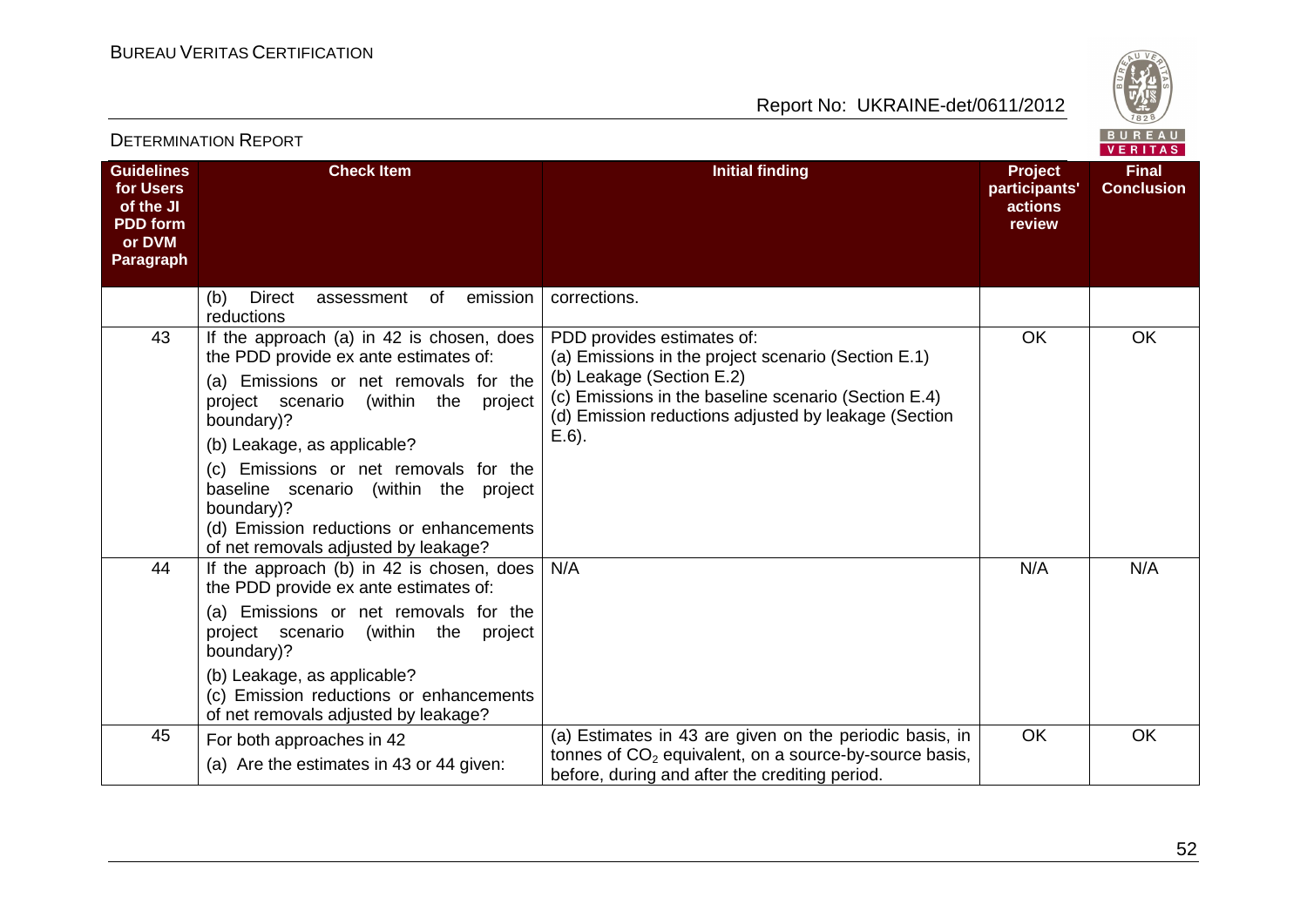

| DETERMINATION INEFORT                                                                        |                                                                                                                                                                                                                                                                                                                                                                                                                                                                                                                                                                                                                                                                                                                                                                                                                                                                                  |                                                                                                                                                                                                                                                                                                                                                                                                                                                                                                                                                                                                                                                                                                                                                                                                                   | VERITAS                                              |                                   |
|----------------------------------------------------------------------------------------------|----------------------------------------------------------------------------------------------------------------------------------------------------------------------------------------------------------------------------------------------------------------------------------------------------------------------------------------------------------------------------------------------------------------------------------------------------------------------------------------------------------------------------------------------------------------------------------------------------------------------------------------------------------------------------------------------------------------------------------------------------------------------------------------------------------------------------------------------------------------------------------|-------------------------------------------------------------------------------------------------------------------------------------------------------------------------------------------------------------------------------------------------------------------------------------------------------------------------------------------------------------------------------------------------------------------------------------------------------------------------------------------------------------------------------------------------------------------------------------------------------------------------------------------------------------------------------------------------------------------------------------------------------------------------------------------------------------------|------------------------------------------------------|-----------------------------------|
| <b>Guidelines</b><br>for Users<br>of the JI<br><b>PDD</b> form<br>or DVM<br><b>Paragraph</b> | <b>Check Item</b>                                                                                                                                                                                                                                                                                                                                                                                                                                                                                                                                                                                                                                                                                                                                                                                                                                                                | <b>Initial finding</b>                                                                                                                                                                                                                                                                                                                                                                                                                                                                                                                                                                                                                                                                                                                                                                                            | <b>Project</b><br>participants'<br>actions<br>review | <b>Final</b><br><b>Conclusion</b> |
|                                                                                              | (i) On a periodic basis?<br>(ii) At least from the beginning until the<br>end of the crediting period?<br>(iii) On a source-by-source/sink-by-sink<br>basis?<br>(iv) For each GHG?<br>(v) In tonnes of $CO2$ equivalent, using<br>global warming potentials defined by<br>decision 2/CP.3 or as subsequently revised<br>in accordance with Article 5 of the Kyoto<br>Protocol?<br>(b) Are the formulae used for calculating<br>the estimates in 43 or 44 consistent<br>throughout the PDD?<br>(c) For calculating estimates in 43 or 44,<br>are key factors influencing the baseline<br>emissions or removals and the activity<br>level of the project and the emissions or<br>net removals as well as risks associated<br>with the project taken into account, as<br>appropriate?<br>(d) Are data sources used for calculating<br>the estimates in 43 or 44 clearly identified, | (b) The formulae used in PDD are consistent.<br>(c) Key factors influencing baseline emissions and<br>activity level of the project and risks associated with the<br>project are taken into account, as appropriate.<br>(d) Data sources used to calculate the estimates are<br>clearly identified, reliable and transparent.<br>(e) Emission factors were not used.<br>(f) Estimation in 43 is based on conservative<br>assumptions and the most plausible scenario in a<br>transparent manner.<br>(g) Estimates in 43 are consistent throughout the PDD.<br>(h) The annual average of estimated emission<br>reductions are calculated correctly (by dividing the<br>total estimated emission reductions over the crediting<br>period by the total months of the crediting period and<br>multiplying by twelve). |                                                      |                                   |

#### DETERMINATION REPORT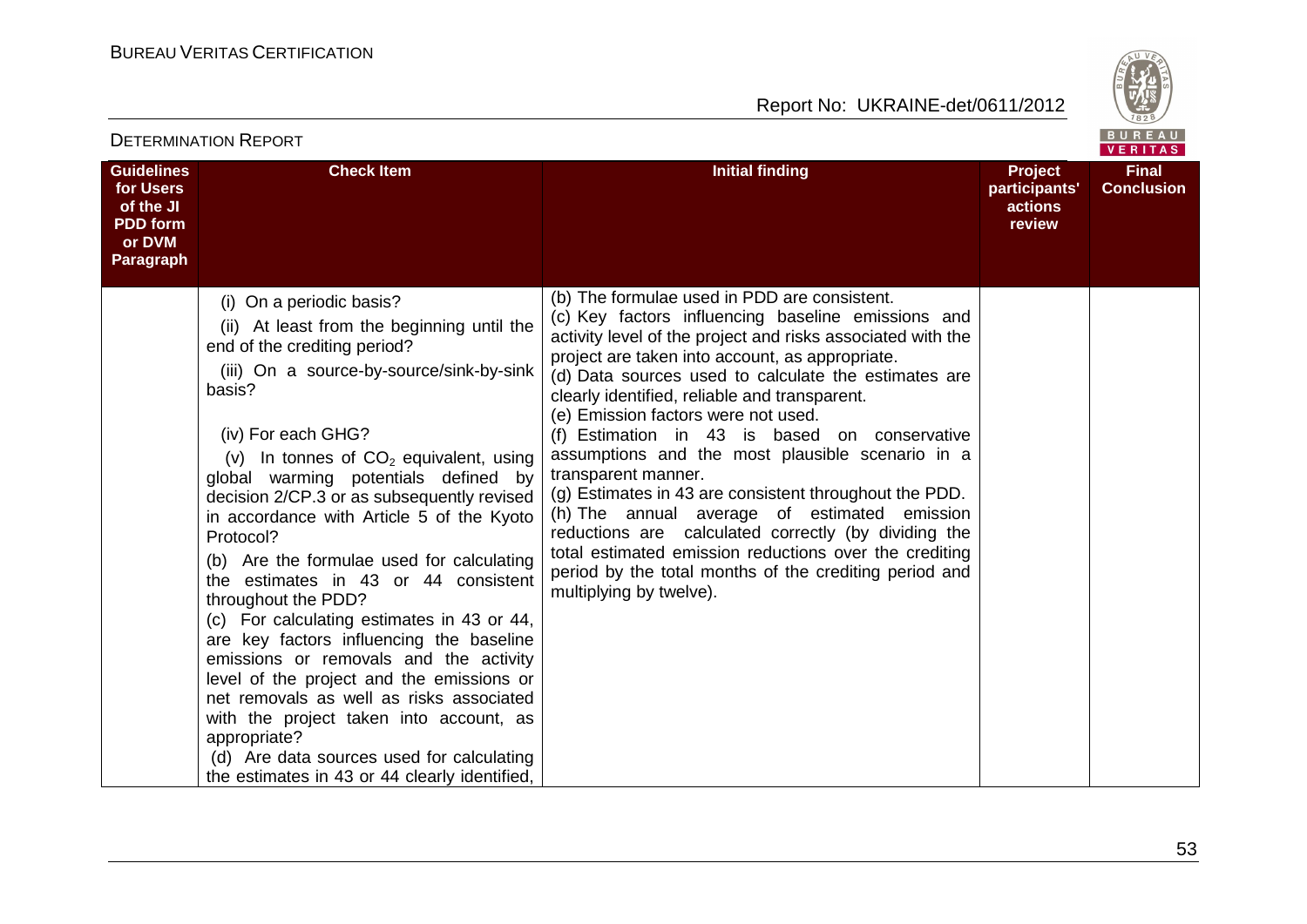



| <b>DETERMINATION REPORT</b>                                                           |                                                                                                                                                                                                                                                                                                                                                                                                                                                                                                                                                                                                                                                                                                                                                                                                      |                                                                                                                                                                                                                                                                                                           |                                                      |                                   |  |
|---------------------------------------------------------------------------------------|------------------------------------------------------------------------------------------------------------------------------------------------------------------------------------------------------------------------------------------------------------------------------------------------------------------------------------------------------------------------------------------------------------------------------------------------------------------------------------------------------------------------------------------------------------------------------------------------------------------------------------------------------------------------------------------------------------------------------------------------------------------------------------------------------|-----------------------------------------------------------------------------------------------------------------------------------------------------------------------------------------------------------------------------------------------------------------------------------------------------------|------------------------------------------------------|-----------------------------------|--|
| <b>Guidelines</b><br>for Users<br>of the JI<br><b>PDD</b> form<br>or DVM<br>Paragraph | <b>Check Item</b>                                                                                                                                                                                                                                                                                                                                                                                                                                                                                                                                                                                                                                                                                                                                                                                    | <b>Initial finding</b>                                                                                                                                                                                                                                                                                    | <b>Project</b><br>participants'<br>actions<br>review | <b>Final</b><br><b>Conclusion</b> |  |
|                                                                                       | reliable and transparent?<br>(e) Are emission factors (including default<br>emission factors) if used for calculating the<br>estimates in 43 or 44 selected by carefully<br>balancing accuracy and reasonableness,<br>and appropriately justified of the choice?<br>(f) Is the estimation in 43 or 44 based on<br>conservative assumptions and the most<br>plausible scenarios in a transparent<br>manner?<br>(q)<br>Are the estimates in 43 or 44<br>consistent throughout the PDD?<br>(h) Is the annual average of estimated<br>emission reductions or enhancements of<br>net removals calculated by dividing the<br>total estimated emission reductions or<br>enhancements of net removals over the<br>crediting period by the total months of the<br>crediting period and multiplying by twelve? |                                                                                                                                                                                                                                                                                                           |                                                      |                                   |  |
| 46                                                                                    | If the calculation of the baseline emissions<br>or net removals is to be performed de<br>facto, does the PDD include an illustrative<br>forecasted emissions or net removals<br>calculation?                                                                                                                                                                                                                                                                                                                                                                                                                                                                                                                                                                                                         | Baseline emission level is calculated using the specific<br>approach employing elements of "Tool for estimation of<br>change in soil organic carbon stocks due to the<br>implementation of A/R CDM project activities" (Version<br>$01.1.0$ ).<br>Forecasted emissions calculation is clearly provided in | <b>OK</b>                                            | <b>OK</b>                         |  |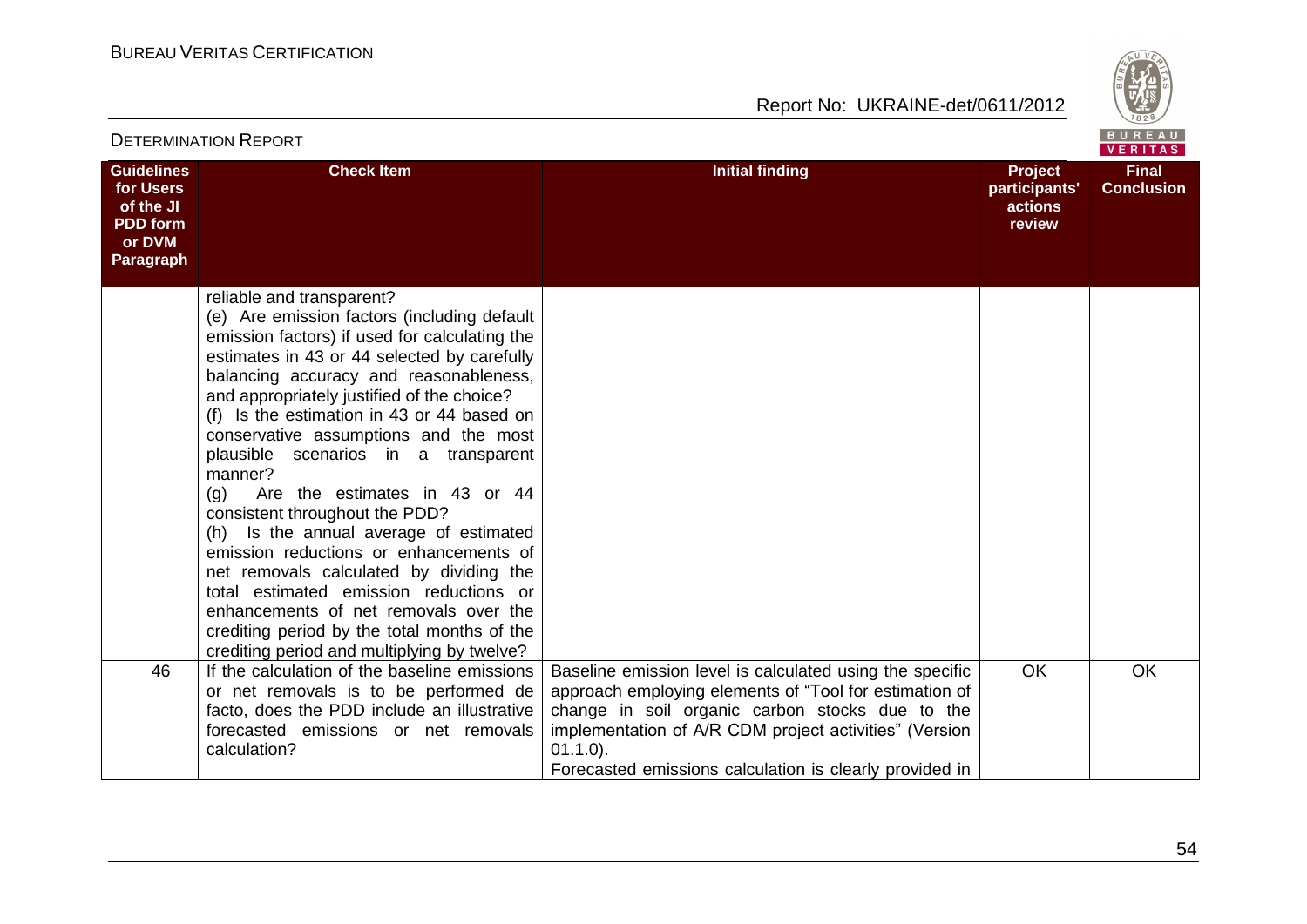

| <b>DETERMINATION REPORT</b>                                                                  |                                                                                                                                                                                                                                                                                                                                                                       |                                                                                                                                                                                        |                                               |                                   |
|----------------------------------------------------------------------------------------------|-----------------------------------------------------------------------------------------------------------------------------------------------------------------------------------------------------------------------------------------------------------------------------------------------------------------------------------------------------------------------|----------------------------------------------------------------------------------------------------------------------------------------------------------------------------------------|-----------------------------------------------|-----------------------------------|
| <b>Guidelines</b><br>for Users<br>of the JI<br><b>PDD</b> form<br>or DVM<br><b>Paragraph</b> | <b>Check Item</b>                                                                                                                                                                                                                                                                                                                                                     | <b>Initial finding</b>                                                                                                                                                                 | Project<br>participants'<br>actions<br>review | <b>Final</b><br><b>Conclusion</b> |
|                                                                                              |                                                                                                                                                                                                                                                                                                                                                                       | the PDD.                                                                                                                                                                               |                                               |                                   |
|                                                                                              | Approved CDM methodology approach only_Paragraphs 47(a) – 47(b)_Not applicable                                                                                                                                                                                                                                                                                        |                                                                                                                                                                                        |                                               |                                   |
|                                                                                              | <b>Environmental impacts</b>                                                                                                                                                                                                                                                                                                                                          |                                                                                                                                                                                        |                                               |                                   |
| 48 (a)                                                                                       | Does<br><b>PDD</b><br>attach<br>the<br>list<br>and<br>of the<br>documentation on the analysis<br>impacts of the<br>environmental<br>project,<br>transboundary<br>including<br>impacts, in<br>accordance with procedures as determined<br>by the host Party?                                                                                                           | The environmental impacts of the project have been<br>sufficiently described                                                                                                           | <b>OK</b>                                     | <b>OK</b>                         |
| 48 (b)                                                                                       | If the analysis in 48 (a) indicates that the<br>environmental impacts are considered<br>significant by the project participants or the<br>host Party, does the PDD provide<br>conclusion and all references to Supporting<br>Documentation of an environmental impact<br>assessment undertaken in accordance with<br>the procedures as required by the host<br>Party? | CL 08. Please provide clarifications on whether the<br>environmental impact assessment is necessary for this<br>type of project activities according to the legislation of<br>Ukraine. | <b>CL 08</b>                                  | <b>OK</b>                         |
|                                                                                              | <b>Stakeholder consultations</b>                                                                                                                                                                                                                                                                                                                                      |                                                                                                                                                                                        |                                               |                                   |
| 49                                                                                           | If stakeholder consultation was undertaken<br>in<br>accordance with the procedure as required<br>by the host Party, does the PDD provide:<br>A list of stakeholders from whom<br>(a)<br>comments on the projects have been                                                                                                                                            | LLC «Koziivske» informed the community through<br>mass media. All comments received were positive. No<br>negative comments on the project have been reported.                          | <b>OK</b>                                     | <b>OK</b>                         |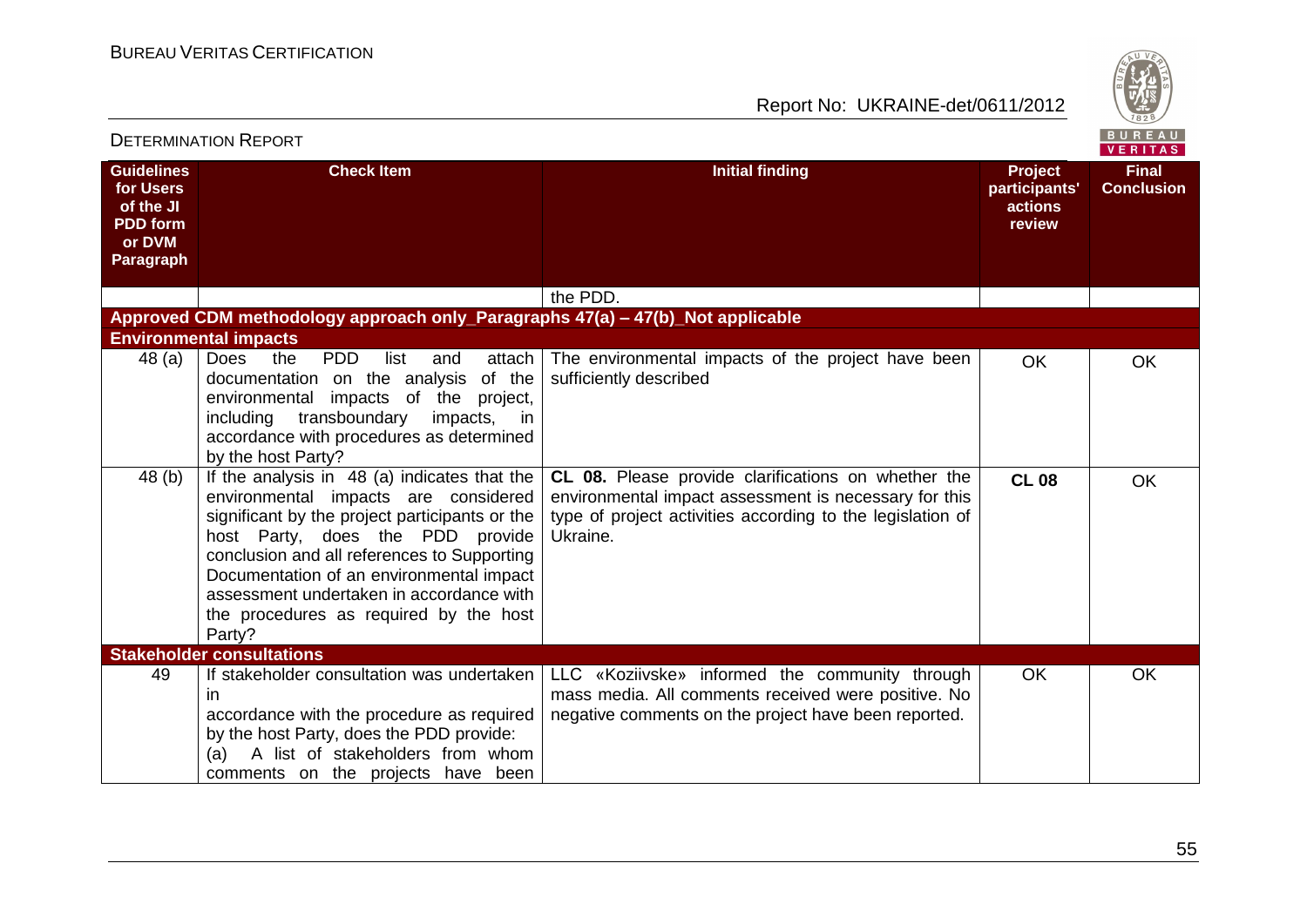

|                                                                                                                          | <b>DETERMINATION REPORT</b>                                                                       |                 |                                                             | <b>BUREAU</b><br><b>VERITAS</b>   |  |  |
|--------------------------------------------------------------------------------------------------------------------------|---------------------------------------------------------------------------------------------------|-----------------|-------------------------------------------------------------|-----------------------------------|--|--|
| <b>Guidelines</b><br>for Users<br>of the JI<br><b>PDD</b> form<br>or DVM<br>Paragraph                                    | <b>Check Item</b>                                                                                 | Initial finding | <b>Project</b><br>participants'<br>actions<br><b>review</b> | <b>Final</b><br><b>Conclusion</b> |  |  |
|                                                                                                                          | received, if any?<br>(b) The nature of the comments?                                              |                 |                                                             |                                   |  |  |
|                                                                                                                          | A description on whether and how the<br>(c)<br>comments have been addressed?                      |                 |                                                             |                                   |  |  |
| Determination regarding small-scale projects (additional elements for assessment)                                        |                                                                                                   |                 |                                                             |                                   |  |  |
| Determination regarding land use, land-use change and forestry projects (additional/alternative elements for assessment) |                                                                                                   |                 |                                                             |                                   |  |  |
|                                                                                                                          | Determination regarding programmes of activities (additional/alternative elements for assessment) |                 |                                                             |                                   |  |  |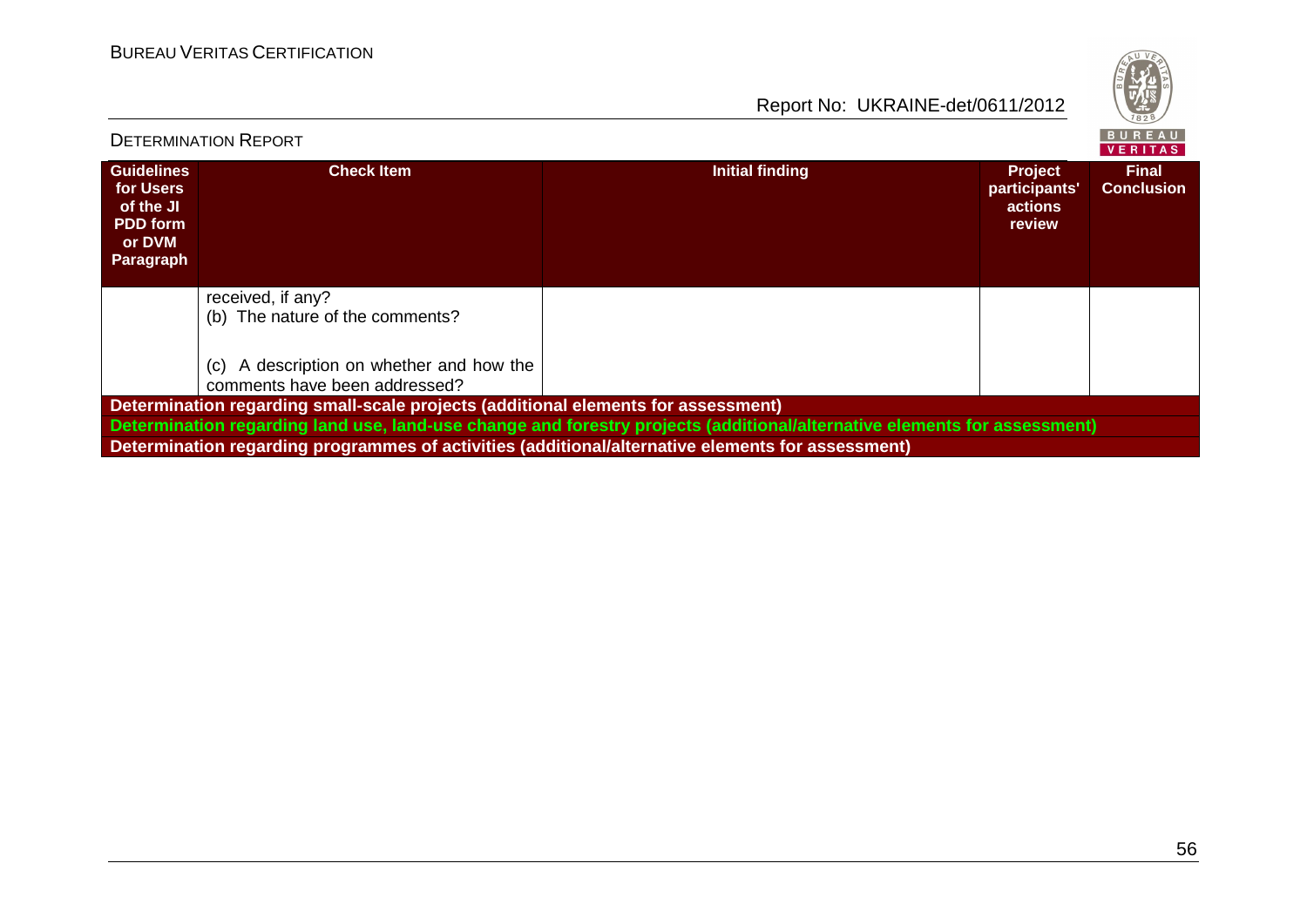

### DETERMINATION REPORT

# **TABLE 2 RESOLUTION OF CORRECTIVE ACTION AND CLARIFICTION REQUESTS**

| Draft report clarifications and corrective<br>action requests by determination team                                                                                                                  | Ref. to<br>checklist<br>question<br>in table 1 | Summary of project participants'<br>responses                                                                                                                                                                                                                                                                                                                                                                                                                  | Determination team conclusion                                                                                                      |
|------------------------------------------------------------------------------------------------------------------------------------------------------------------------------------------------------|------------------------------------------------|----------------------------------------------------------------------------------------------------------------------------------------------------------------------------------------------------------------------------------------------------------------------------------------------------------------------------------------------------------------------------------------------------------------------------------------------------------------|------------------------------------------------------------------------------------------------------------------------------------|
| <b>CAR 01.</b> Please, add information relating to<br>the situation exsisting prior to the starting<br>date of the project to Section A.2.                                                           | A.2                                            | LLC «Koziivske» was established in<br>2000. The company is engaged in<br>agricultural activity in the East of<br>Ukraine.<br>The company's primary activity is<br>growing, processing, storage and sale<br>of agricultural products.<br>Detailed<br>information<br>about<br>the<br>situation exsisting prior to the starting<br>date of the project is provided in<br>Section A.2. of the PDD version 02.                                                      | Information relating to the situation<br>exsisting prior to the starting date<br>of the project was added. The<br>issue is closed. |
| CAR 02. Please, provide more detailed<br>information about the history of the project<br>(including its JI component) as well as the<br>documents confirming this information as<br>Supporting ones. | A.2                                            | 08/03/2007 - Contract between LLC<br>«Koziivske» and "T.M.M" for the<br>purchase of agricultural equipment<br>18/07/2012 - Preparation and<br>submission of the project idea note to<br>support anthropogenic GHG emission<br>reductions to the State Environmental<br>Investment Agency of Ukraine.<br>28/08/2012 - the State Environmental<br>Investment Agency of Ukraine issued<br>Letter<br>Endorsement<br>of<br>a<br>No.2363/23/7<br>Joint<br>for<br>the | The information about the history of<br>the project was provided in Section<br>A.2 of the PDD version 02. The<br>issue is closed.  |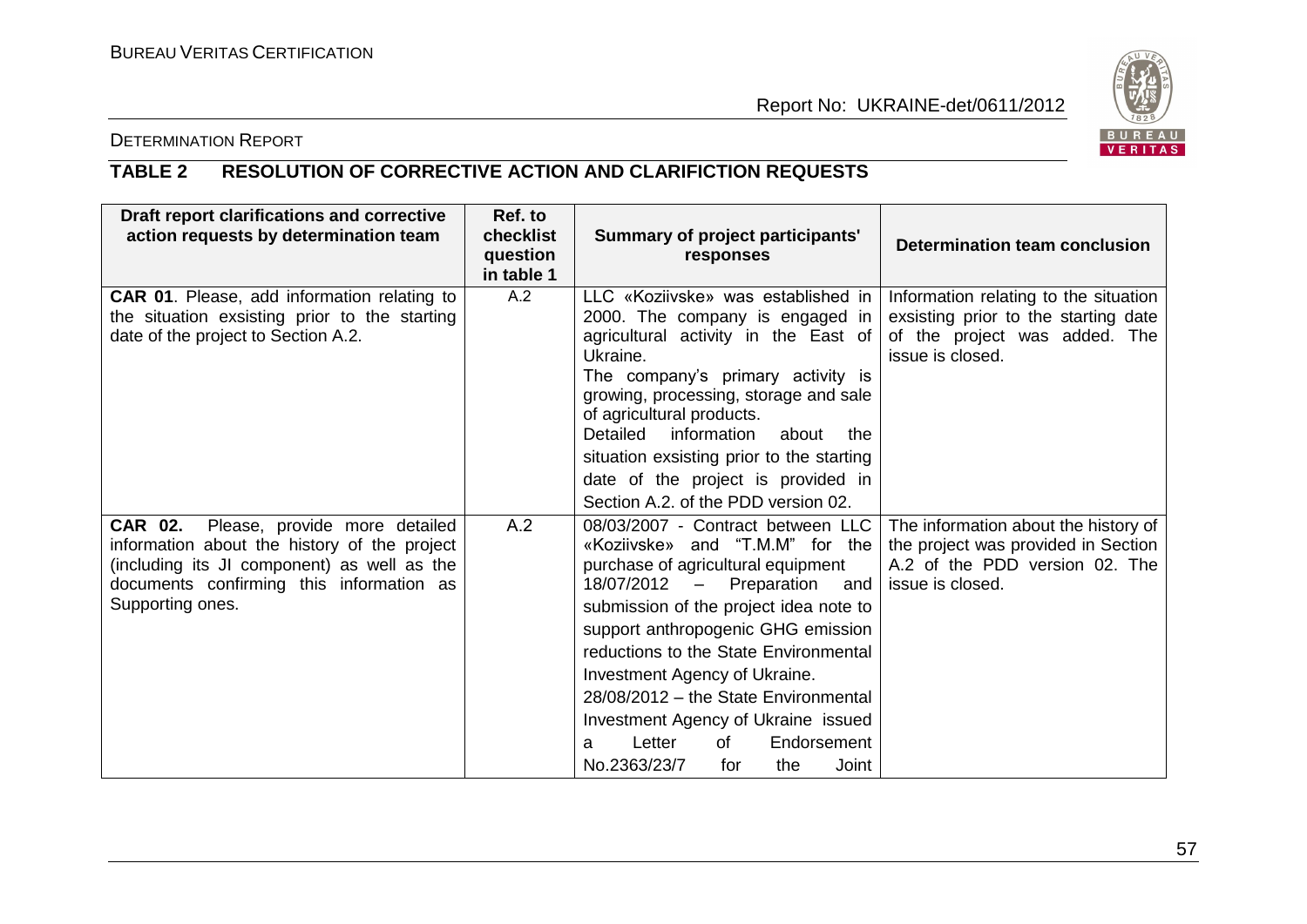DETERMINATION REPORT



|                                                                                                                                                                          |                                                |                                                                                                                                                                                                                                                                                                           | <b>VENIA</b>                                                    |
|--------------------------------------------------------------------------------------------------------------------------------------------------------------------------|------------------------------------------------|-----------------------------------------------------------------------------------------------------------------------------------------------------------------------------------------------------------------------------------------------------------------------------------------------------------|-----------------------------------------------------------------|
| Draft report clarifications and corrective<br>action requests by determination team                                                                                      | Ref. to<br>checklist<br>question<br>in table 1 | <b>Summary of project participants'</b><br>responses                                                                                                                                                                                                                                                      | <b>Determination team conclusion</b>                            |
|                                                                                                                                                                          |                                                | Implementation project «Reduction of<br>greenhouse gas<br>emissions<br>by<br>application of No-till technology at<br>LLC «Koziivske» farmlands».<br>Chronology of events that occurred at<br>the enterprise during the early<br>development of the JI projects is<br>presented in Section A.2 of the PDD. |                                                                 |
| <b>CAR 03.</b> Please, state the starting date of the<br>JI project and provide the document<br>confirming this date.                                                    | A.2                                            | 08/03/2007 -<br>Contract<br>for<br>the<br>purchase of agricultural equipment<br>(Lease agreement on transport facility<br>No. 0804 between LLC «Koziivske»<br>and "T.M.M")                                                                                                                                | The information was provided, the<br>issue is closed.           |
| <b>CAR 04.</b> Please, state whether the Parties<br>involved listed in the table of Section A.3. of<br>the PDD are the project participants.                             | A.2                                            | The Parties involved listed in the table<br>of Section A.3. of the PDD are the<br>project participants. The information is<br>presented in Section A.3 and Annex 1<br>to the PDD.                                                                                                                         | The information was provided, the<br>issue is closed.           |
| <b>CAR 05.</b> Please, correct Section A.4.1. in line<br>with the format provided in the "Guidelines for<br>users of the JI project design document form"<br>version 04. | A.4.1.4                                        | The project is located in Kharkiv<br>region, Ukraine.<br>Geographical location of the project is<br>provided in Figure 1 and Figure 2.<br>Details are provided in Section                                                                                                                                 | The necessary information was<br>provided. The issue is closed. |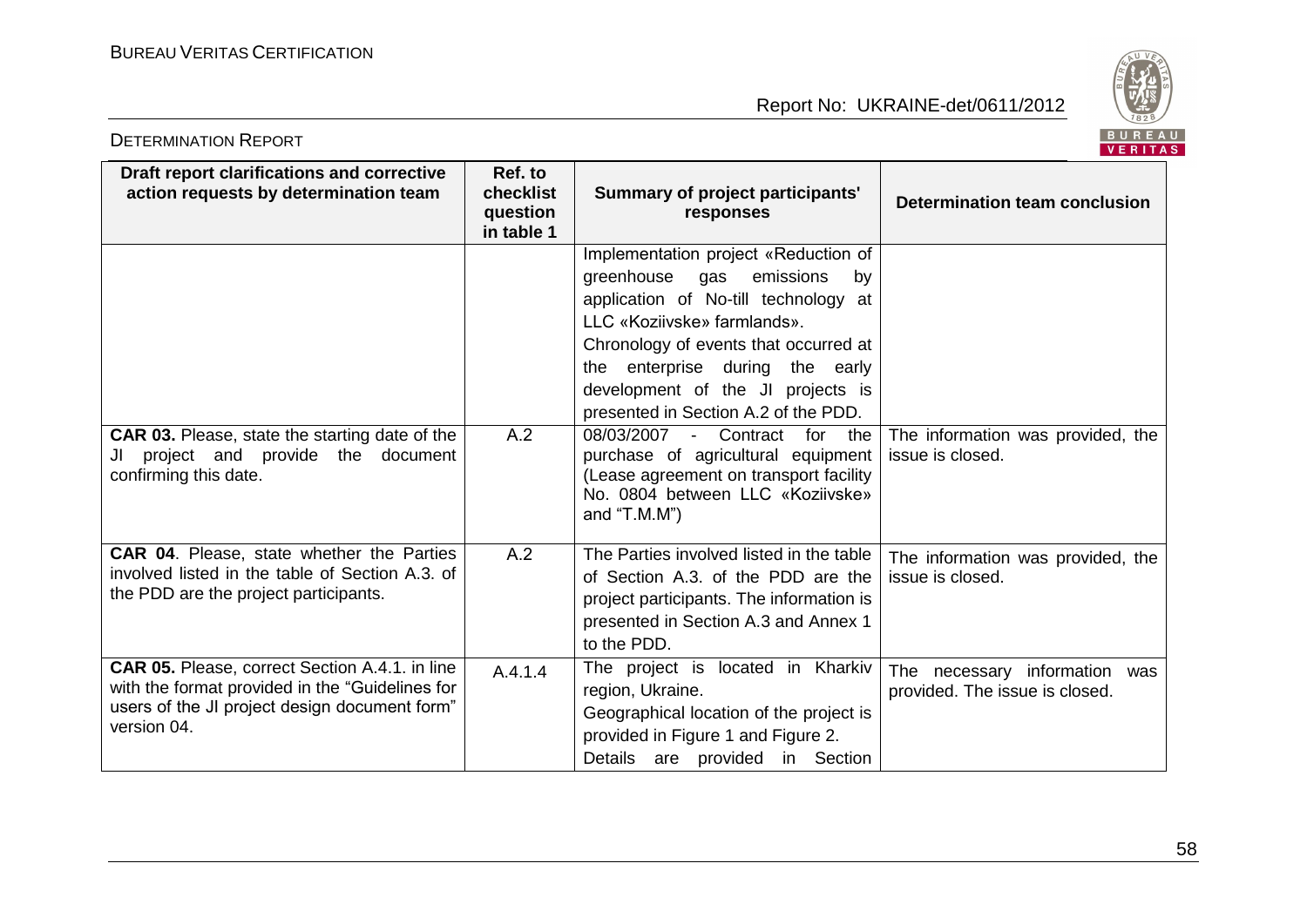DETERMINATION REPORT



|                                                                                                                      |                                                |                                                                                                                                                                                                                                                                                                                                                                                                          | <b>VENIA</b>                                                           |
|----------------------------------------------------------------------------------------------------------------------|------------------------------------------------|----------------------------------------------------------------------------------------------------------------------------------------------------------------------------------------------------------------------------------------------------------------------------------------------------------------------------------------------------------------------------------------------------------|------------------------------------------------------------------------|
| Draft report clarifications and corrective<br>action requests by determination team                                  | Ref. to<br>checklist<br>question<br>in table 1 | <b>Summary of project participants'</b><br>responses                                                                                                                                                                                                                                                                                                                                                     | Determination team conclusion                                          |
|                                                                                                                      |                                                | A.4.1.4 of the PDD version 02.                                                                                                                                                                                                                                                                                                                                                                           |                                                                        |
| CAR 06. Please, in Section A.4.2. specify<br>information on soil evaluation and the<br>necessity of soil evaluation. | A.4.2                                          | Soil analysis is necessary to achieve<br>a balanced pH ratio; it is important for<br>achieving the best results in the No-till<br>system. If low content of any element<br>is detected in the soil, corresponding<br>fertilizers, including lime, should be<br>applied, to achieve at least average<br>rates of any element at the beginning<br>and ultimately a high level of nutrients<br>in the soil. | The information was provided in<br>Section A.4.2. The issue is closed. |
| CAR 07. Please, in Section A.4.2. specify                                                                            | A.4.2                                          | - covering of the ground surface with                                                                                                                                                                                                                                                                                                                                                                    | The information was provided. The                                      |
| information on No-till technology and the                                                                            |                                                | farm crop residues;                                                                                                                                                                                                                                                                                                                                                                                      | issue is closed.                                                       |
| necessity of No-till technology.                                                                                     |                                                | - optimal use of crop rotation and<br>agro-technological terms of<br>all                                                                                                                                                                                                                                                                                                                                 |                                                                        |
|                                                                                                                      |                                                | technological procedures<br>(from                                                                                                                                                                                                                                                                                                                                                                        |                                                                        |
|                                                                                                                      |                                                | sowing to harvesting) adapted to                                                                                                                                                                                                                                                                                                                                                                         |                                                                        |
|                                                                                                                      |                                                | regional climatic conditions;                                                                                                                                                                                                                                                                                                                                                                            |                                                                        |
|                                                                                                                      |                                                | - direct sowing of agricultural crops                                                                                                                                                                                                                                                                                                                                                                    |                                                                        |
|                                                                                                                      |                                                | into the soil (without any preliminary                                                                                                                                                                                                                                                                                                                                                                   |                                                                        |
|                                                                                                                      |                                                | tillage of the soil), that involves                                                                                                                                                                                                                                                                                                                                                                      |                                                                        |
|                                                                                                                      |                                                | attachment of the complex of<br>organic and mineral fertilizers;                                                                                                                                                                                                                                                                                                                                         |                                                                        |
|                                                                                                                      |                                                | - soil spraying with herbicides to                                                                                                                                                                                                                                                                                                                                                                       |                                                                        |
|                                                                                                                      |                                                | eliminate weeds.                                                                                                                                                                                                                                                                                                                                                                                         |                                                                        |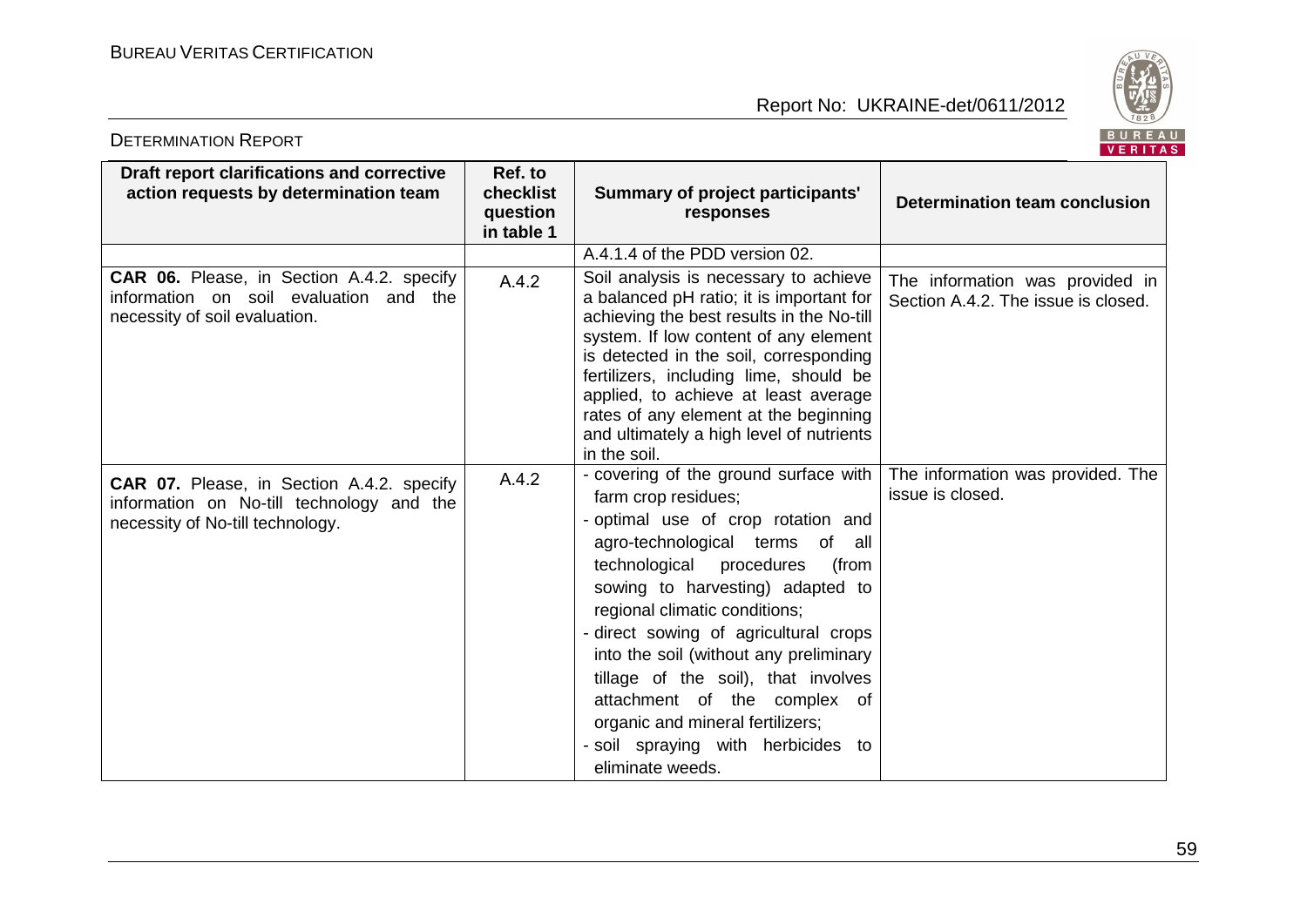

|                                                                                                                                                                        |                                                |                                                                                                                                                                              | $\mathbf{v}$ . The state $\mathbf{v}$                                          |
|------------------------------------------------------------------------------------------------------------------------------------------------------------------------|------------------------------------------------|------------------------------------------------------------------------------------------------------------------------------------------------------------------------------|--------------------------------------------------------------------------------|
| Draft report clarifications and corrective<br>action requests by determination team                                                                                    | Ref. to<br>checklist<br>question<br>in table 1 | <b>Summary of project participants'</b><br>responses                                                                                                                         | Determination team conclusion                                                  |
|                                                                                                                                                                        |                                                | The information is provided in Section<br>A.4.2. of the PDD version 02.                                                                                                      |                                                                                |
| <b>CAR 08.</b> Please, provide a correct reference<br>to New Holland tractor producer in Annex 4.                                                                      | A.4.2<br>(Reference<br>to Annex 4)             | The reference to New Holland tractor<br>producer was provided in in Annex 4.                                                                                                 | The reference was provided in the<br>relevant section, the issue is<br>closed. |
| <b>CAR</b><br>09.<br>Please,<br>provide<br>technical<br>specifications of Bourgault 5725 sowing<br>machine in Annex 4.                                                 | A.4.2<br>(Reference<br>to Annex 4)             | technical<br><b>The</b><br>specifications<br>0f<br>Bourgault 5725 sowing machine were<br>provided in Annex 4 to the PDD<br>version 02.                                       | The information was provided. The<br>issue is closed.                          |
| <b>CAR 10.</b> Please, provide the project<br>implementation schedule in tabular form with<br>indication of start dates and end dates for<br>each activity and stage.  |                                                | The project implementation schedule<br>was provided in tabular form in<br>Section A.4.2, of the PDD version 02.                                                              | The information was provided. The<br>issue is closed.                          |
| <b>CAR 11.</b> Please, provide a reference to the<br>corresponding Excel<br>spreadsheet<br>that<br>contains the calculations.                                          | A.4.3                                          | Detailed information on the emission<br>reduction calculation is provided in<br>Supporting document 1 (Excel file).                                                          | The reference was provided. The<br>issue is closed.                            |
| <b>CAR 12.</b> Provide a<br>reference<br>the<br>to<br>description of formulae used to estimate<br>emission reductions over the crediting period<br>in Section A.4.3.1. | A.4.3                                          | The description of formulae used to<br>calculate<br>preliminary<br>estimated<br>amount of emission reduction units is<br>provided in Section D and Supporting<br>document 1. | The reference was provided, the<br>issue is closed.                            |
| CAR 13. The project has no approval of<br>Ukraine and the county-participant.                                                                                          | 19                                             | To obtain the Letter of Approval the<br>Determination<br>report<br>final<br>that                                                                                             | CAR 13 will be closed after the<br>Letters of Approval are issued by           |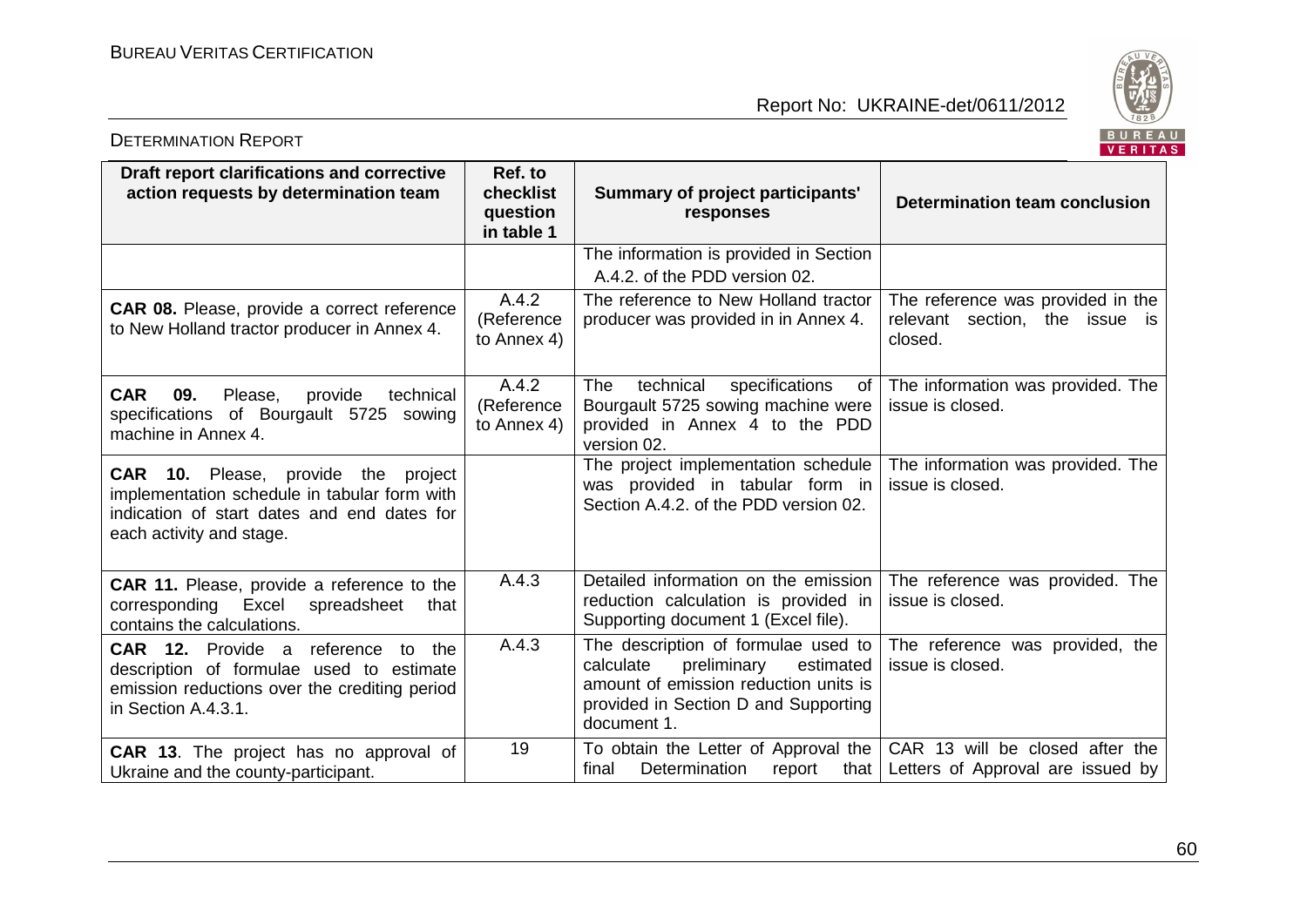

| BUREA<br><b>DETERMINATION REPORT</b><br>VERITA                                                                                                                                                                                             |                                                |                                                                                                                                                                                                                                                                                                                                       |                                                                 |  |  |
|--------------------------------------------------------------------------------------------------------------------------------------------------------------------------------------------------------------------------------------------|------------------------------------------------|---------------------------------------------------------------------------------------------------------------------------------------------------------------------------------------------------------------------------------------------------------------------------------------------------------------------------------------|-----------------------------------------------------------------|--|--|
| Draft report clarifications and corrective<br>action requests by determination team                                                                                                                                                        | Ref. to<br>checklist<br>question<br>in table 1 | <b>Summary of project participants'</b><br>responses                                                                                                                                                                                                                                                                                  | Determination team conclusion                                   |  |  |
|                                                                                                                                                                                                                                            |                                                | includes this Determination Protocol<br>and the list of sources of Reference<br>Information must be submitted to the<br>State<br>Environmental<br>Investment<br>Agency of Ukraine.<br>The Letter of Approval from the<br>government of the other country-<br>participant is not obtained at this<br>stage of the project development. | the Parties involved.                                           |  |  |
| <b>CAR 14.</b> Please, provide a reference to the<br>document which serves as the basis for<br>baseline calculation.                                                                                                                       | 23                                             | The proposed project uses a specific<br>approach based on the "Tool for<br>estimation of change in soil organic<br>stocks<br>due<br>carbon<br>to<br>the<br>implementation of A/R CDM project<br>activities" (Version 01.1.0) to set the<br>baseline and monitoring plan of the<br>JIP. Refer to Section B.1.                          | The necessary information was<br>provided. The issue is closed. |  |  |
| <b>CAR 15.</b> There are references to the JI<br>"Guidance on criteria for baseline setting and<br>monitoring" version 03, in the PDD (Section<br>B.1.) but the names of this document are<br>different. Please, provide one correct name. | 24                                             | information<br>checked,<br>The .<br>was<br>relevant corrections were made.                                                                                                                                                                                                                                                            | Relevant corrections were made,<br>the issue is closed.         |  |  |
| CAR 16. Please, provide a diagram<br>demonstrating the trends of humus content<br>change in the soil of one of the fields in<br>Section B.1. When describing the baseline it                                                               | 24                                             | diagram demonstrating<br>The<br>the<br>trends of humus content change in<br>the soil of field No.1 (118 ha) located<br>in Koziivka village for the baseline                                                                                                                                                                           | Relevant corrections were made,<br>the issue is closed.         |  |  |

61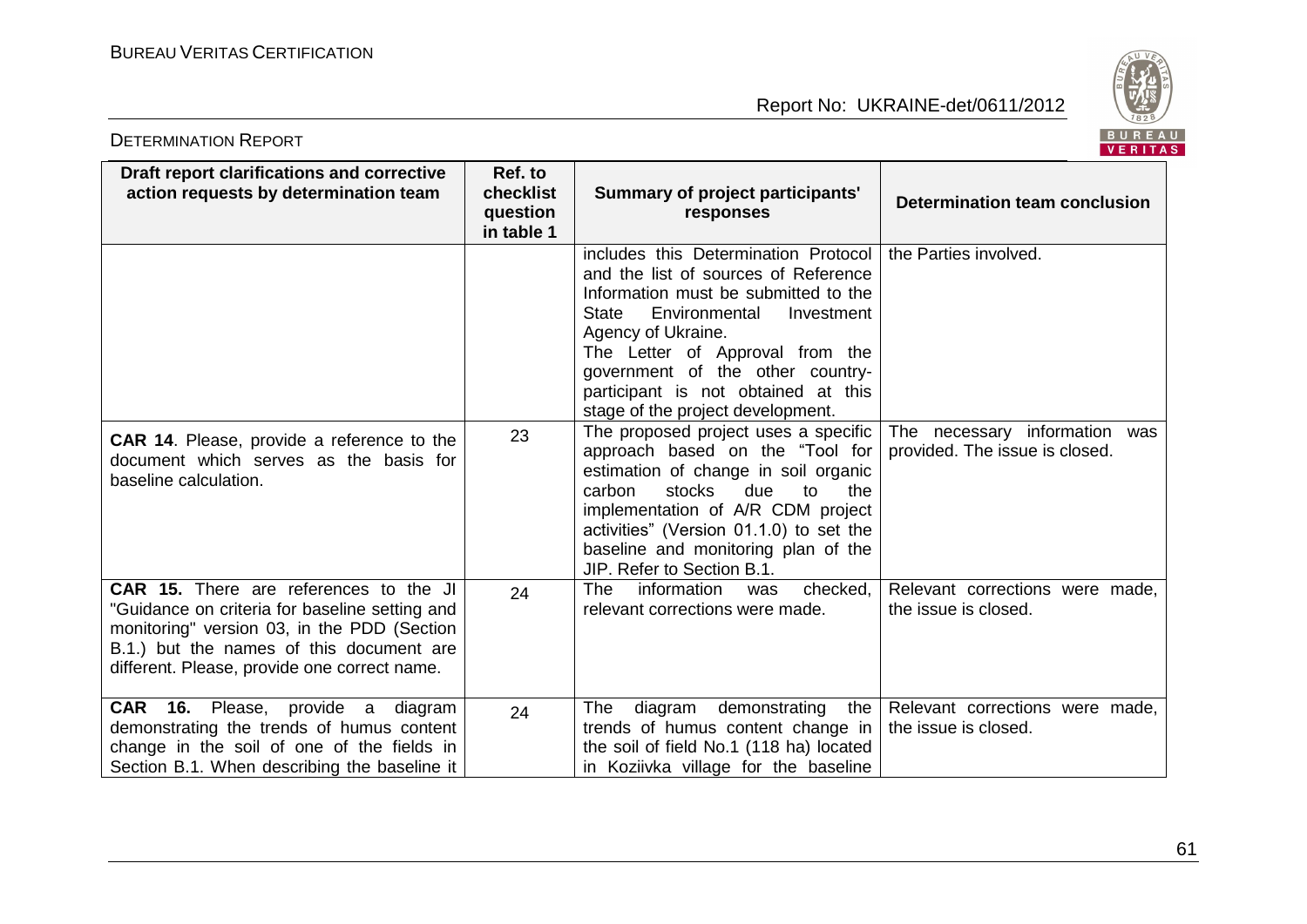DETERMINATION REPORT



|                                                                                                                                                                                                                                    |                                                |                                                                                                                                          | 1.111117                                                  |
|------------------------------------------------------------------------------------------------------------------------------------------------------------------------------------------------------------------------------------|------------------------------------------------|------------------------------------------------------------------------------------------------------------------------------------------|-----------------------------------------------------------|
| Draft report clarifications and corrective<br>action requests by determination team                                                                                                                                                | Ref. to<br>checklist<br>question<br>in table 1 | <b>Summary of project participants'</b><br>responses                                                                                     | Determination team conclusion                             |
| is necessary to track changes in the content<br>of humus according to the measurements.                                                                                                                                            |                                                | and project scenarios was provided in<br>Figure 4, Section B.1. of the PDD<br>version 02.                                                |                                                           |
| CAR 17. Please, check the indexes of the<br>parameters for setting the baseline.                                                                                                                                                   | 24                                             | The indexes of parameters for setting<br>the baseline were checked. Relevant<br>corrections were made.                                   | Relevant corrections were made,<br>the issue is closed.   |
| <b>CAR 18.</b> Please, state the data units of the<br>parameters for setting the baseline<br>- in<br>Formula 3, Section B.1. of the PDD.                                                                                           | 24                                             | Relevant corrections were made.<br>Refer to Section B.1. of the PDD<br>version 02.                                                       | The issue is closed as relevant<br>corrections were made. |
| <b>CAR 19.</b> Please, provide a description of<br>index [p] to the 3rd formula in Section B.1. of<br>the PDD.                                                                                                                     | 24                                             | Relevant corrections were made.<br>Refer to Section B.1. of the PDD<br>version 02                                                        | The issue is closed as relevant<br>corrections were made. |
| <b>CAR 20.</b> Please, provide the reference to the<br>Law of Ukraine "On the Fundamentals of<br>State Agricultural Policy till 2015".                                                                                             | 28                                             | The reference to the Law of Ukraine<br>"On the Fundamentals of State<br>Agricultural Policy till<br>2015" is<br>provided in Section B.2. | The reference was provided. The<br>issue is closed.       |
| CAR 21. Investment analysis (benchmark<br>analysis) cannot be applied in this case since<br>the activity of the company hasn't changed<br>and no additional approach appeared.                                                     | 28                                             | Section B.2. was corrected according<br>to the request made.                                                                             | Corrections were made, the issue<br>is closed.            |
| CAR 22. The reference to the Tool for the<br>demonstration<br>and<br>0f<br>assessment<br>additionality, version 06.0.0. corresponds to<br>version 5.2. Please, make the appropriate<br>corrections throughout the text of the PDD. | 28                                             | Relevant<br>corrections were made.<br>Refer to Section B.2. of the PDD<br>version 02.                                                    | Relevant corrections were made,<br>the issue is closed.   |
| <b>CAR 23.</b> The starting date of the project<br>specified in Section C.1 does not comply with                                                                                                                                   | 34(a)                                          | 08/03/2007<br>Contract<br>for<br>the<br>$\blacksquare$<br>purchase of agricultural equipment                                             | Relevant corrections were made,<br>the issue is closed.   |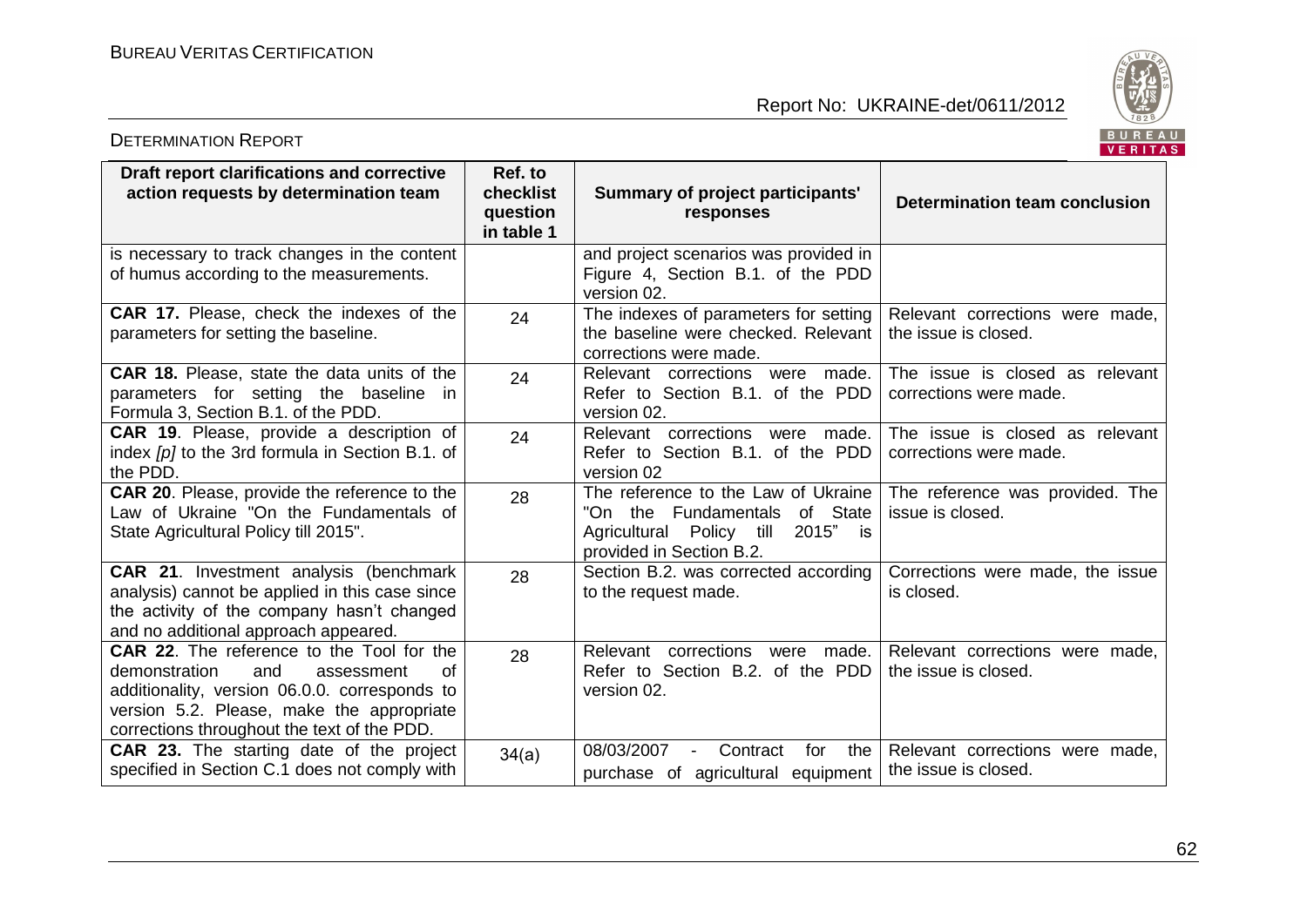

|                                                                                                                                                                                                                     |                                                |                                                                                                                                                                                                                                                                                                                                                                                                                                                        | . <i>.</i>                                                                                          |
|---------------------------------------------------------------------------------------------------------------------------------------------------------------------------------------------------------------------|------------------------------------------------|--------------------------------------------------------------------------------------------------------------------------------------------------------------------------------------------------------------------------------------------------------------------------------------------------------------------------------------------------------------------------------------------------------------------------------------------------------|-----------------------------------------------------------------------------------------------------|
| Draft report clarifications and corrective<br>action requests by determination team                                                                                                                                 | Ref. to<br>checklist<br>question<br>in table 1 | <b>Summary of project participants'</b><br>responses                                                                                                                                                                                                                                                                                                                                                                                                   | <b>Determination team conclusion</b>                                                                |
| the date specified in Section A.2.<br>Please<br>make necessary corrections.                                                                                                                                         |                                                | was signed (the starting date of the<br>project)                                                                                                                                                                                                                                                                                                                                                                                                       |                                                                                                     |
| <b>CAR 24.</b> The starting date of the crediting<br>period is the date when the first emission<br>reductions are expected to be generated.<br>Please, set the crediting period limits clearly<br>and justify them. | 34(c)                                          | The starting date of the crediting<br>period is the date when the first<br>emission reductions are expected to<br>be generated, namely 08/03/2007.<br>The length of the crediting period in<br>years and months during the project<br>lifecycle is 13 years and 10 months or<br>166 months: 08/09/2007- 31/12/2012<br>(5 years and 10 months or 70<br>months), if the Kyoto Protocol is<br>prolonged: 01/01/2013-31/12/2020 (8<br>years or 96 months). | The limits of the crediting period<br>were defined in Section C of the<br>PDD. The issue is closed. |
| CAR 25. Please, provide a description of<br>parameters that are subject to monitoring<br>procedure according to section D of the PDD.                                                                               | 36(a)                                          | Description<br>of<br>parameters<br>was<br>verified, necessary corrections were<br>made.                                                                                                                                                                                                                                                                                                                                                                | Necessary corrections are made,<br>the issue is closed.                                             |
| CAR 26. Please, check data units of<br>monitoring data and parameters in Sections<br>D.1.1.1<br>and D.1.1.3 of the<br>PDD<br>- in<br>accordance with the formulae.<br>CAR 27. Please, number all formulae in        | 36(b)                                          | Data units of monitoring data and<br>parameters were verified, corrections<br>were made in Sections D.1.1.1 and<br>D.1.1.3 of the PDD.<br>All formulae in Section D of the PDD                                                                                                                                                                                                                                                                         | The corrections were accepted, the<br>issue is closed.<br>The<br>issue<br>closed<br>was<br>as       |
|                                                                                                                                                                                                                     | 36 (b) (ii)                                    |                                                                                                                                                                                                                                                                                                                                                                                                                                                        |                                                                                                     |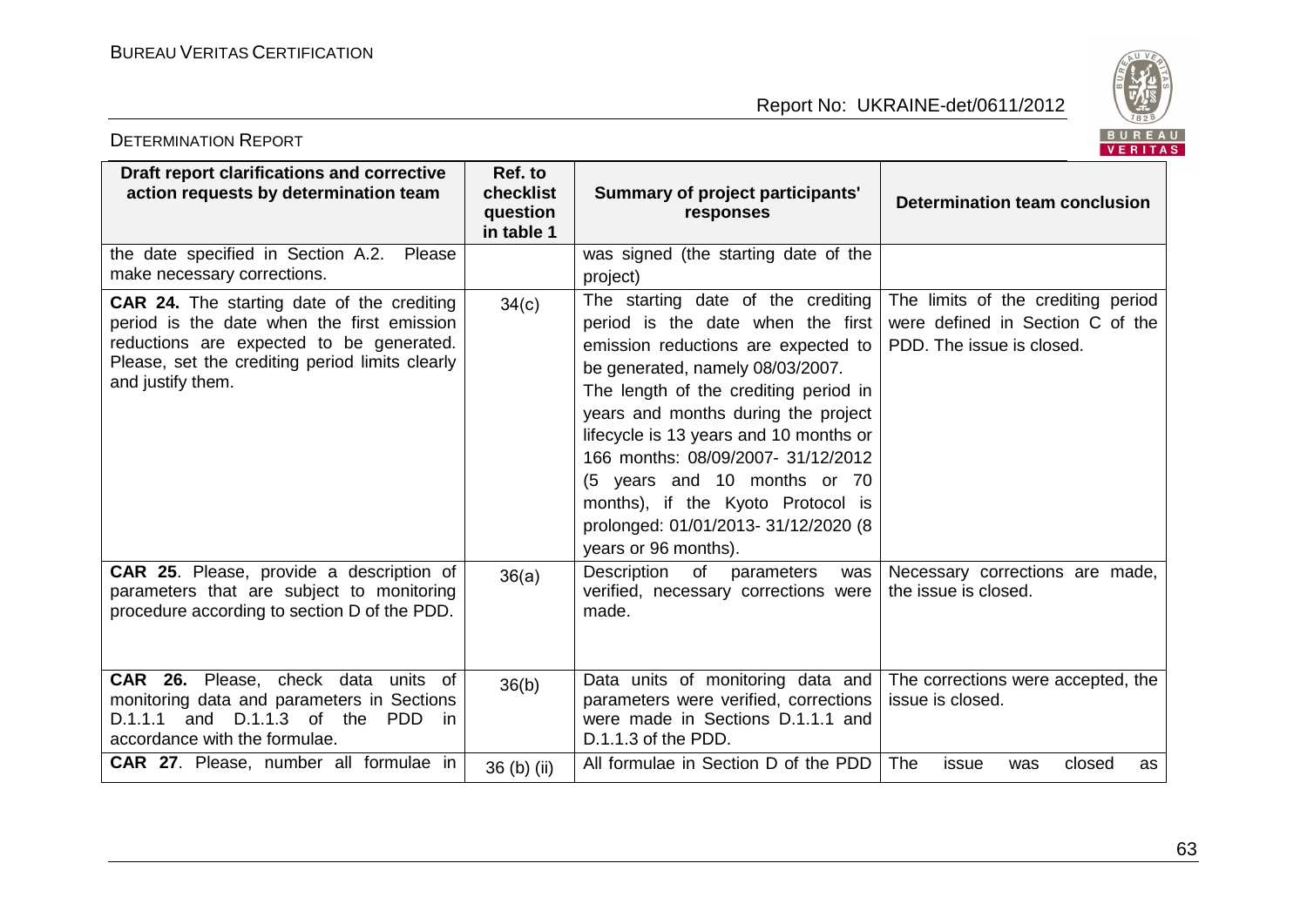DETERMINATION REPORT

Report No: UKRAINE-det/0611/2012



|                                                                                                                                                                                                                                                                        |                                                |                                                                                                                                                                                                                                                                                                                                                                                                  | $V = H + H$                                                |
|------------------------------------------------------------------------------------------------------------------------------------------------------------------------------------------------------------------------------------------------------------------------|------------------------------------------------|--------------------------------------------------------------------------------------------------------------------------------------------------------------------------------------------------------------------------------------------------------------------------------------------------------------------------------------------------------------------------------------------------|------------------------------------------------------------|
| Draft report clarifications and corrective<br>action requests by determination team                                                                                                                                                                                    | Ref. to<br>checklist<br>question<br>in table 1 | <b>Summary of project participants'</b><br>responses                                                                                                                                                                                                                                                                                                                                             | <b>Determination team conclusion</b>                       |
| Section D of the PDD.                                                                                                                                                                                                                                                  |                                                | version 02 were numbered.                                                                                                                                                                                                                                                                                                                                                                        | corresponding changes are made.                            |
| <b>CAR 28.</b> All the values of baseline and<br>project emissions as well as emission<br>reductions under the project are to be stated<br>in tonnes of CO <sub>2</sub> equivalent. Please, make<br>the relevant corrections in the formulae<br>provided in Section D. | 36 (b) (ii)                                    | All the values of baseline and project  <br>emissions as well as emission<br>reductions are provided in tonnes of<br>$CO2$ equivalent. Refer to the PDD<br>version 02.                                                                                                                                                                                                                           | The issue was closed as relevant<br>corrections were made. |
| CAR 29. Please, add information regarding<br>collecting and archiving of data in Section<br>D.1.1.                                                                                                                                                                     | 36 (b) (iii)                                   | In Sections D.1.1.1. and D.1.1.3. the<br>method of data collection and the way<br>they are stored were stated.                                                                                                                                                                                                                                                                                   | The information was provided. The<br>issue is closed.      |
| <b>CAR 30.</b> Please, check the numbering of<br>tables in Section E of the PDD and make<br>corresponding corrections.                                                                                                                                                 | 42                                             | Numbering of tables in Section E was<br>checked. Necessary corrections were<br>made.                                                                                                                                                                                                                                                                                                             | Corrections were made, the issue<br>is closed.             |
| CL 01. Please, provide clarification on the<br>advisability of crop rotation planning and<br>changing cultivated crops.                                                                                                                                                | A.4.2                                          | The project provides for rotation of<br>high-residue crops (corn, sunflower)<br>with low-residue crops (grain) to<br>create sufficient soil cover. Some of<br>the mulch from high-residue crops<br>may cover the surface while growing<br>low-residue crops. Low-residue crops<br>should be followed by high-residue<br>crops so that sufficient cover was<br>created for the following culture. | Clarification was<br>The<br>provided.<br>issue is closed.  |

64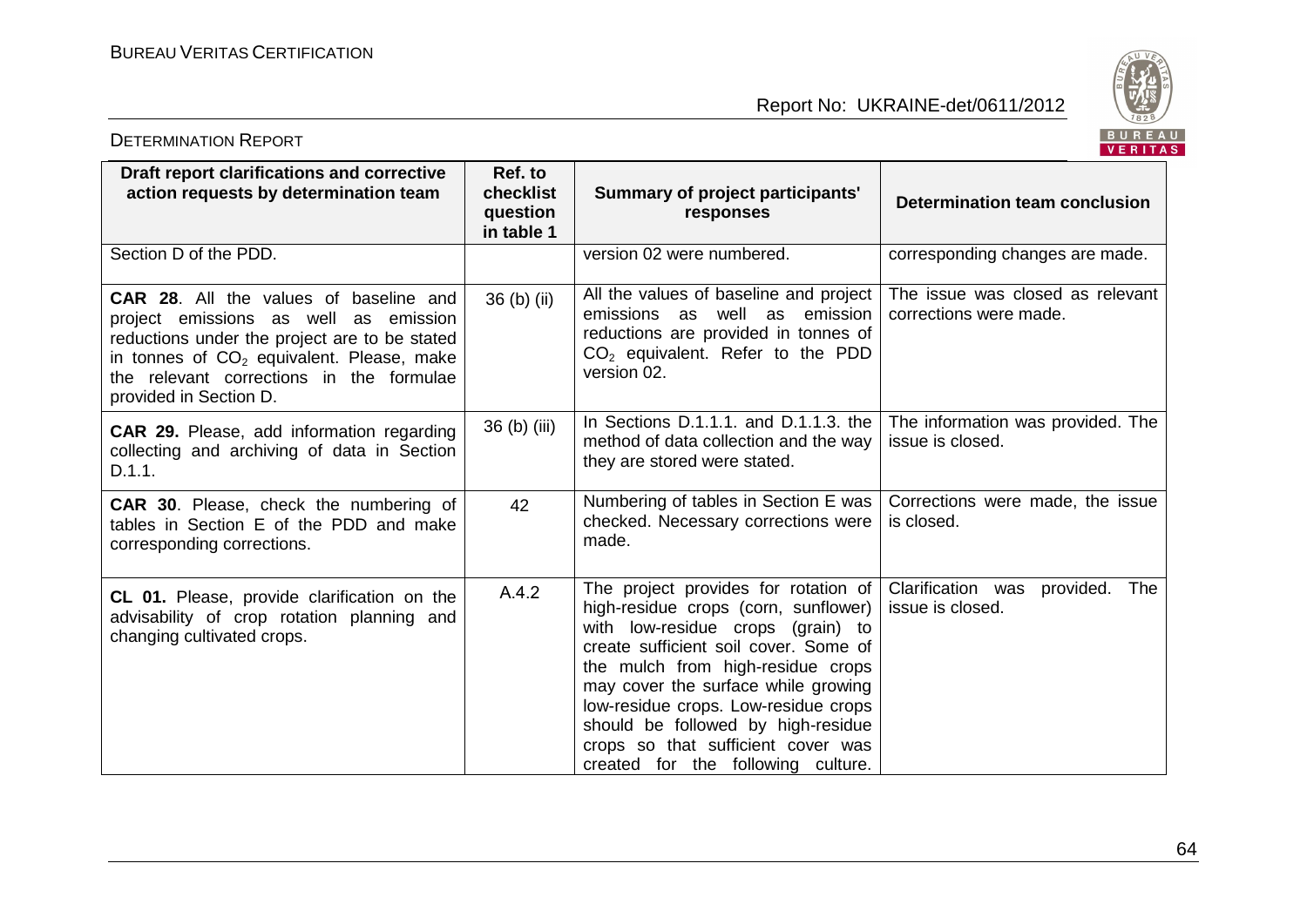

| BUREA<br><b>DETERMINATION REPORT</b><br>VERITA                                                       |                                                |                                                                                                                                                                                                                                                                                                                                          |                                                                 |  |  |
|------------------------------------------------------------------------------------------------------|------------------------------------------------|------------------------------------------------------------------------------------------------------------------------------------------------------------------------------------------------------------------------------------------------------------------------------------------------------------------------------------------|-----------------------------------------------------------------|--|--|
| Draft report clarifications and corrective<br>action requests by determination team                  | Ref. to<br>checklist<br>question<br>in table 1 | Summary of project participants'<br>responses                                                                                                                                                                                                                                                                                            | <b>Determination team conclusion</b>                            |  |  |
|                                                                                                      |                                                | About 50-70% of plant residues<br>should always cover the soil surface.<br>Detailed information is provided in<br>Section A.4.2. of the PDD version 02.                                                                                                                                                                                  |                                                                 |  |  |
| CL 02. Please provide information on<br>replacement of equipment during the project<br>activity.     | A.4.2                                          | Replacement of equipment during the<br>project activity is not planned as this<br>technology<br>meets<br>the<br>modern<br>requirements of agricultural activity.                                                                                                                                                                         | The issue is closed as necessary<br>clarification was provided. |  |  |
| CL 03. Please, provide clarification on how<br>plan residues and land surface will be<br>managed.    | A.4.2                                          | To ensure even distribution of crop<br>residues, harvesters equipped with<br>spreaders or choppers will be used.<br>Management of soil surface is carried<br>out in two ways: eliminating soil<br>compaction and covering of soil<br>surface with mulch.<br>Detailed information is provided in<br>Section A.4.2. of the PDD version 02. | The issue is closed as necessary<br>clarification was provided. |  |  |
| CL 04. Please provide information regarding<br>the advisability of special training of<br>personnel. | A.4.2                                          | The project provides for the use of<br>modern equipment. Operation of this<br>equipment requires relevant staff<br>training. All the personnel will be<br>trained<br>in accordance with the<br>requirements.                                                                                                                             | The issue is closed as necessary<br>clacirication was provided. |  |  |
| CL 05. Please, provide clarification on how<br>weed control will be exercised.                       | A.4.2                                          | Weed control will be carried out in two<br>ways: the chemical method and the<br>biological method.                                                                                                                                                                                                                                       | Clarification is sufficient. The issue<br>is closed.            |  |  |